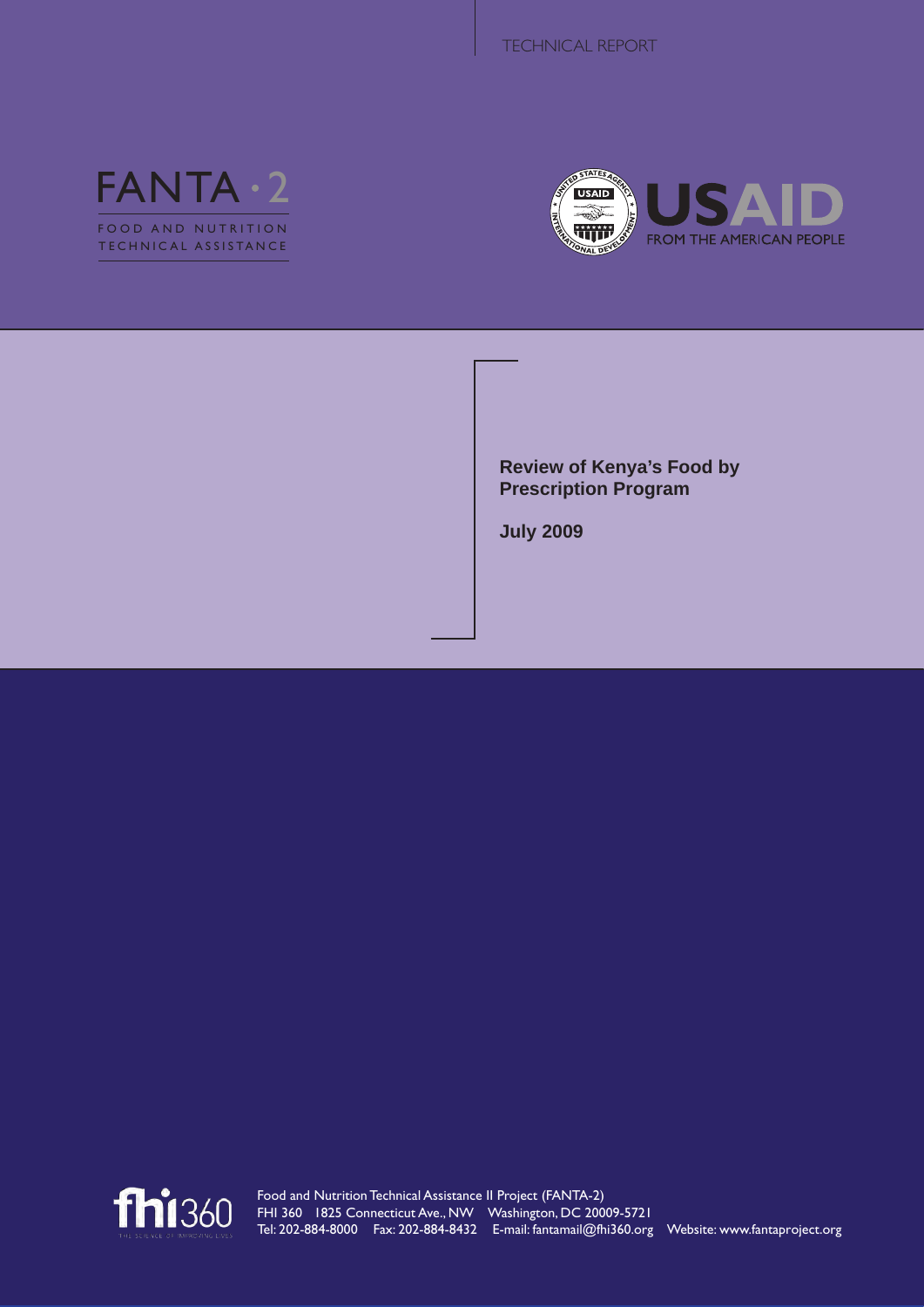



# **Review of Kenya's Food by Prescription Program**

July 2009

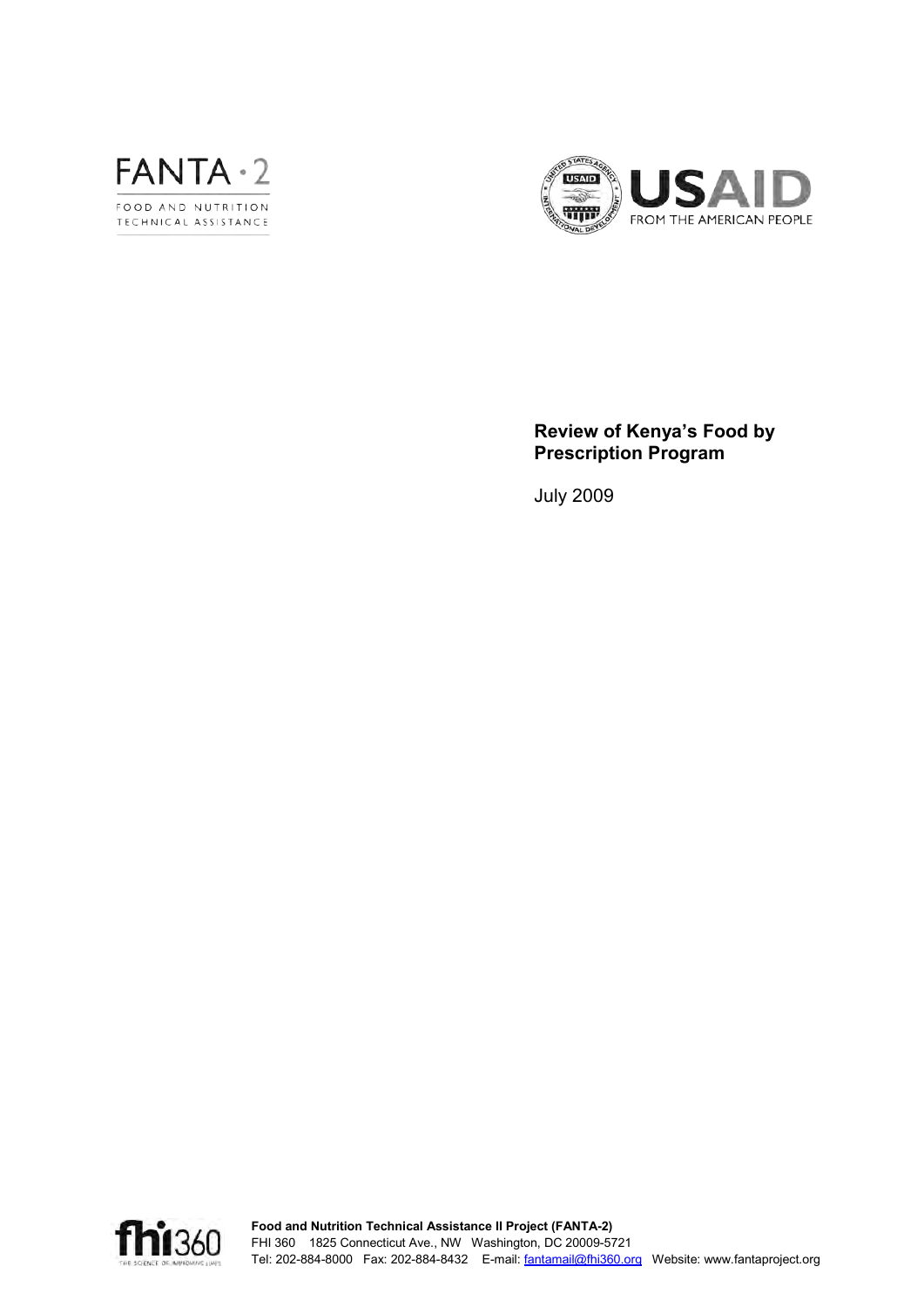This review is made possible by the generous support of the American people through the support of USAID/Kenya, the Office of HIV/AIDS and the Office of Health, Infectious Disease, and Nutrition, Bureau for Global Health, United States Agency for International Development (USAID), under terms of Cooperative Agreement No. GHN-A-00-08-00001-00, through the Food and Nutrition Technical Assistance II Project (FANTA-2), managed by FHI 360.

The contents are the responsibility of FHI 360 and do not necessarily reflect the views of USAID or the United States Government.

Published July 2009

Recommended Citation:

Food and Nutrition Technical Assistance II Project (FANTA-2). *Review of Kenya's Food by Prescription Program.* Washington, DC: FANTA-2, FHI 360, 2009.

#### **Contact information:**

Food and Nutrition Technical Assistance II Project (FANTA-2) FHI 360 1825 Connecticut Avenue, NW Washington, D.C. 20009-5721 Tel: 202-884-8000 Fax: 202-884-8432 Email: fantamail@fhi360.org Website: www.fantaproject.org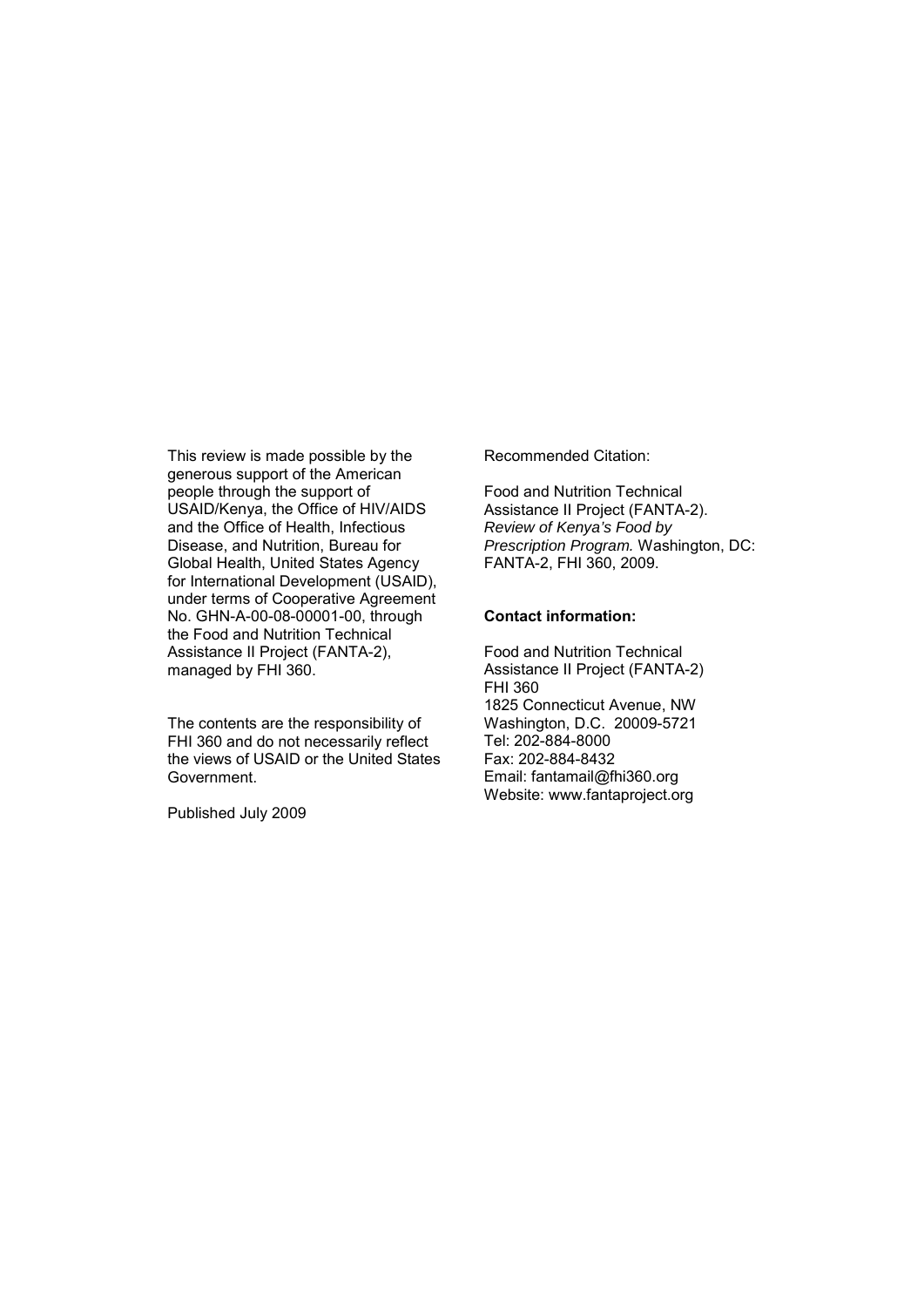# **Table of Contents**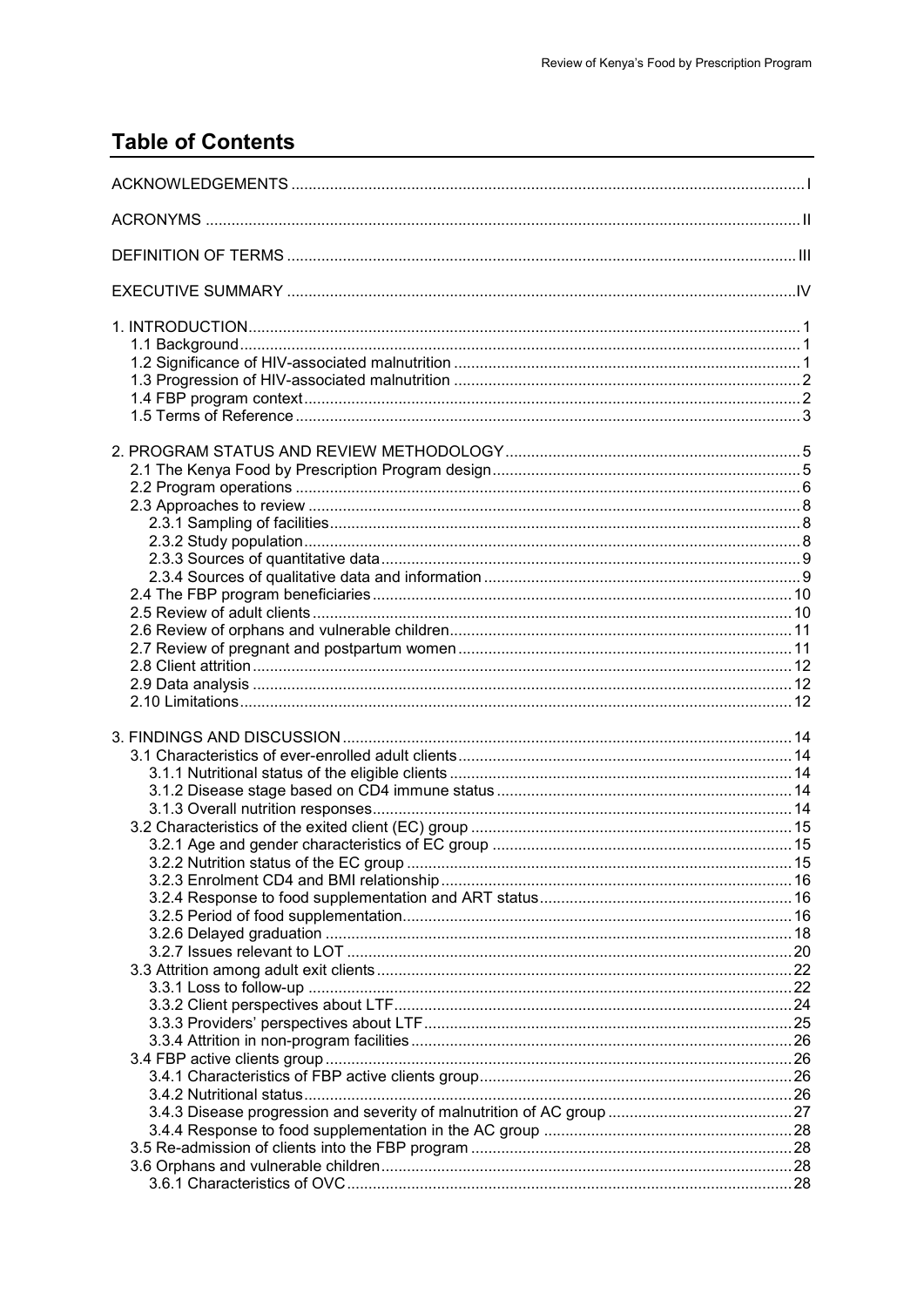### List of Tables

| Table 3. Summary of clients admitted into the FBP program during period under review  10 |  |
|------------------------------------------------------------------------------------------|--|
|                                                                                          |  |
|                                                                                          |  |
|                                                                                          |  |
|                                                                                          |  |
|                                                                                          |  |
|                                                                                          |  |
|                                                                                          |  |
|                                                                                          |  |
| Table 12. Synthesis of LTF issues, causes/consequences, actions and impact25             |  |
|                                                                                          |  |
| Table 14. Characteristics of eligible OVC clients enrolled in the FBP program29          |  |
| Table 15. Recovery from wasting and underweight based on WFH/WFA z-score 30              |  |
|                                                                                          |  |
|                                                                                          |  |
|                                                                                          |  |

## List of Figures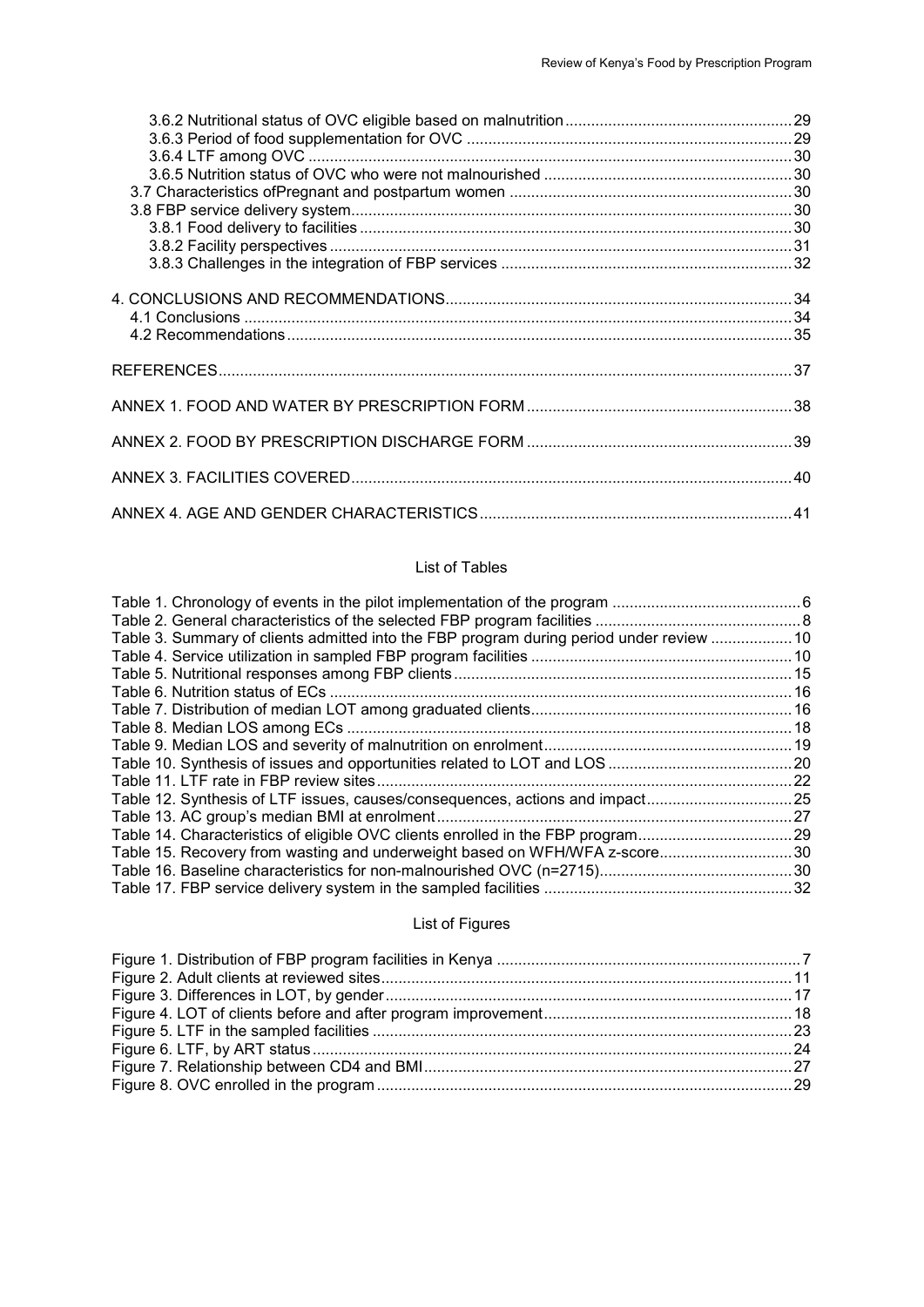# <span id="page-5-0"></span>**Acknowledgements**

The Food and Nutrition Technical Assistance II (FANTA-2) Project wishes to acknowledge all those who contributed to this review of the Food by Prescription Program. Coordination support for the review was provided by the head of NASCOP, Dr. I. Mohammed; the nutrition manager, Ms. R. Akelola; and subsequently by Ms. M. Wachira. FANTA-2 consultant D. Mwaniki managed the review and synthesized findings into the consolidated report. Quantitative and qualitative reviews were carried out by FANTA-2 consultants S. Oiye and W. Onyango Ouma, respectively. A. Waruru provided assistance in preparing the consolidated report. Provincial nutrition officers and district nutrition officers coordinated facility visits and facility-level enquiries. R. Low, B. Njoroge and C. Michobo of Insta Products Ltd. provided insights into the food delivery system and food prescription. Input to the review findings were made by M. Maina of USAID/Kenya and by T. Castleman, E. Muyunda, R. Mwadime, A. Swindale and Esther Wamai of FANTA-2.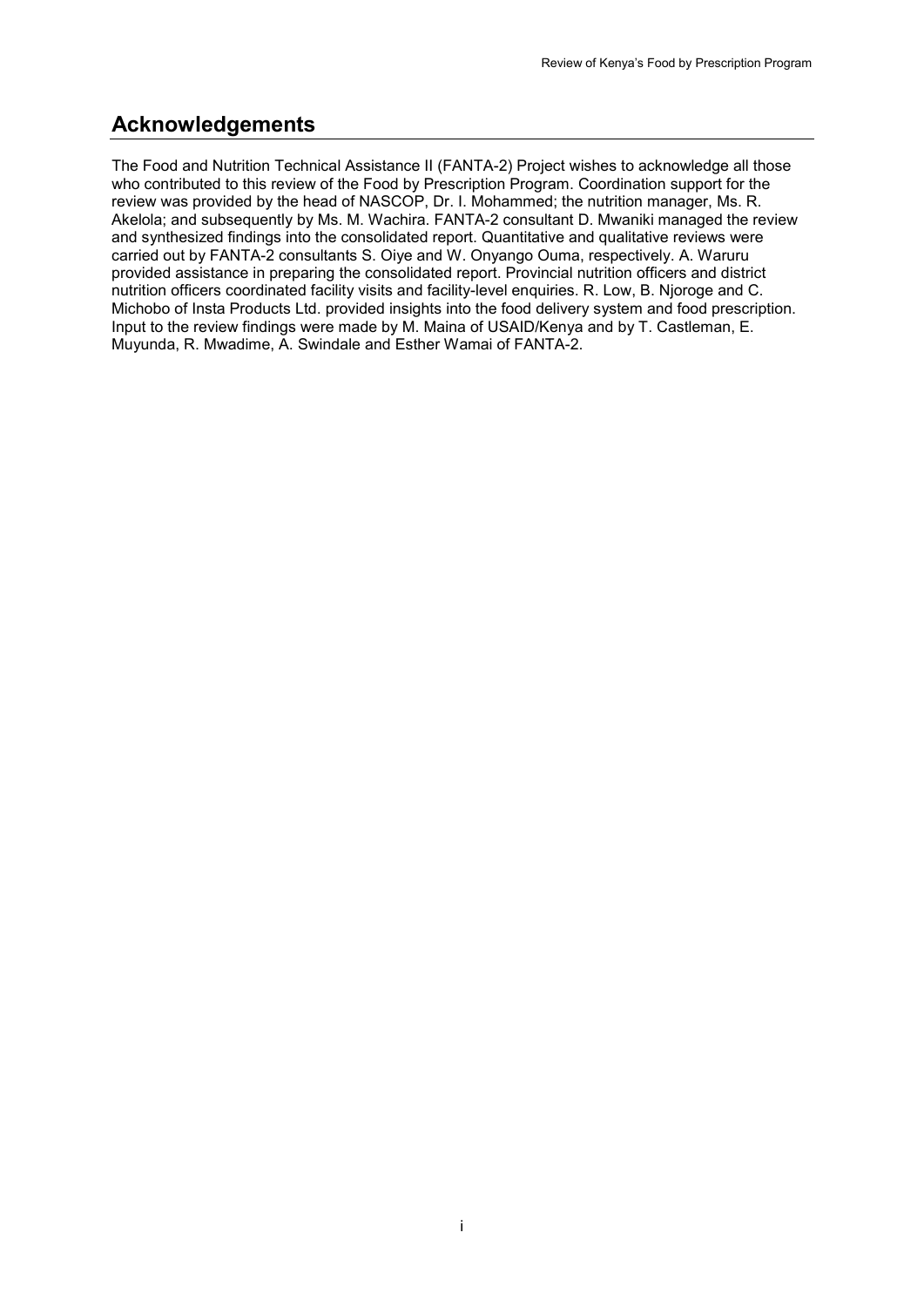# <span id="page-6-0"></span>**Acronyms**

| <b>ACC</b>    | Administrative Commitee on Coordination (United Nations) |
|---------------|----------------------------------------------------------|
| <b>AIDS</b>   | Acquired immune deficiency syndrome                      |
| ART           | Antiretroviral therapy                                   |
| <b>BMI</b>    | Body mass index                                          |
| CCC           | <b>Comprehensive Care Centre</b>                         |
| <b>CHW</b>    | Community health workers                                 |
| <b>CORPs</b>  | Community owned resource persons                         |
| <b>CRS</b>    | <b>Catholic Relief Services</b>                          |
| EC            | <b>Exited client</b>                                     |
| FANTA-2       | <b>Food and Nutrition Technical Assistance II</b>        |
| FAO           | Food and Agricultural Organization                       |
| FBF           | Fortified blended flour                                  |
| <b>FBP</b>    | Food by Prescription                                     |
| FGD           | Focus group discussion                                   |
| <b>HFA</b>    | Height-for-age                                           |
| <b>HIV</b>    | Human immunodeficiency virus                             |
| <b>HSB</b>    | Health-seeking behavior                                  |
| <b>KEBS</b>   | Kenya Bureau of Standards                                |
| <b>KEMRI</b>  | Kenya Medical Research Institute                         |
| KEPH          | Kenya Essential Package for Health                       |
| LOS           | Length of stay                                           |
| LOT           | Length of treatment                                      |
| LTF           | Loss/lost to follow-up                                   |
| <b>MOH</b>    | Ministry of Health                                       |
| <b>MUAC</b>   | Mid-upper arm circumference                              |
| <b>NASCOP</b> | National AIDS and STI Control Programme                  |
| <b>NHSSP</b>  | National Health Sector Strategic Plan                    |
| ΟI            | Opportunistic infections                                 |
| <b>OVC</b>    | Orphans and vulnerable children                          |
| P/PP          | Pregnant and postpartum                                  |
| <b>PEPFAR</b> | President's Emergency Fund for AIDS Relief               |
| <b>PLHIV</b>  | People living with HIV/AIDS                              |
| <b>PMTCT</b>  | Prevention of mother-to-child transmission               |
| <b>RDA</b>    | Recommended daily allowance                              |
| <b>RUTF</b>   | Ready-to-use therapeutic food                            |
| <b>SCN</b>    | Sub-Committee on Nutrition                               |
| <b>USAID</b>  | United States Agency for International Development       |
| <b>VCT</b>    | Voluntary counseling and testing                         |
| <b>WFA</b>    | Weight-for-age                                           |
| WFH           | Weight-for-height                                        |
| WHO           | World Health Organization                                |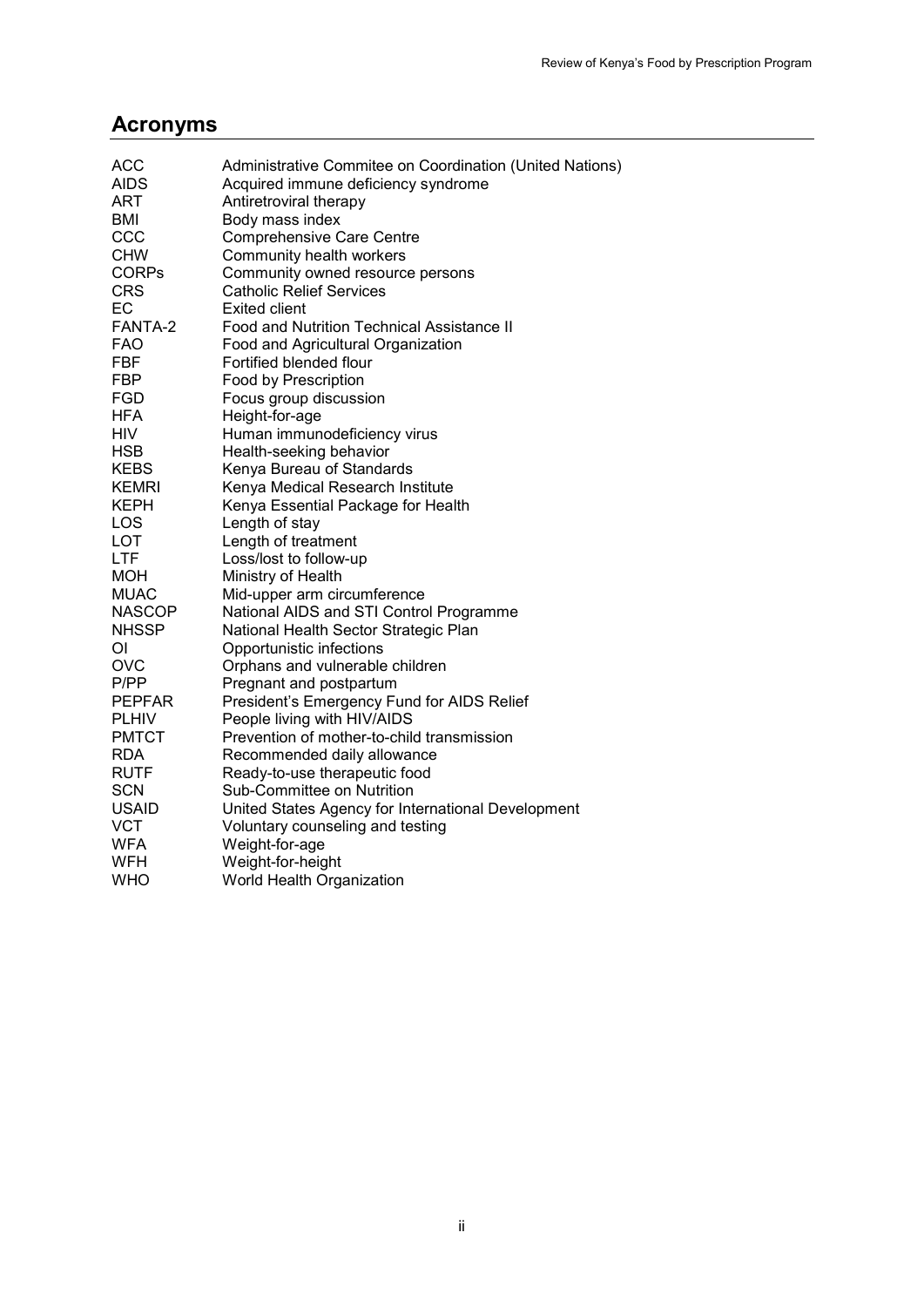# <span id="page-7-0"></span>**Definition of Terms**

| Ready-to-use<br>therapeutic food      | Food high in energy and protein with added vitamins and minerals, specifically<br>designed to treat uncomplicated severe acute malnutrition (SAM) in outpatient and<br>community therapeutic centers.                                                                  |
|---------------------------------------|------------------------------------------------------------------------------------------------------------------------------------------------------------------------------------------------------------------------------------------------------------------------|
| Ready-to-use<br>supplementary food    | Food high in energy and protein with added vitamins and minerals, specifically<br>designed to treat moderate acute malnutrition in communities with limited access<br>to appropriate diet.                                                                             |
| Lost to follow-up                     | A client is lost to follow-up if he/she misses two or more consecutive monthly<br>reviews and collection of prescribed food before graduation.                                                                                                                         |
| Graduation                            | Client discharge (exit) upon attaining exit anthropometric criteria, defined as BMI ><br>20 kg/m <sup>2</sup> for adults, MUAC > 24 cm for pregnant and postpartum mothers, and<br>weight-for-age and/or weight-for-height $\ge$ -1.0 z-score in children              |
| Length of treatment                   | Total time that a client remained on prescribed food (active treatment) before<br>he/she exited the FBP program (also called supplementation time)                                                                                                                     |
| Length of stay                        | Total time that a client remained in the FBP program before he/she exited, i.e.<br>from enrolment to exit. It comprises length of treatment and the period on non-<br>active treatment. It also includes periods of missed food supplementation and<br>non-compliance. |
| Quality of life                       | Individual's perception of his/her position in life in the context of the culture and<br>value systems in which he/she lives and in relation to his/her goals, expectations,<br>standards and concerns.                                                                |
| Admission                             | Enrolment of eligible clients into the FBP program.                                                                                                                                                                                                                    |
| Re-admission                          | Enrolment of eligible clients who were previously discharged on attaining<br>nutritional normalcy as per FBP program criteria.                                                                                                                                         |
| Relapse                               | Weight loss in clients to the point of clinical malnutrition after recovery from a<br>previous episode of clinical malnutrition.                                                                                                                                       |
| Kenya Essential<br>Package for Health | Range of health services and goods delivered at the six levels of care delivery,<br>namely, community, dispensaries, health centers and maternity/nursing homes,<br>primary hospitals, secondary hospitals, and tertiary hospitals.                                    |
| Fortified blended<br>foods            | A mixture of cereals, legumes, vegetable oil and sugar that has been milled,<br>blended and pre-cooked by extrusion or roasting and then fortified with a pre-mix<br>of vitamins and minerals. It may contain dried skim milk.                                         |
| Recommended daily<br>allowance        | The levels of intake of essential nutrients considered to be adequate to meet the<br>known nutritional needs of healthy persons in each life-stage and gender group.                                                                                                   |
| Orphans and<br>vulnerable children    | Children affected by HIV, including children orphaned or made vulnerable by HIV                                                                                                                                                                                        |
| Push system                           | A system in which product flow is based on a projected production plan. In a push<br>environment, forecasts are used to predict what the production rates should be.<br>Product demand is not considered.                                                              |
| Pull system                           | A system in which the flow of resources targets replacing only what has been<br>consumed. The product flow is determined by its demand by the final consumer.                                                                                                          |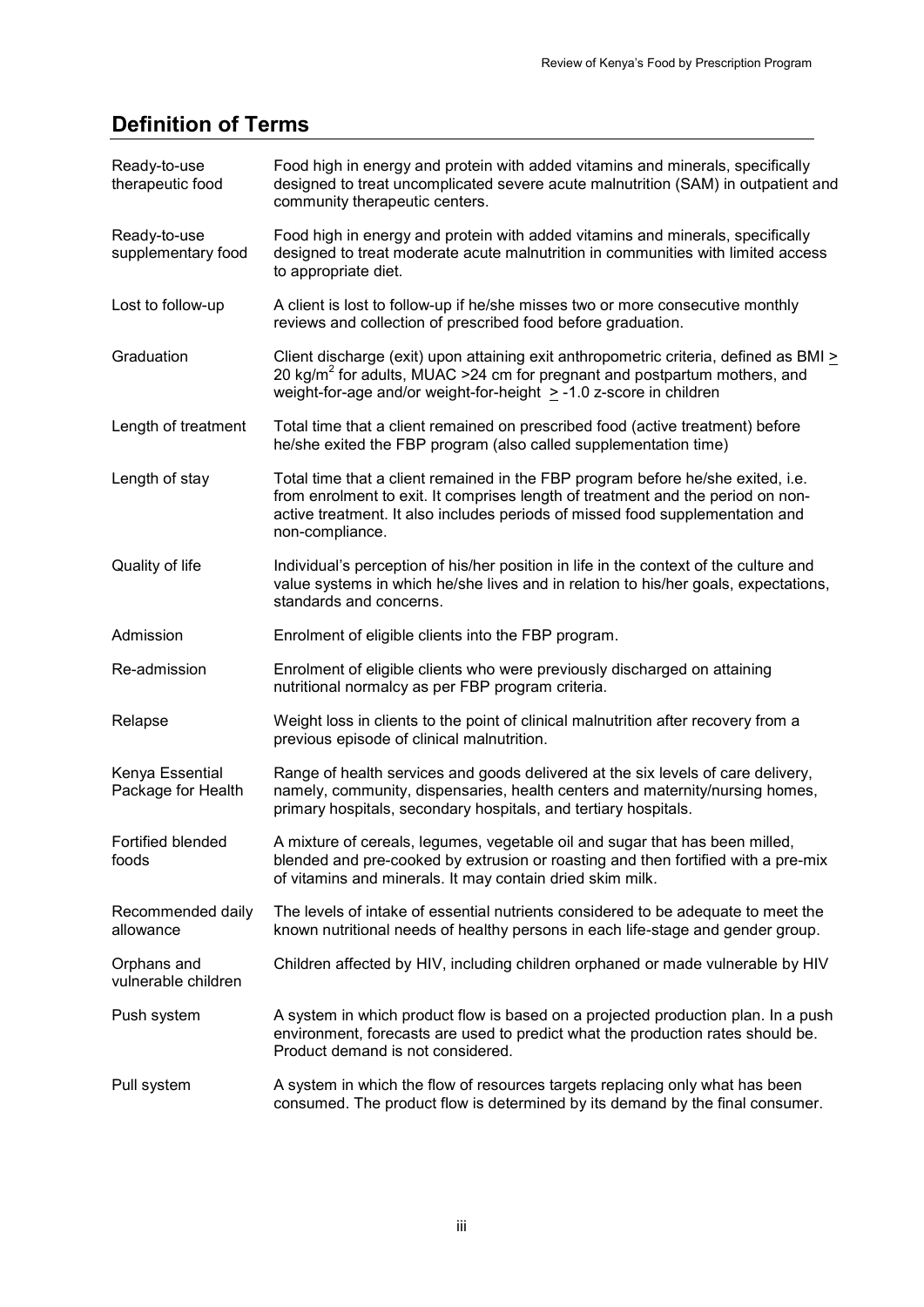# <span id="page-8-0"></span>**Executive Summary**

# **BACKGROUND**

The Kenya National HIV/AIDS Strategic Plan and the National Health Sector Strategic Plan (2005- 2010) underlined the need to effectively address malnutrition among people living with HIV infection and those affected by the pandemic. In line with this position and with support from the President's Emergency Fund for AIDS Relief (PEPFAR), USAID/Kenya initiated a Food by Prescription (FBP) program in collaboration with the National AIDS and STI Control Programme (NASCOP) in the Ministry of Health (MOH), Insta Products Ltd. (Kenya). At the time of this review in November 2007, the program provided fortified blended flour (FBF) by prescription to malnourished adults living with HIV (PLHIV), HIV-positive pregnant and postpartum women (P/PP) and orphans and vulnerable children (OVC) who are either clinically malnourished or at risk of malnutrition. The program package also includes capacity strengthening of service providers, nutrition assessment and counseling, and provision of point-of-use water treatment to clients. The aim of this review was to better understand the operation and effectiveness of the program after 20-22 months of operations (quantitative data as of September 2007 and qualitative data collected in November 2007) and to obtain information about a number of key issues related to the program.

# **APPROACHES**

The review was based on quantitative analysis of client data and qualitative assessments in 12 health facilities (sites) that were sampled from a pool of 55 FBP implementing sites. The sites were purposively sampled to include sites with more than six months of FBP service delivery experience, high client workload and geographic variation. Eligible clients received FBF prescriptions aimed at providing about 45 percent of clients' daily energy requirements, 50 percent to 78 percent of protein requirements, and approximately one recommended daily allowance of micronutrients. At the time of this review, the sampled facilities had enrolled 12,829 clients, or 52 percent of the total clients in the 55 FBP sites. These clients were composed of 6,917 (46 percent) PLHIV, 5,982 (42 percent) OVC and 1,765 (12 percent) P/PP. Detailed analysis was restricted to PLHIV FBP clients because PEPFAR guidance about uses of food is more rigorous for this group than for P/PP and OVC, and because key questions about this group had emerged. Data from eligible adult PLHIV who had exited the program after graduation at body mass index (BMI)  $\geq$  20 kg/m<sup>2</sup>, experienced attrition, or were currently on supplementation (n=5364) were analyzed to understand the response to the program among these groups, in particular, BMI changes, length of treatment and attrition. Thirteen focus group discussions (FGDs) with clients and with health workers were conducted, as well as key informant interviews.

# **FINDINGS**

The enrolled adult PLHIV consisted of 65 percent females and 35 percent males. Females were younger than males [32, (IQR 27, 40) years vs. 37, (IQR 31-45 years)], (p<0.001). The median BMI of eligible clients was 17.05 (IQR 15.81, 17.86) kg/m<sup>2</sup>. There was no significant difference in BMI between females and males. Approximately one-half of these clients were mildly malnourished, and the remainder were almost equally divided between moderate and severe grades. The median CD4 count for pre-ART clients (n=1062) was higher than that of ART clients (n=1526), [210 (IQR 67,407) cells/µL vs. 134 (IQR 48, 244) cells/µL], (p<0.001). Nearly 9 percent more males than females had CD4 counts below 250 cells/µL (p<0.0001). This pattern was consistent with established delayed treatment-seeking behavior among males. Upon supplementation, 60.8 percent of the clients gained weight during the first month. In the second and third months, 55.1 percent and 53.8 percent gained weight, respectively. The corresponding median BMI increase was 0.4 (IQR -0.7, 1.2) kg/m<sup>2</sup>, 0.3 (IQR  $-1.7$ , 1.06) kg/m<sup>2</sup> and 0.3 (-0.75, 0.78) kg/m<sup>2</sup> during the first, second and third month, respectively. Among severely and moderately malnourished clients, the ratio of those who gained weight to those who lost was approximately 2:1. Among the mildly malnourished, this ratio was close to unity.

On enrolment, the median BMI of clients who had exited the FBP program (exited clients [EC], n=3324) was 17.1 (IQR 15.8, 17.9) kg/m<sup>2</sup>. The proportions of exited clients who enrolled with severe or moderate malnutrition were 24.3 percent and 28.7 percent in the ART and pre-ART groups, respectively. On average a decrease by one BMI unit was associated with a decrease in CD4 count of 28 (95 percent CI 21, 35) cells/µL, (p<0.001). The median number of monthly food prescriptions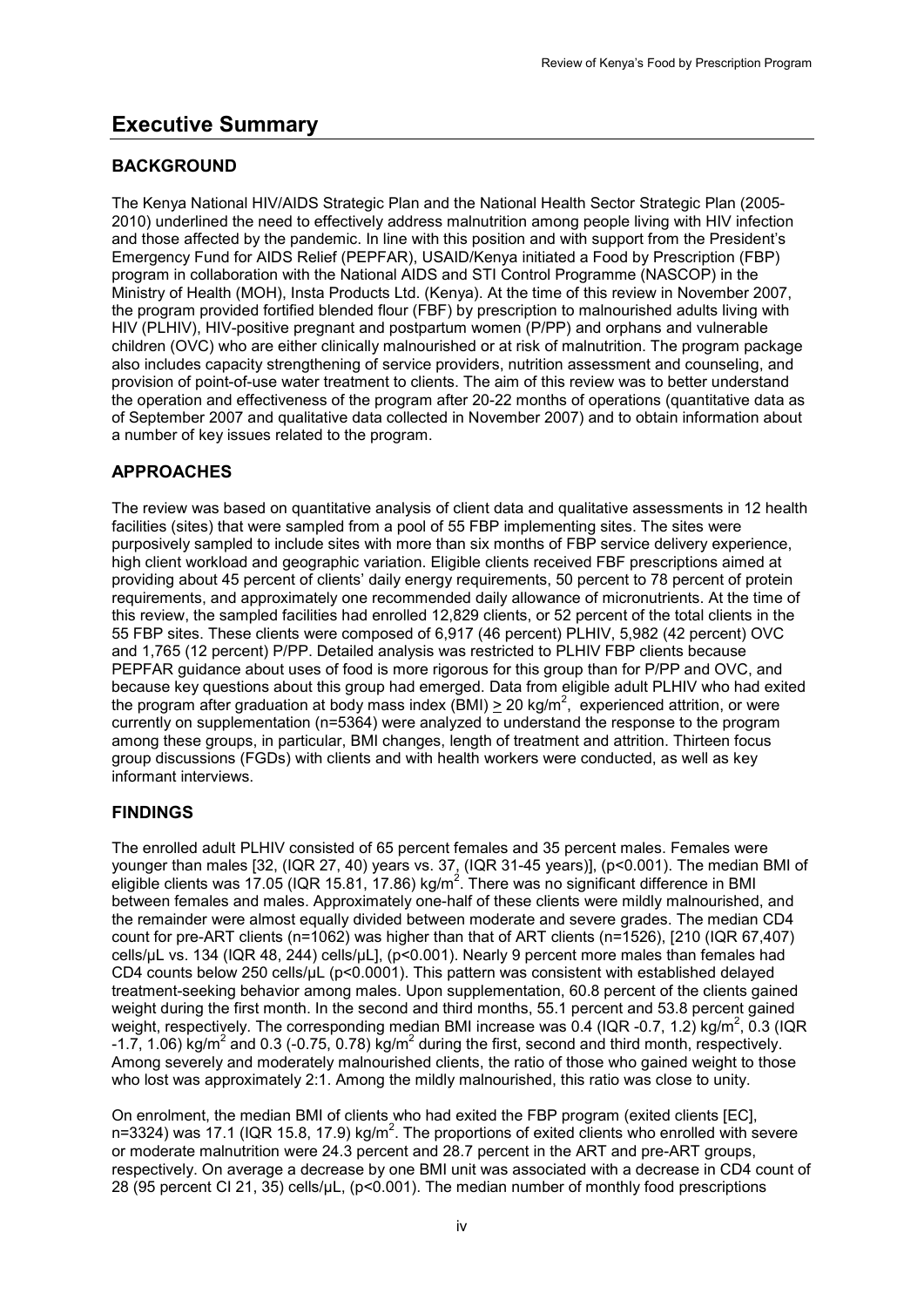issued to clients who graduated was three (IQR 3, 5). The corresponding average length of treatment (LOT) for these clients was 105 days and 99 days in the ART and pre-ART groups respectively. BMI at enrolment was significantly associated with LOT (p=0.015, p< 0.001, respectively). For every unit increase in BMI, the LOT decreased by 20 (95 percent CI 9, 32) days. This indicates the likelihood of faster nutritional recovery among less severely malnourished clients. The median rates of BMI increase among clients who gained weight were 1.04 (IQR 0.57, 1.68) kg/m<sup>2</sup>/month of supplementation and 0.94 (IQR 0.59, 1.7) kg/m<sup>2</sup>/month of supplementation in the pre-ART and ART groups, respectively (p= 0.549). Overall, corresponding median BMI increases were 3.3 (IQR 2.4, 4.3)  $kg/m<sup>2</sup>$  and 3.4 (IQR 2.6, 4.7) kg/m<sup>2</sup> among pre-ART and ART clients, respectively. In addition, males graduated more quickly than females (p= 0.002). Qualitative assessment underlined possible differences in gender behaviors in adherence, with more women sharing the prescribed food than men. The findings from FGDs indicate that factors contributing to LOT are poor health status at enrolment, opportunistic infections, poor health-seeking behavior (HSB), poverty constraints to paying for travel and food, sharing of food, stigma, poor appetite, unusual taste of FBF porridge and lack of support at home.

Overall attrition due to loss to follow-up (LTF), deaths and transfers to other facilities among PLHIV accounted for 50.1 percent of the exited clients. LTF accounted for 98 percent of observed attrition. The proportion of all clients who are LTF ranged from 36 percent to 64 percent in different facilities. It occurred more commonly in pre-ART than ART clients (56 percent vs. 38.5 percent, p<0.001). The median LOT for pre-ART LTF clients was shorter than that of the ART LTF clients (0, IQR 0, 35 days vs. 14, IQR 0, 64 days), (p<0.001). The predictors of LTF were male gender, pre-ART status, severe malnutrition and enrolment in the first nine months of the program. The FGDs and key informant interviews identified migration, job transfers, poverty, employer restrictions, stigma and taste of porridge as key contributing factors to LTF. A significant proportion of the LTF may also be unreported deaths.

The majority of OVC (55.73 percent) were under 23 months old. In addition, 25.1 percent (n=716) of all malnourished OVC were on ART. The median weight-for-age (WFA) and weight-for-height (WFH) z- score for children at enrolment were -2.9 (IQR -3.9, -2.2) and -2.7 (IQR -3.6, -2.0), respectively. Applying <-3 z-scores as the cutoff, the proportions of severely underweight and wasted children were 47 percent and 39.4 percent, respectively. The median LOT for OVC on ART was longer than that of pre-ART OVC (5.2, IQR 3.3, 7.7 months vs. 3.8, IQR 2.1, 5.3 months) (p=0.002). LTF among OVC was estimated at 45.5 percent. The mean age of P/PP women was 27.2 (range 15-50) years, and 31.8 percent of them were on ART. In addition, 60.3 percent of the P/PP clients were pregnant. The median number of dispensed food prescriptions was one (IQR, 1-2), and LTF among reviewed sites was estimated at 59 percent.

From key informant interviews and site visits, several system-related challenges were identified. Nearly all facilities cited inadequate space for counselors and food storage as well as shortage of staff as challenges. Nutritionists were not available in some facilities, and most of the staff trained originally had left. The use of mobile telephones helped minimize the number of problems associated with push systems such as stock-outs and expiration of commodities, and where problems did occur was mainly in remote areas.

## **CONCLUSIONS AND RECOMMENDATIONS**

For severely malnourished clients, the lower rate of recovery and greater risk of LTF underlined the need for more specialized services and products, including more nutrient dense food products (such as RUTF), greater follow-up of defaulters and steps to minimize stigma. Measures to address LTF and delayed graduation are also needed. Fuller integration of FBP services into care and treatment programs is required to facilitate routine and standardized delivery of services in comprehensive care centres (CCC). For example, the schedule of client FBP services should be aligned with ART provision schedules. Strengthening nutrition screening, assessment and counseling to ensure early detection of clinical malnutrition at health facilities and in communities is required for improved program effectiveness, including reduction of LTF. Finally, commodity management should be strengthened to fully establish a pull system.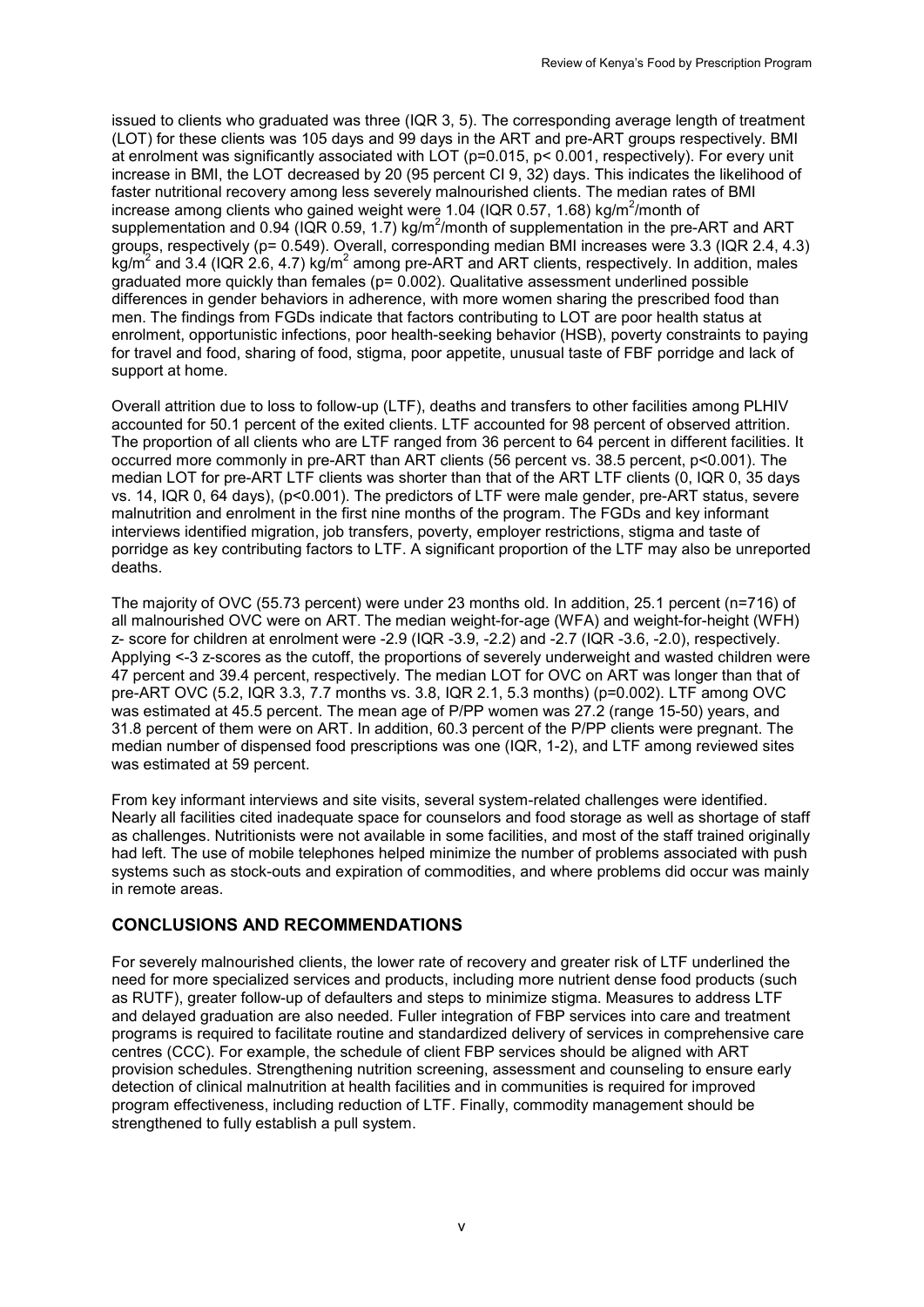# <span id="page-10-0"></span>**1. Introduction**

# <span id="page-10-1"></span>**1.1 BACKGROUND**

Malnutrition among people living with HIV (PLHIV) remains a major challenge to achieving the full impact of interventions aimed at improving their quality of life, productivity and survival. At its advent, HIV was commonly referred to as "slim disease," underlining the presence of severe wasting. This terminology has persisted in local dialects in Kenya, suggesting the common occurrence of nutritional wasting. Reviews of service utilization data indicate that 15 percent to 65 percent of adults attending comprehensive care centres (CCCs) in public facilities in Kenya have body mass index (BMI) below 18.5 kg/m<sup>2</sup> (UNICEF; FBP program data). Among orphans and vulnerable children (OVC), it is estimated that 30 percent are underweight with weight-for-age (WFA) below -2 z-score. In addition, the rates of malnutrition among PLHIV appear to be relatively higher among clients residing in regions with poorer food security. Given that nutritional disorders start early in the disease progression, comprehensive nutrition interventions are increasingly being advocated as an adjunct to ART. The overarching goal of nutritional interventions is to prevent malnutrition and restore good nutritional status of malnourished PLHIV with a view to maintain their productivity and immune function capacities. These interventions also aim to improve adherence to treatment and potentially prolong the pre-ART stage.

The President's Emergency Plan for AIDS Relief (PEPFAR) is funding the Food by Prescription (FBP) program in Kenya that provides nutritional support to malnourished HIV-positive adults, pregnant and postpartum (P/PP) women and OVC. At the time of the review, the program was implemented by the National AIDS and STI Control Programme (NASCOP) in the Ministry of Health (MOH) in collaboration with Insta Products Ltd., a Kenyan food manufacturing company. Given the lack of prior experience in implementing large-scale therapeutic interventions for PLHIV, the program was initially implemented on a pilot basis to support learning. The program began in January 2006 and the first phase ended in 2008, when an expanded program began. With increasing demand for scale-up of the FBP program within Kenya and replication elsewhere, it was deemed necessary to improve implementers' understanding of the program operations to inform efforts to strengthen and expand the program in Kenya and other countries. The purpose of this review was to examine service delivery under the FBP program with a view toward learning more about specific issues such as duration of food supplementation, loss to follow-up (LTF), changes in client nutritional status, and the food delivery system. The review focused on lessons learned with respect to operations, relative effectiveness of the FBP intervention, success factors and obstacles faced by the program.

# <span id="page-10-2"></span>**1.2 SIGNIFICANCE OF HIV-ASSOCIATED MALNUTRITION**

HIV infection is characterized by a long progressive decline in health, with periodic acute episodes of opportunistic infections (OIs) during advanced stages. It is known that an individual's response to the chronic disease process results in increased nutrient requirements and changes in nutrient use. The resulting involuntary weight loss is aggravated by inadequate consumption of both quantity and quality of food due to disease symptoms (e.g., loss of appetite, pain, nausea and vomiting) and food insecurity. Psychosocial stress and inadequacies of adaptive responses exacerbate the wasting process. Malnutrition resulting from weight loss has been associated with progressive functional impairment and reduced immune competence (Consay and Kennedy, 1999). These complications characterize the infection and malnutrition cycle, leading to decreased rate of healing, increased frequency of OIs, longer convalescence periods and increased mortality (ACC/SCN, 1991; Konstantinides, 1988). Recent documentation of the association between moderate to severe adult malnutrition (BMI <17 kg/m<sup>2</sup>) and low quality of life associated with morbidity and disability, and the role of moderate to severe adult malnutrition as an independent predictor of death (Paton et al, 2006) strongly underlines the significance of nutrition in the health of adults, in particular HIV-infected adults. During acute illness, lean body mass is the single most important predictor of survival (WHO 1998). Demling and Desante (2000) suggest that progressive loss of 10 percent to 40 percent of lean body mass is associated with an exponential increase in the risk of mortality. This relationship points to the importance of intensive nutrition interventions, including therapeutic food products, to ensure recovery of malnourished PLHIV, as well as the need for strong preventive interventions to prevent malnutrition.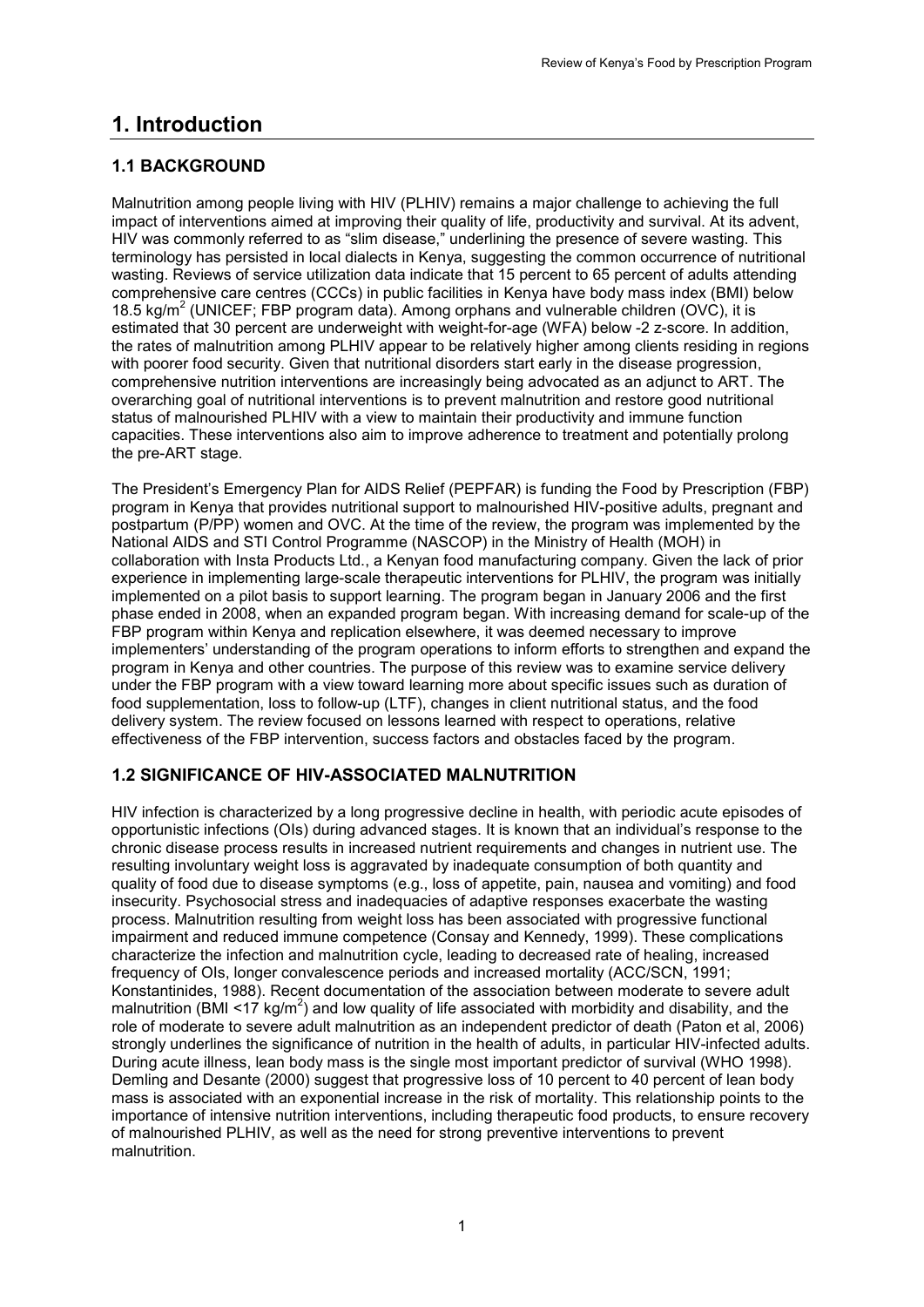The negative effect of HIV on household food security, productive labor, income and assets is well recognized (SCN, 2004). In resource-poor settings, malnutrition is common and has been associated with more rapid disease progression among both pre-ART and ART clients. Thus, implementation of basic package of nutrition services consisting of nutrition assessment, counseling and education, and provision of food for eligible PLHIV clients is needed in health facilities. The aim of such a package should be to ensure consumption of an adequate quantity and quality of food, identify and treat OIs, encourage physical exercise and provide regimens of specialized food products to manage malnutrition.

## <span id="page-11-0"></span>**1.3 PROGRESSION OF HIV-ASSOCIATED MALNUTRITION**

HIV infection is accompanied by progressive nutrition alterations and other pathological changes. The critical points in the decline of nutrition status correspond to cutoff points for malnutrition, which for the program are set at BMI <  $18.5 \text{ kg/m}^2$  for adult PLHIV, MUAC <  $21 \text{ cm}$  for P/PP women and WFH or WFA < -1.5 z-score for OVC, including pediatric HIV patients. As discussed above, the risk of mortality and complications associated with malnutrition among PLHIV may be reduced if malnutrition is corrected and adequate nutrient intake is guaranteed.

In resource-limited settings where poverty and food security are rife, provision of therapeutic and supplementary food products is a critical component of comprehensive care and support interventions, enhancing adherence to ART drugs and correcting malnutrition during treatment. The protocol for therapeutic and supplementary food provision is guided by existing knowledge about energy and nutrient requirements of PLHIV during asymptomatic and symptomatic periods. It is estimated that energy needs increase by 10 percent in asymptomatic HIV-infected adults and children. In symptomatic disease stages, energy needs increase by 20-30 percent in adults and by 50- 100 percent in children experiencing weight loss (WHO, 2003).

Upon recovery from malnutrition or in the absence of malnutrition, nutrition education and counseling, along with livelihood support as needed, can help ensure adequate food intake and prevention of malnutrition.

# <span id="page-11-1"></span>**1.4 FBP PROGRAM CONTEXT**

This program was implemented as a public-private partnership between the National AIDS and STI Control Programme (NASCOP) in the Ministry of Health (MOH) and USAID/Kenya as public entities and Insta Products Ltd., a private Kenyan company. The FBP program was established based on the understanding that a comprehensive set of nutrition interventions improves the outcomes of care, treatment and support of PLHIV. Health providers had observed that the absence of therapeutic and supplemental food product interventions remained a critical gap in comprehensive integrated care for PLHIV in Kenya. Thus, the FBP program's objective was to provide energy and nutrient-dense food products along with nutrition assessment, counseling and clean, safe water to PLHIV who were malnourished or at risk of malnutrition. Besides nutritional outcomes, other impacts such as increased uptake of antiretroviral (ARV) drugs, greater adherence to ARV drugs, lower rates of LTF and reduction of stigma were expected. The program was designed to reduce malnutrition among the most vulnerable groups, namely OVC, pregnant or postpartum mothers and malnourished adult PL HIV.

Based on empirical estimates of nutritional needs among malnourished clients, the supplementary food products prescribed in this program provide about 50 percent of energy and 50 percent to 78 percent of protein requirements for targeted PLHIV, pregnant and postpartum women and OVC. The food is intended to help compensate for reduced intake and increased nutritional demands associated with the disease. The food products used in the program at the time of review were blended precooked corn-soy flour fortified with micronutrients, i.e., fortified blended flour (FBF). The formulations for the three population groups differed mainly in the amount of micronutrients included. In addition, the quantities provided to young children were smaller, with daily servings of 100g of FBF for 0.5- to 2-year-olds, 200 g of FBF for 2- to 10-year-olds, and 300 g of FBF for 11- to 17-year-olds and adults. The recommended use of FBF is preparation of porridge (*uji*). At the time of the review, only FBF was used, and more nutrient-dense foods such as ready-to-use therapeutic food (RUTF) were not yet used.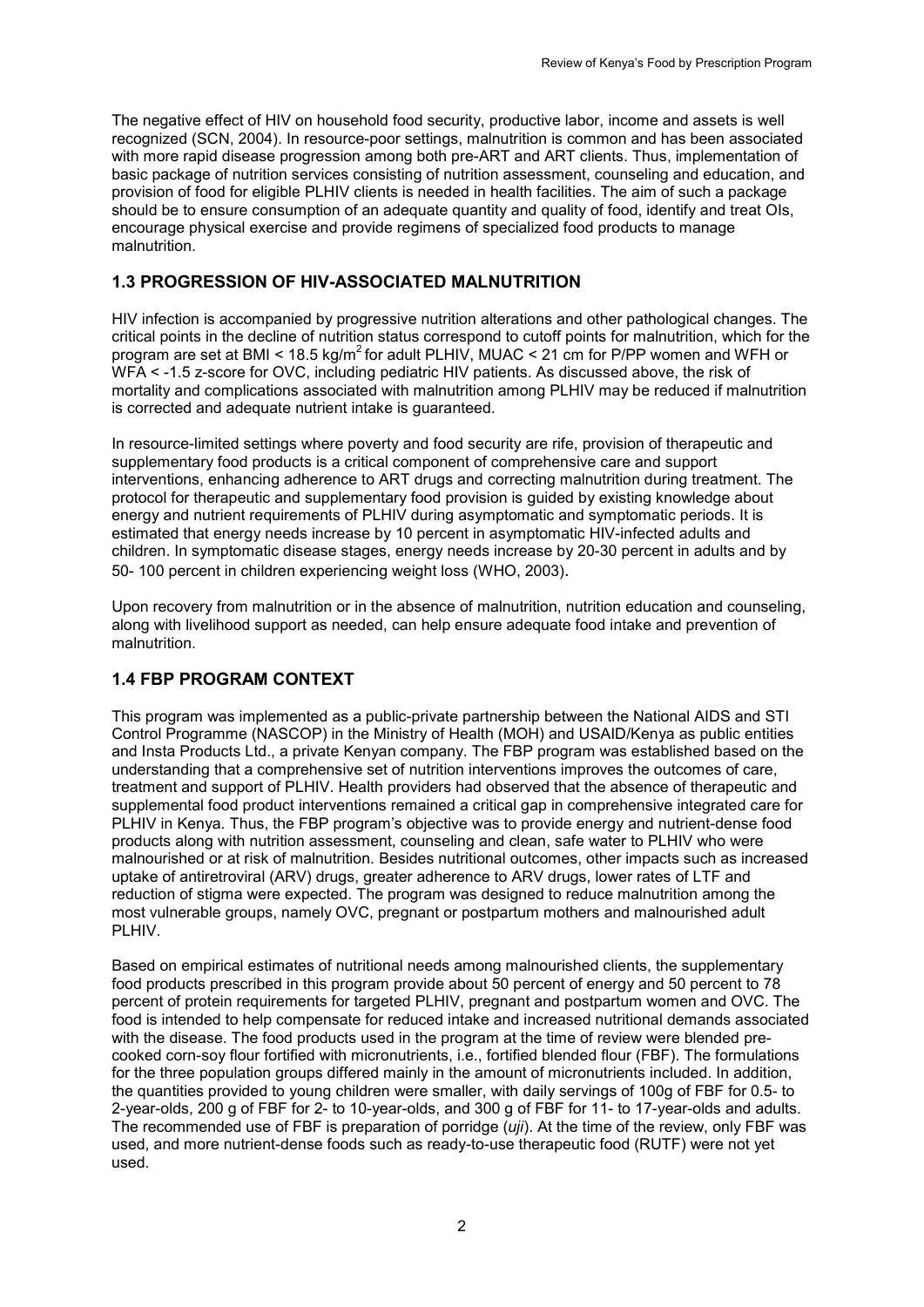Daily use of the recommended FBF serving along with other home foods was intended to realize WHO recommended micronutrient intake at the level of one RDA (FAO/WHO, 1998). The program design estimated that it would take an average of four months to restore healthy nutritional status and attain discharge criteria. This strategy entailed a two-stage process consisting of recovery to normal nutritional status (e.g., BMI  $\geq 18.5$  kg/m<sup>2</sup> for adults) and accrual of buffer weight (e.g., BMI  $\geq 20$  kg/m<sup>2</sup>) to reduce relapse rates among graduated clients. For children under age 10, a graduation cutoff point of WFA > -1.0 z- score was used.

Insta Products manufactured and delivered food products and point-of-use water treatment kits to the participating facilities. The supply of these commodities was predominantly based on a push arrangement in which the volume of commodities supplied was largely determined by the supplier since there was no clear system of forecasting demand levels.

A number of questions emerged from the program, requiring greater examination to inform the scaleup of the program in Kenya and possible replication of similar programs in other countries. These questions include:

- 1. What is the average duration of food receipt for FBP clients? What are the main reasons for stopping food provision? What is the average time it takes FBP clients to reach the program's exit criteria? What, if any, obstacles are there to more rapid graduation?
- 2. How do clients' clinical and nutritional statuses change following graduation? What proportion of graduated adult clients become eligible again for food supplementation due to poor nutritional status?
- 3. What is the LTF rate among FBP clients? What are the main reasons for LTF? To what extent does LTF in the FBP differ from LTF in other ART sites in Kenya?
- 4. What proportion of non-pregnant adult FBP clients enter the program with moderate or mild malnutrition (BMI = 16-18.5 kg/m<sup>2</sup>)? How does the nutritional status of these clients change during their participation in the program, and how long does it take for these changes to occur?
- 5. What are the benefits, challenges and implications of the current delivery system for distribution of food?
- 6. How is the food used by FBP clients? To what extent is it consumed by individuals other than FBP clients (e.g., shared with other household members)?
- 7. How do clients and service providers perceive the program? What are the perceived benefits, costs and additional burdens it imposes?

# <span id="page-12-0"></span>**1.5 TERMS OF REFERENCE**

Commissioning of this review was informed by the need for quantitative and qualitative information on the utilization, efficiency and impact of FBP services, including sustainability and system performance. The following objectives guided the review:

- 1. Establish the average duration of food supplementation for FBP clients in ART and pre-ART population groups and identify reasons for longer-than-expected duration.
- 2. Assess recovery from malnutrition and identify factors associated with recovery for the different population groups.
- 3. Assess responsiveness of men and non-pregnant women with mild and moderate malnutrition to the FBP based on BMI gains and the rate of BMI gain.
- 4. Identify factors that influence compliance to FBP recommendations.
- 5. Identify factors associated with attrition before recovery from malnutrition.
- 6. Estimate the rate of re-admission of discharged (graduated) PLHIV into food supplementation due to poor nutritional status and the time required for recovery.
- 7. Establish the suitability of the current food product delivery system: benefits, challenges and implications.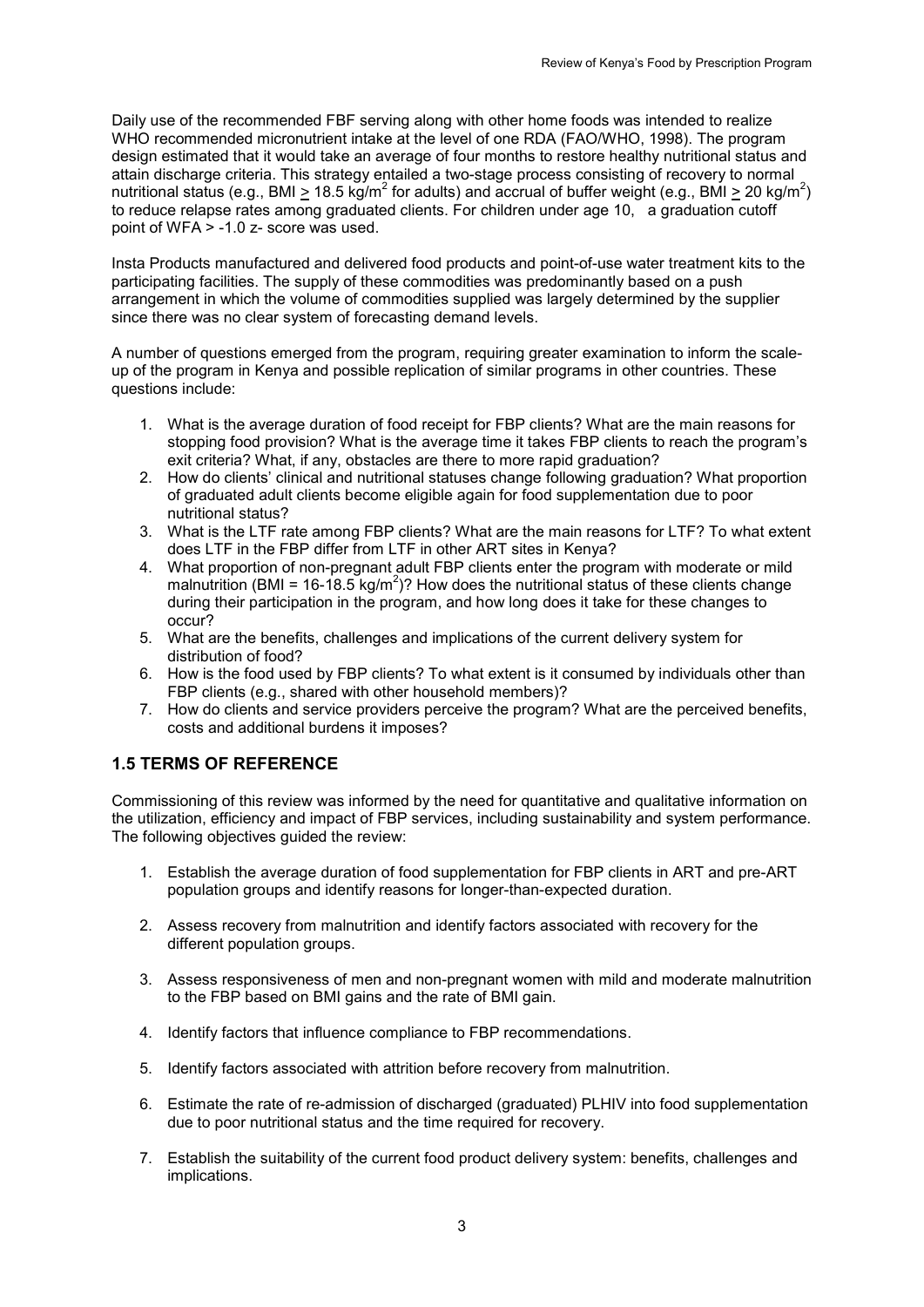8. Identify how the food is used and the benefits and costs of the program perceived by clients and service providers.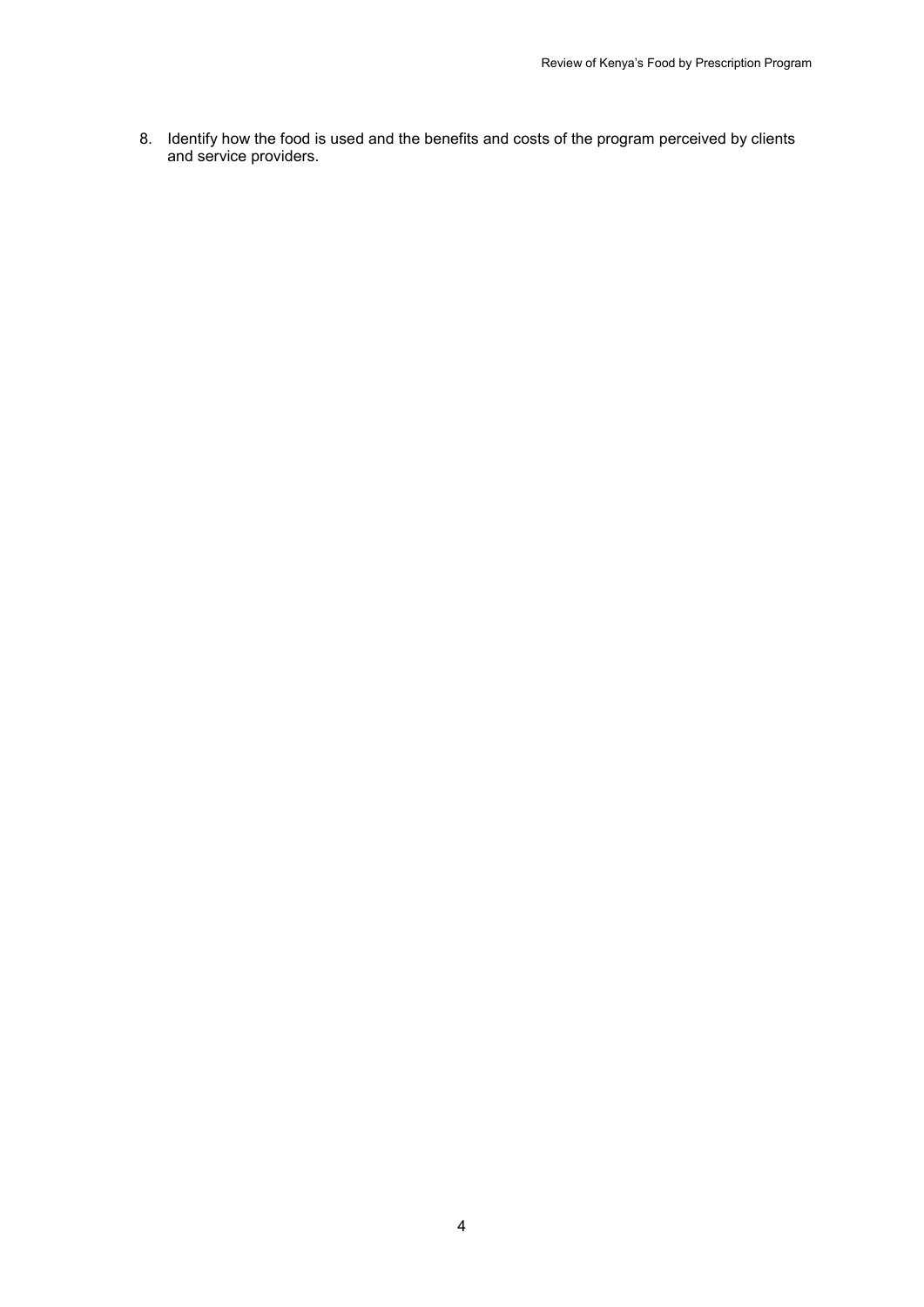# <span id="page-14-0"></span>**2. Program Status and Review Methodology**

# <span id="page-14-1"></span>**2.1 THE KENYA FOOD BY PRESCRIPTION PROGRAM DESIGN**

The Kenya FBP program utilizes fortified, nutrient-dense, pre-cooked, corn-soy flour that is rehydrated with boiling water as porridge and provides approximately one-half of clients' average daily energy requirement and the majority of daily micronutrient requirements. There are three food formulations, designed to meet the nutritional needs of the three key target populations: PLHIV and OVC above age 10, OVC between 6 months and 10 years old, and HIV-positive pregnant and postpartum women. At the time of the review, food for adults, including P/PP women, was being targeted only toward clinically malnourished individuals. For OVC, food eligibility is determined by OVC status and not HIV status. Food is dispensed and monitored through health care facilities and is not intended to be used for household food security.

 . Programmatic criteria have been developed to ensure maximum impact of the food on the target population. Food and water quality products are distributed by prescription to outpatients via the pharmacy in comprehensive care centres (CCCs) or by a nutritionist to clients who meet the eligibility criteria. This distribution mechanism, the individual daily-serving-size food packages and the accompanying counseling are all intended to minimize sharing of food within the family. Patients are monitored at their health facilities for adherence, nutritional status and medical outcomes. These outcomes are tracked in a database by the implementing partner. Eligibility criteria are based on national guidelines for nutrition and HIV/AIDS established by NASCOP and stakeholders.

At the time of the review, admission criteria for adults is BMI <  $18.5 \text{ kg/m}^2$  or MUAC less than 22 cm (if BMI cannot be taken) among patients who present for the first time or those who have been discharged from nutrition rehabilitation for severe malnutrition. Admission criteria for P/PP women includes those with MUAC < 22 cm, slower-than-average weight gain during pregnancy, symptoms of AIDS or other signs of micro- and macro-nutrient deficiency. For older OVC (5-11 years), all HIVpositive children and those with malnutrition defined by a WFH < -2 z-score and/or the presence of bilateral edema, are admitted to the program. OVC aged 6 months to 5 years are eligible for the program based on malnutrition (WFH or WFA < -1.5 z-score) or vulnerability to malnutrition. Those with a WFH < -3 z-score are treated according to the national (WHO) guidelines for the management of severe malnutrition and are enrolled in the FBP program only after discharge from rehabilitation.

Adults are discharged from the program once their BMI improves to equal or above 20 kg/m<sup>2</sup>. Malnourished P/PP women are provided with food until six months postpartum or until their MUAC improves to over 24 cm. After the sixth month postpartum, if they remain malnourished, they are treated according to the FBP protocol for malnourished adult PLHIV. Younger children (6 months-5 years) admitted with malnutrition are discharged if the WFH (or WFA) is greater than -1.0 z- score and their weight does not falter for two consecutive weighings. Older children (5-11 years) and adolescents (12-18 years) are discharged when their WFH is greater than -1.5 z- score or greater than 85 percent of the reference median.

Program sites have been selected based on HIV prevalence, client load, malnutrition rates, facilityperceived need, capacity and willingness to participate in the program. While most sites are USGsupported care sites, some sites are faith-based or private sector facilities.

The MOH/NASCOP with PEPFAR support has supported development of National Guidelines on Nutrition and HIV, national training materials for CCCs and job aids to support front-line health workers (nutritionists, nurses, clinical officers and doctors) and guide implementation of nutrition services in facilities. Pre-service training of nutritionists on nutrition and HIV is also occurring, and under the leadership of MOH/NASCOP, USAID and other donors and implementing partners have developed a curriculum to accompany the guidelines, which includes FBP in anticipation of scale-up of food programs throughout the country.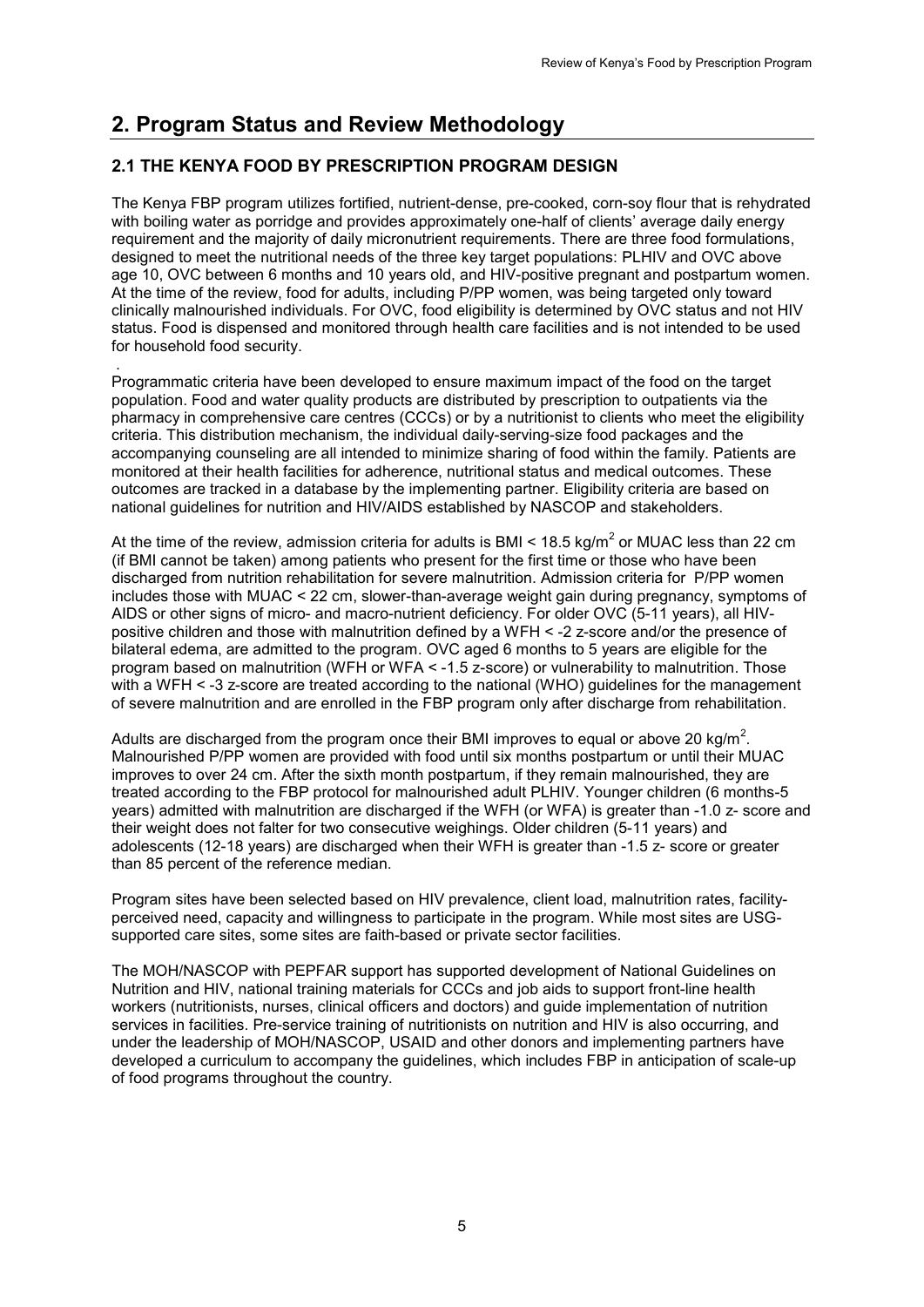# <span id="page-15-0"></span>**2.2 PROGRAM OPERATIONS**

The FBP program is operational in all regions in Kenya. By September 2007, 55 primary facilities had joined the FBP program and 27,913 clients had been served since January 2006. All facilities received similar orientation and used the same intervention protocol. The FBP program included screening for malnutrition and provision of a nutrition intervention package consisting of assessment, education, counseling, supplementary food products and other elements of comprehensive care. Onsite training sessions include support supervision for FBP services. Staff, storage infrastructure and equipment were provided by facilities. The chronology of events in the development of the initial protocol of the FBP program is shown in **Table 1**. The administrative and geographic locations of the participating facilities and those sampled are shown in **Figure 1**.

| Quarter        | Period                       | Cumulative<br>number of<br>facilities | Cumulative<br>number of<br>clients                                                | Interventions/remarks                                                                                                                                                                                                                                                                                                                                                                                                                                                                     |
|----------------|------------------------------|---------------------------------------|-----------------------------------------------------------------------------------|-------------------------------------------------------------------------------------------------------------------------------------------------------------------------------------------------------------------------------------------------------------------------------------------------------------------------------------------------------------------------------------------------------------------------------------------------------------------------------------------|
| 1              | October -<br>Dec. 2005       |                                       |                                                                                   | Contract award by USAID, capacity strengthening and<br>infrastructure building, FBP program design, site<br>identification and selection; protocol design and approval.                                                                                                                                                                                                                                                                                                                   |
| $\overline{2}$ | January-<br>March 2006       | 7                                     | 1,850                                                                             | Pre-pilot phase begins; training module designed;<br>orientation briefings held for initial group of implementing<br>facilities; health workers trained; first batch of food<br>products delivered to 6 facilities <sup>a</sup> ; enrolment of clients<br>begins; reporting by sites begins.                                                                                                                                                                                              |
| 3              | April-June<br>2006           | $\overline{7}$                        | 3,137                                                                             | FBP protocol reviewed and exit criteria specified;<br>electronic reporting tool developed; new reporting tools<br>introduced; push system weaknesses come to play; Insta<br>is awarded "Diamond Mark of Quality" by the Kenya<br>Bureau of Standards (KEBS); product micronutrient<br>content adjusted to meet FAO/WHO recommendations;<br>FBP training module harmonized with national curricula;<br>component of home water treatment using WaterGuard™<br>integrated into FBP program. |
| 4              | July-<br>September<br>2006   | $\overline{7}$                        | 4,250                                                                             | Health workers receive refresher training; improved data<br>collection tools introduced; inventory control checks at<br>sites put in place; new job aids reflecting protocol<br>introduced. Review of guidelines.                                                                                                                                                                                                                                                                         |
| 5              | October-<br>December<br>2006 | 15                                    | 5,579                                                                             | Pilot phase begins: FBP activities harmonized with<br>NASCOP and scale-up of sites initiated; training of health<br>workers and implementation of FBP begins in 15 new<br>sites; data collection and reporting streamlined.                                                                                                                                                                                                                                                               |
| 6              | January-<br>March 2007       | 27                                    | 11,228                                                                            | NASCOP begins oversight and coordination role; second<br>phase pilot scale-up begins; training of health workers<br>and FBP implementation begins in 13 new sites.                                                                                                                                                                                                                                                                                                                        |
| $\overline{7}$ | April-June<br>2007           | 53                                    | 19,118                                                                            | CRS and Insta collaborate on training of CRS health<br>workers and started implementation of FBP in 21 CRS-<br>supported facilities.                                                                                                                                                                                                                                                                                                                                                      |
| 8              | July-<br>September<br>2007   | 55                                    | 27,913<br><sup>a</sup> Facilities in Nairobi, Nyanza, Western and Coast provinces | FBP's second year ends; 3 additional sites start<br>implementing FBP; 58 sites countrywide now running<br>FBP; FBP program review by FANTA begins.                                                                                                                                                                                                                                                                                                                                        |

<span id="page-15-1"></span>

| Table 1. Chronology of events in the pilot implementation of the program |  |  |  |
|--------------------------------------------------------------------------|--|--|--|
|--------------------------------------------------------------------------|--|--|--|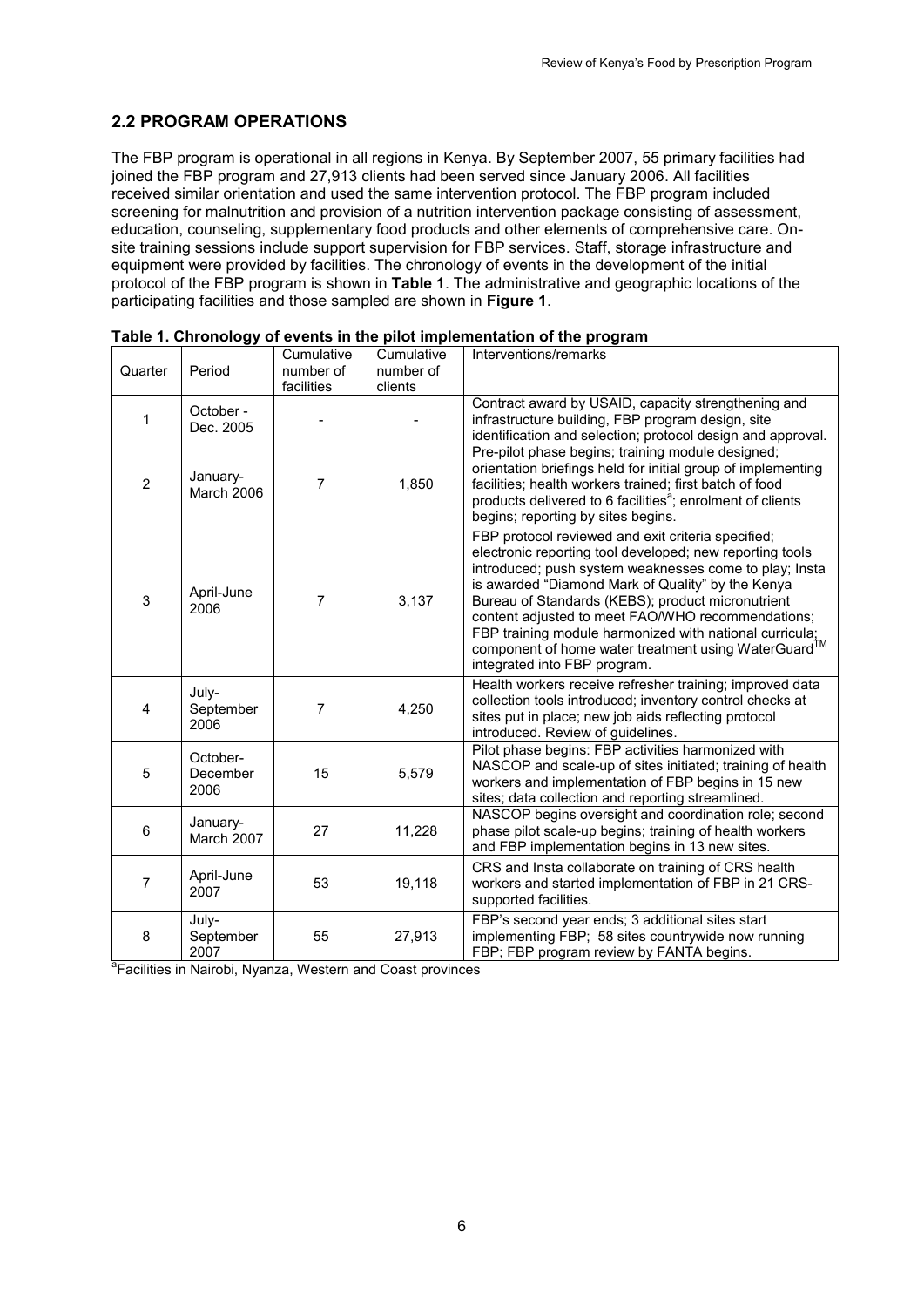

<span id="page-16-0"></span>**Figure 1. Distribution of FBP program facilities in Kenya**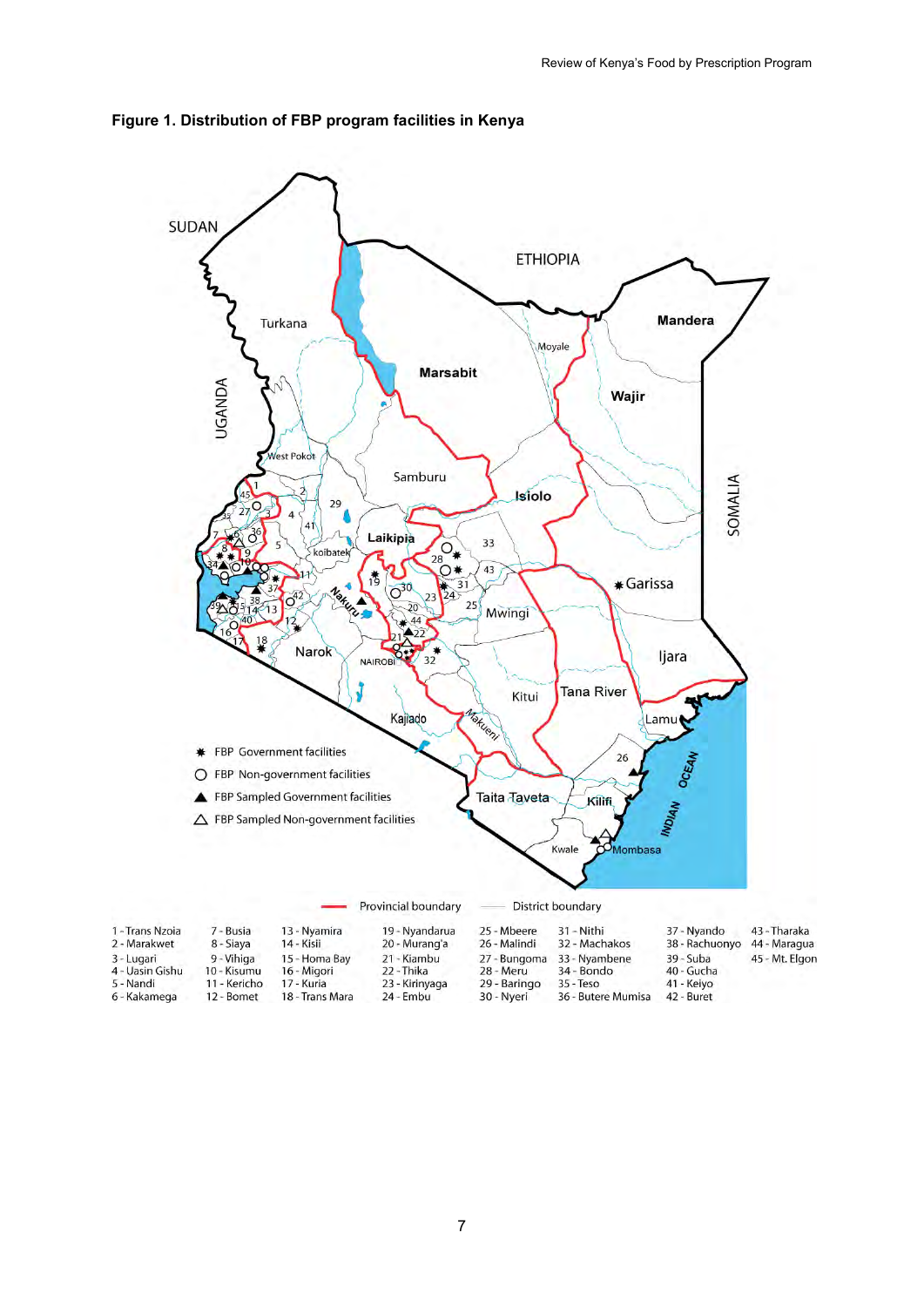# <span id="page-17-0"></span>**2.3 APPROACHES TO REVIEW**

The review was based on a retrospective analysis of service utilization data and a cross-sectional qualitative study of client and provider perspectives in a sample of FBP program facilities. The retrospective analysis was based on clients who had been admitted in the FBP program.

## <span id="page-17-1"></span>**2.3.1 Sampling of facilities**

At the time of the review, in September-November 2007, 55 facilities were providing FBP service. That number increased to 58 at the end of 2007. Of the original 55 facilities, the sampling frame consisted of 21 that had been providing FBP services for at least six months at the time of analysis. This period was considered sufficient for the selected sites to have adequate numbers of clients for meaningful analysis and to have gained experience on challenges in FBP service delivery. From the 21 facilities, 12 facilities that had relatively large volumes of clients and were in different geographic contexts were purposively sampled (**Figure 1**). These facilities were in either urban or peri-urban areas, situated in the peripheries of large towns or in small urban settlements. According to the April 2007 Kenya Food Security Update, Coastal facilities were in the moderately food-secure zones, while other sites were food-secure zones (there often are food-insecure households--including ones affected by HIV--in food-secure zones). Eight public health facilities, two missionary facilities (private, not-for-profit) and two private facilities (not-for profit) were sampled. Details of the selected facilities and range of services using the Kenya Essential Package for Health (KEPH) criteria (National Health Sector Strategic Plan II (2005-2010) appear in **Table 2**.

| rable 2. General characteristics of the selected FBP program facilities |                           |                                  |                                     |                           |  |
|-------------------------------------------------------------------------|---------------------------|----------------------------------|-------------------------------------|---------------------------|--|
|                                                                         | <b>Province/District</b>  | Facility                         | Facility<br>KEPH level <sup>a</sup> | Location/<br>ownership    |  |
|                                                                         |                           |                                  |                                     |                           |  |
|                                                                         | Nairobi/Nairobi           | Coptic Hospital                  | 5                                   | Urban/missionary          |  |
| 2                                                                       | Nyanza /Kisumu            | Nyanza Prov. Gen. Hospital       | 6                                   | Urban/public              |  |
| 3                                                                       | /Kisumu                   | Faces Kisumu                     | 3                                   | Urban/private             |  |
| 4                                                                       | /Bondo                    | <b>Bondo District Hospital</b>   | 4                                   | Urban/public              |  |
| 5                                                                       | /Rachuonyo                | Rachuonyo District Hospital      | 4                                   | Peri-urban/public         |  |
| 6                                                                       | /Suba                     | <b>Faces Suba District</b>       | 3                                   | Peri-urban/public         |  |
| 7                                                                       | Coast/Mombasa             | <b>Coast Provincial Hospital</b> | 6                                   | Urban/public              |  |
| 8                                                                       | /Mombasa                  | Bomu Mkomani Clinic              | 3                                   | Urban/private             |  |
| 9                                                                       | /Malindi                  | Malindi District Hospital        | 5                                   | Urban/public              |  |
| 10                                                                      | Central/Thika             | Gatundu Sub-District Hospital    | 4                                   | Peri-urban/public         |  |
| 11                                                                      | Western/Mumias            | St Mary's Hospital Mumias        | 5                                   | Peri-urban/<br>missionary |  |
| $12 \overline{ }$                                                       | <b>Rift Valley/Nakuru</b> | Nakuru Provincial Hospital       | 6                                   | Urban/public              |  |

<span id="page-17-3"></span>**Table 2. General characteristics of the selected FBP program facilities** 

<sup>a</sup>The KEPH in this context denotes where preventive and curative health services are provided. The lowest level is the community, where health promotion and prevention activities are dominant, and the highest are levels 5 and 6, which are referral hospitals (National Health Sector Strategic Plan II).

## <span id="page-17-2"></span>**2.3.2 Study population**

Client information was drawn primarily from ART and pre-ART adult clients who had ever enrolled in the FBP program. The focus was on adult clients because a number of the review questions focused on this group, straightforward anthropometric enrolment and exit criteria existed for this group, and it was the largest population group with the most complete data. Detailed quantitative analysis used records of clients who had exited the FBP program at the time of the review. Adult exit from the FBP program primarily occurred after attaining the exit criterion of a BMI greater than 20 kg/m2 or as a result of attrition or death. Profiling exited clients provides information on effectiveness of interventions. In addition, to gain insight into factors affecting duration of supplementation, data on clients who had attained the therapeutic end point of BMI > 18.5 kg/m2 at the time of review but had not exited the program were analyzed. Since clients on ART are on average more frequently reviewed (every one to three months) than pre-ART clients (biannual), comparison of client attrition between FBP and non-FBP facilities was limited to clients in the ART program. Data on OVC and P/PP women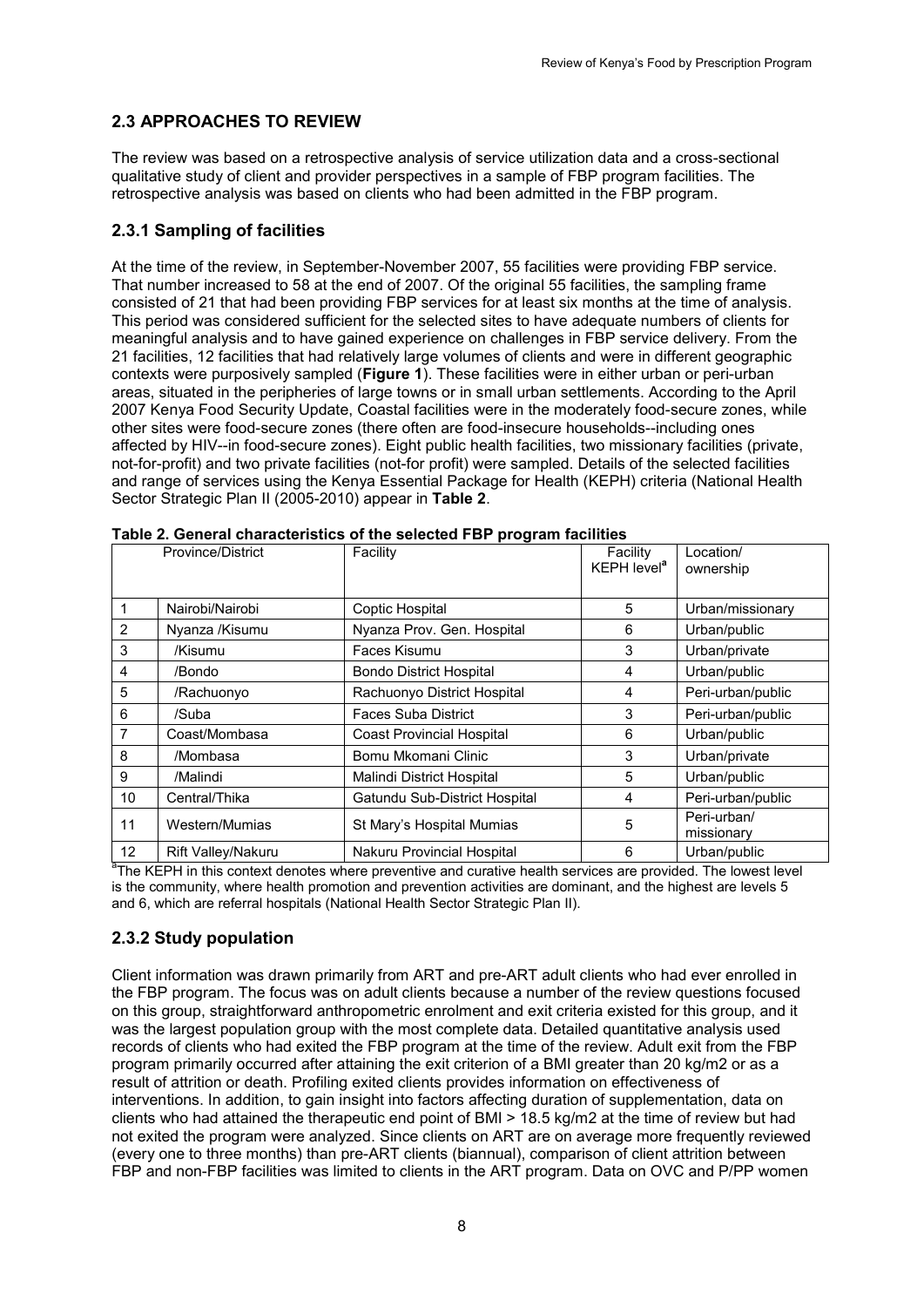who had ever enrolled in the program were reviewed to provide information on characteristics of the beneficiaries during the same period as exited adult clients.

## <span id="page-18-0"></span>**2.3.3 Sources of quantitative data**

Data from the 12 sampled facilities were retrieved from a database managed by Insta. The data capture forms appear in **Annexes 1 and 2**. Registers in the CCC facilities were also examined for details that were not routinely captured in the Insta database. These included information about readmissions into the FBP program after graduation, and dates of eligibility and initiation of ART for FBP clients.

Client attrition has been recognized as a major challenge in provision of care and support to HIVpositive clients (Rosen et al., 2007). To gain insight into attrition in the context of FBP services, data on LTF were collected from five facilities that were providing ART but not offering FBP program services (non-FBP sites) and situated in the same geographic catchments as the 12 sampled FBP program facilities. These facilities were Rhodes Hospital in Nairobi Province, Tudor Health Centre in the Coast Province, Kombewa Sub-District Hospital in Kisumu and Madiany Health Centre in Bondo district in Nyanza Province, and Kiambu District Hospital in the Central Province. The numbers of all clients and of clients lost to follow-up during the period of CCC services were collected.

## <span id="page-18-1"></span>**2.3.4 Sources of qualitative data and information**

Data on providers' perspectives were collected using key informant interviews and focus group discussions (FGDs) in nine of the 12 facilities (logistical constraints prevented data collection at the other three sites). Client perspectives were collected through FGDs in the same facilities. Spot observations were collected during facility visits and were used to reinforce and verify information from the interviews and FGDs.

### *2.3.4.1 Key informant interviews*

Interviews were conducted with in-charges of facilities as well as two medical officers, one program manager, one clinical officer and two nurses who were available during the facility review visit. These interviews focused on daily operations of the FBP program and integration of the program into CCC activities.

## *2.3.4.2 Focus group discussions*

Ten FGDs were conducted with FBP program clients and three were conducted with service providers. The FGDs with providers and clients were conducted in English and Kiswahili respectively. Data were recorded using a digital sound recorder as a backup to manual note-taking. The number of FGDs was limited by saturation of responses to the issues being discussed, that is, no additional FGDs were conducted once no new information or data emerged from the discussions (**Annex 3**).

On average, one client focus group comprising male and female clients was conducted in each facility visited. There was equal gender representation in the focus groups. In Nyanza Provincial General Hospital, separate FGDs were conducted for men and women. Client groups were adults who had been on FBP one to six months. Each focus group was composed of six to 10 participants. Discussions were conducted at the CCC.

Participants in the service provider FGDs were nutritionists, nurses, clinical officers, social workers and counselors working in the CCC. Discussions centered on overall coordination of the FBP program activities, including nutrition assessments and screening of clients, counseling, clinical observations, social assessments, dispensing of food products, record keeping and follow-up in the community.

The Insta team was also interviewed about their experiences with management of supplies, facility reporting and technical inputs to implementing facilities.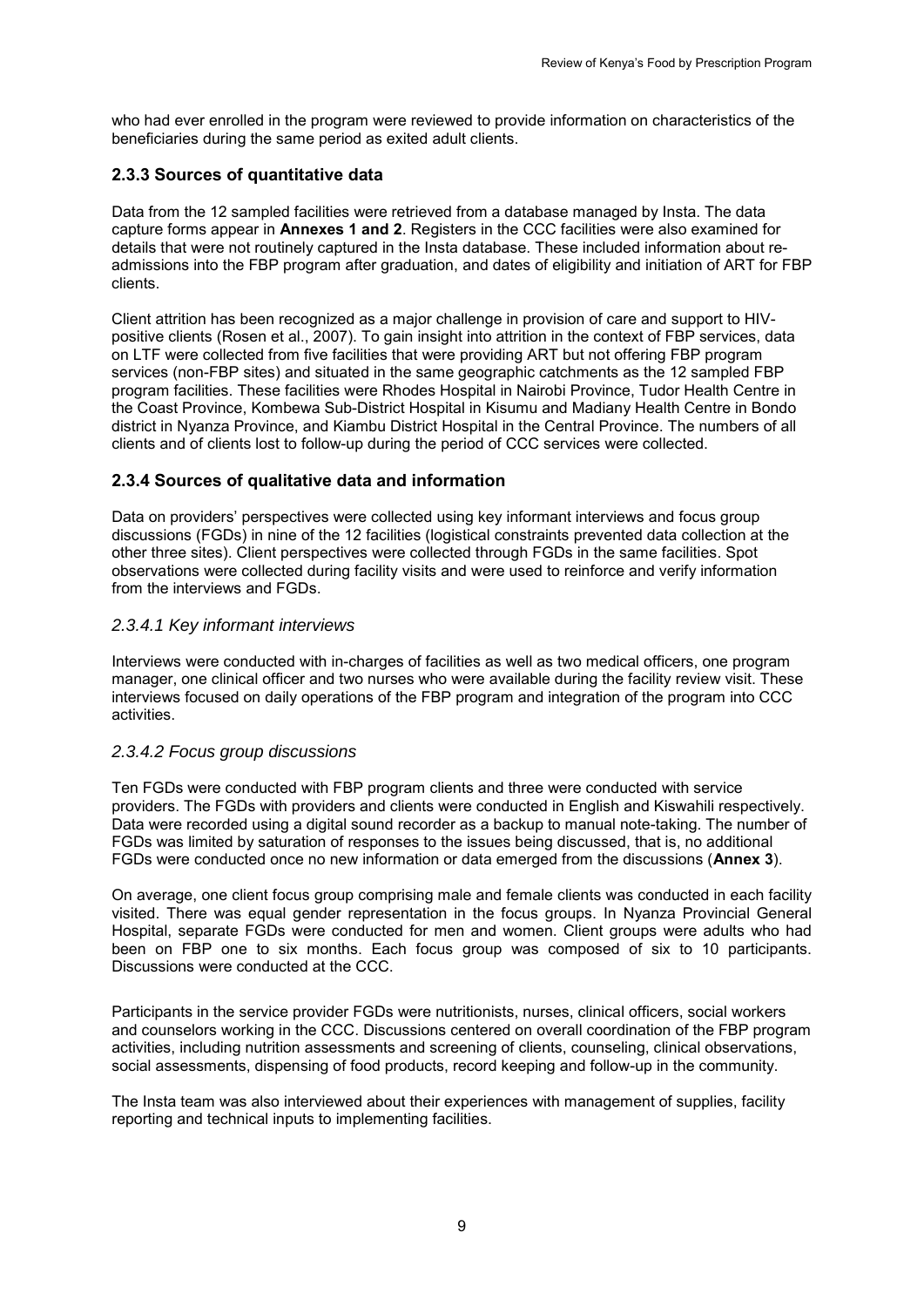# <span id="page-19-0"></span>**2.4 THE FBP PROGRAM BENEFICIARIES**

The sampled facilities had served nearly half of the 27,913 clients that had ever enrolled in the FBP program at the time of review (**Table 3**). Facilities in Nyanza and Coast Provinces reported larger numbers of clients than other regions (**Table 4**). The average rate of enrolment ranged from 30 clients per month in Gatundu Sub-District Hospital to 215 clients per month in Nyanza Provincial General Hospital. The provincial hospitals had on average higher rates of enrolment than other facilities. FACES Kisumu and FACES Suba also had higher client recruitment rates than similar facilities in Western Kenya (174 clients/month). The OVC enrolment rate was higher in the three provincial hospitals than in other facilities.

| Client subgroup        | Period           |     |                 |            |        |
|------------------------|------------------|-----|-----------------|------------|--------|
|                        | Jan. 06- Sep. 06 |     | Oct. 06-Sep. 07 |            | Total  |
|                        | n                | %   | n               | %          | N      |
| OVC 6 to $<$ 24 months | 723              | 17% | 4712            | <b>20%</b> | 5435   |
| OVC 2 to 4 yrs         | 330              | 8%  | 2097            | 9%         | 2427   |
| OVC 5 to 10 yrs        | 422              | 10% | 2046            | 9%         | 2468   |
| OVC 11 to 17 yrs       | 210              | 5%  | 864             | 4%         | 1074   |
| P/PP                   | 346              | 8%  | 3332            | 14%        | 3678   |
| <b>Adult PLHIV</b>     | 2219             | 52% | 10612           | 44%        | 12831  |
| Total                  | 4.250            |     | 23.663          |            | 27.913 |

<span id="page-19-2"></span>

|  | Table 3. Summary of clients admitted into the FBP program during period under review |  |  |
|--|--------------------------------------------------------------------------------------|--|--|
|--|--------------------------------------------------------------------------------------|--|--|

<span id="page-19-3"></span>

|  | Table 4. Service utilization in sampled FBP program facilities |  |  |  |
|--|----------------------------------------------------------------|--|--|--|
|  |                                                                |  |  |  |

|    |                                        | Period of             | Number of                | Number in client groups |                 |            |  |
|----|----------------------------------------|-----------------------|--------------------------|-------------------------|-----------------|------------|--|
|    | Facility                               | operation<br>(months) | clients ever<br>enrolled | Adults                  | P/PP<br>mothers | <b>OVC</b> |  |
| 1  | Coptic Hospital                        | 20                    | 691                      | 496                     | 63              | 132        |  |
| 2  | Nyanza Prov. Gen. Hospital             | 20                    | 4.300                    | 1.806                   | 408             | 2.086      |  |
| 3  | <b>FACES Kisumu</b>                    | 10                    | 1,505                    | 705                     | 338             | 462        |  |
| 4  | <b>Bondo District Hospital</b>         | 9                     | 555                      | 379                     | 28              | 148        |  |
| 5  | Rachuonyo District Hospital            | 9                     | 819                      | 599                     | 9               | 211        |  |
| 6  | <b>FACES Suba District</b>             | 9                     | 1,564                    | 677                     | 244             | 462        |  |
| 7  | <b>Coast Provincial Hospital</b>       | 9                     | 1,112                    | 136                     | 240             | 736        |  |
| 8  | Bomu Mkomani Clinic                    | 10                    | 732                      | 64                      | 64              | 194        |  |
| 9  | Malindi District Hospital              | 20                    | 1,397                    | 695                     | 67              | 635        |  |
| 10 | Gatundu Sub-District Hospital          | 9                     | 273                      | 133                     | 40              | 100        |  |
| 11 | St Mary's Hospital Mumias              | 20                    | 886                      | 477                     | 130             | 279        |  |
| 12 | <b>Rift Valley Provincial Hospital</b> | 6                     | 832                      | 340                     | 134             | 358        |  |
|    | Total                                  |                       | 14,666                   | 6,917                   | 1,765           | 5,984      |  |

# <span id="page-19-1"></span>**2.5 REVIEW OF ADULT CLIENTS**

The quantitative data analysis was based on adult clients who had exited the FBP program (exited clients, or ECs) and those that had recovered from clinical malnutrition (BMI  $\geq$ 18.5 kg/m<sup>2</sup>) but were still in the program. The variables of interest included age, sex, date of enrolment, treatment group, date of exit, BMI on admission, BMI at exit and reason for exit (**Annex 4**). Among the ever-enrolled adults, it was observed that, contrary to the guidelines, 22.5 percent of the clients had BMIs that were either greater than 18.5 kg/m<sup>2</sup> or unknown (**Figure 2**). For the purpose of this review, the sample under consideration was 5,364 adult PLHIV. In the EC group, clients lost to follow-up (LTF) constituted 49 percent of the eligible clients. Among 283 discharged for other reasons, the reason for discharge was indicated for only 64 clients.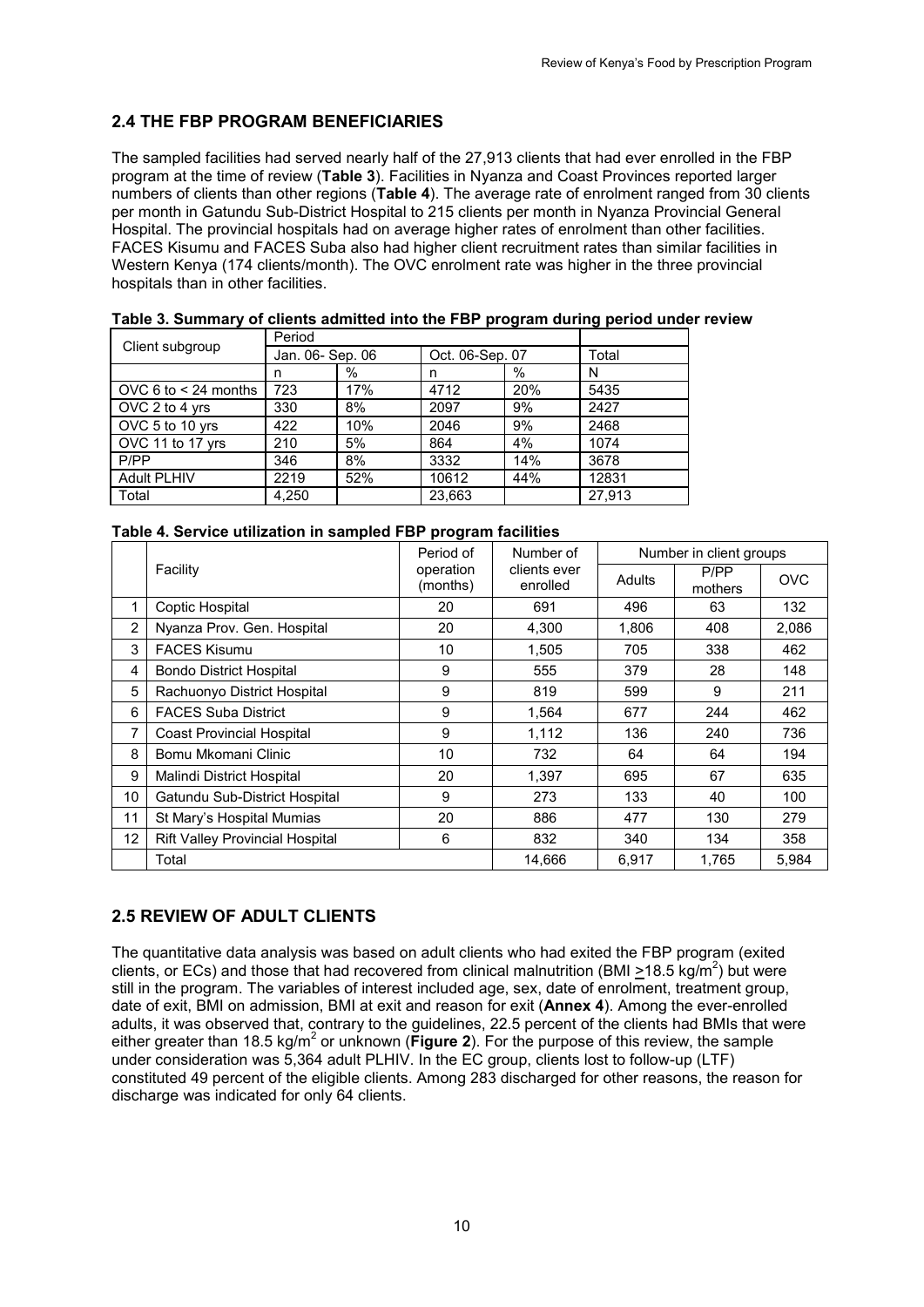#### <span id="page-20-2"></span>**Figure 2. Adult clients at reviewed sites**



## <span id="page-20-0"></span>**2.6 REVIEW OF ORPHANS AND VULNERABLE CHILDREN**

OVC were the second-largest group of clients (5,984, or 41 percent) in the sampled FBP program facilities. Over 30 percent of these children were enrolled in Nyanza Provincial General Hospital. Among OVC clients, the age groups comprised 6- to 24-month-olds, 2- to 4-year-olds, 5- to 10-yearolds and 11- to 17-year-olds. Their admission was based on malnutrition status, vulnerability to malnutrition due to OVC status, and need for follow-up after discharge from treatment for severe malnutrition. FBP program service providers are expected to record anthropometric measurements of all clients. Of the 5,984OVC records, 4,611 (77 percent) had valid WFA z-score baseline data, 3,823 (64 percent) had valid WFH z-score baseline data and 4,375 (73 percent) had valid height-for-age (HFA) z-score baseline data.

## <span id="page-20-1"></span>**2.7 REVIEW OF PREGNANT AND POSTPARTUM WOMEN**

The proportion of P/PP women clients in the FBP sites reviewed was 12 percent (**Table 4**). Enrolment of P/PP women into the FBP program was intended to prevent or correct malnutrition. Providers were expected to record MUAC data for all clients, but cursory observations of participating facilities indicate that adult MUAC tapes are uncommon. Apparently, MUAC is not routinely used in nutrition assessments, and weight data collected at the maternal and child health (MCH) clinics were not transferred to the FBP data capture form. At the time of review, only 57 clients (4 percent) had MUAC data. Furthermore, upon examining the data for admission eligibility, discharge and completeness of client data, only 15 cases had complete data. Therefore, analysis of data from ECs was limited to cursory experiences on characteristics of the P/PP group.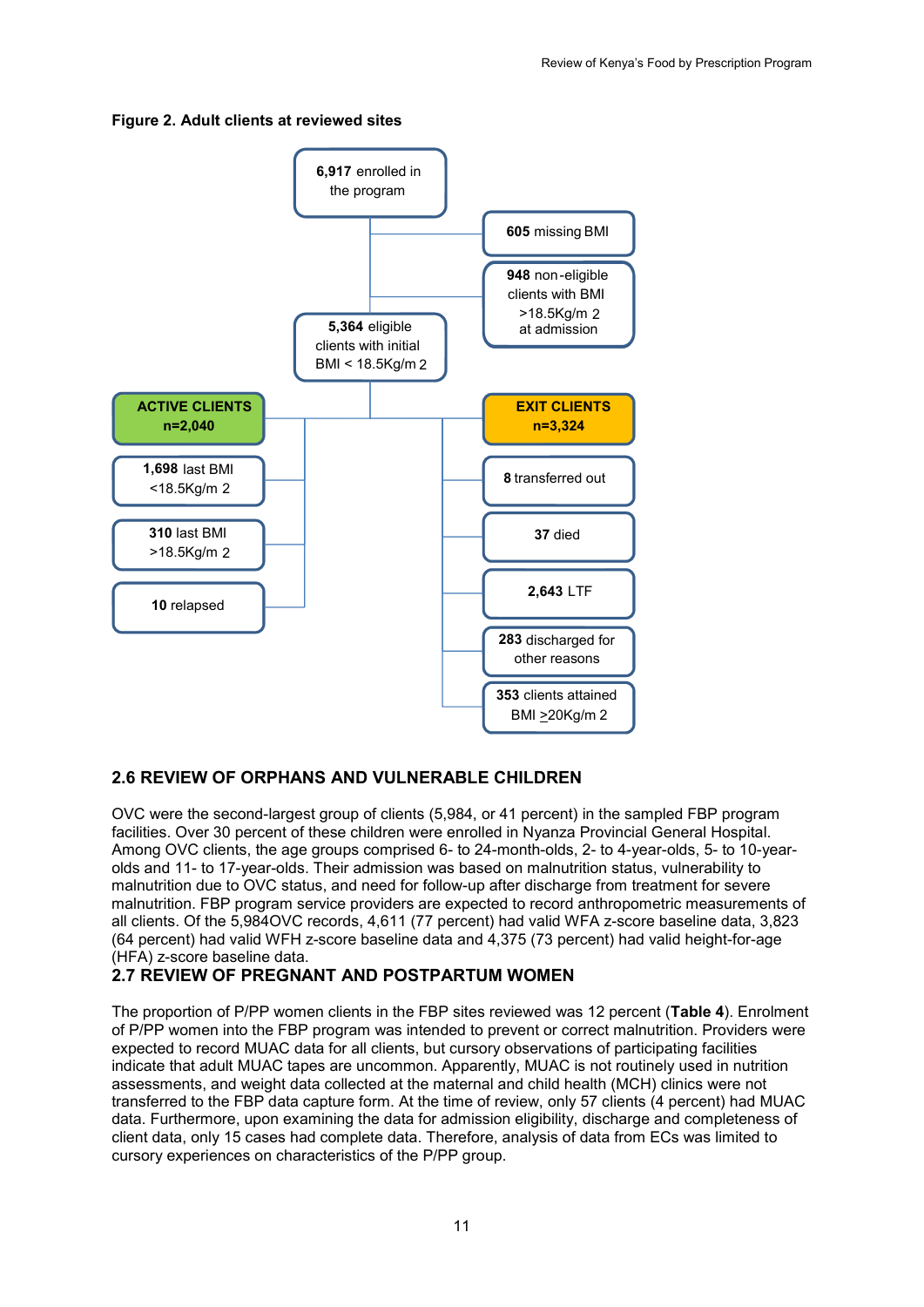## <span id="page-21-0"></span>**2.8 CLIENT ATTRITION**

Data were compiled on client attrition, mainly from LTF but also transfers and deaths, among adult clients in FBP program facilities. LTF was defined as two or more consecutive missed months of client review and collection of prescribed food and excluded deaths, transfers and exclusion due to poor compliance. Significant inter-facility variations in client attrition were noted.

## <span id="page-21-1"></span>**2.9 DATA ANALYSIS**

Although analysis by facility was not conducted due to relatively small numbers in most of the facilities, it was observed that, on enrolment, characteristics of age, sex and nutritional status based on BMI of reviewed ECs were comparable to those of the entire population of adult PLHIV clients. The role of program enhancements introduced in September 2006 (**Table 1**) was also considered in the analysis.

Facility data were pooled for ART and pre-ART clients, notwithstanding possible heterogeneity across facilities in enrolment and organization management. Analysis was restricted to within and between group comparisons of outcome variables observed among ART and pre-ART clients. Descriptive statistics were reported using means and medians as measures of central tendency and distribution as percentages. Analyses from the two cohorts (ART and pre-ART) of adult clients are reported separately.

Analysis of adult data was carried out to establish the following:

- Characteristics of gender, age and initial nutritional status
- Average LOT in the FBP program among graduated and LTF clients
- Factors that affected the length of treatment for graduated clients
- Factors contributing to LTF
- Frequency and characteristics of readmitted clients

Analysis of qualitative data focused on three thematic areas: factors contributing to the duration of supplementation and compliance, LTF and the service delivery system. Analysis of data on service utilization by OVC and P/PP women was limited to characteristics of the two populations and their overall experiences in the FBP program.

The FBP enrolment database was categorized into pre-ART and ART groups. The proportion of clients ever enrolled was significantly larger in the pre-ART group than in the ART group. In contrast, the clients who had exited the program were predominantly from the ART group. The proportions in the two groups with relatively complete data were comparable.

## <span id="page-21-2"></span>**2.10 LIMITATIONS**

The quantitative dataset on EC had numerous shortcomings, particularly in the follow-up period. Overall, missing anthropometric data among P/PP women and to some extent OVC limited the scope of analysis. Among adult PLHIV, exclusion of client records with missing data on age or BMI as well as those who were not eligible due to protocol deviations resulted in dropping of 22.5 percent of the client records. In addition, the exited adult PLHIV retrospective selection bias, the exclusion bias resulting from high attrition (49 percent) and records with missing data limited interpretation of the findings from these data. Furthermore, since the number of clients who had graduated was relatively small, data from different facilities were pooled to give overall distribution patterns. This may have masked unique facility or subgroup response characteristics, which may have limited the possibility of identifying good program practices. Such variation was supported by discussions with providers, which revealed that although facilities had received the same training program before introduction of FBP services, each facility applied different approaches for running the FBP program. Other limitations included failure to provide details on OIs and CD4 counts after enrolment. This limited the extent to which the impact of FBP could be assessed.

While FGD participants offered a good mix of short-term and long-term ( $>$  2 months) experiences, the participants were drawn from relatively new cohorts of the FBP program clients. Thus, the FGDs may have missed out on experiences gained in the earlier periods of the program. Moreover, inability to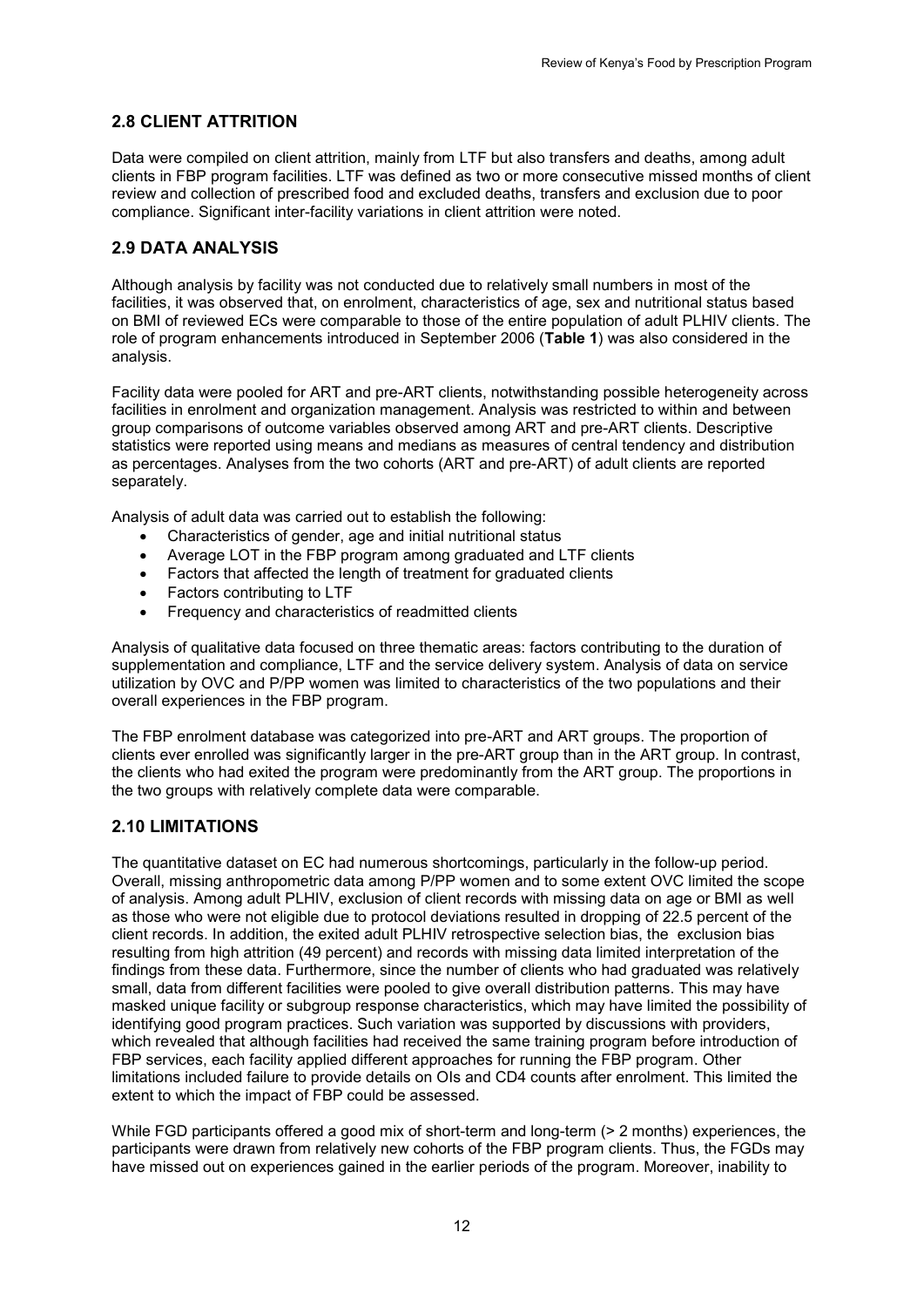carry out FGDs in the community or home of graduated and LTF clients limited the extent to which crucial issues such as use of food at home could be covered.

FGDs and key informant interviews revealed that apart from the nutritionists, most providers did not have in-depth knowledge of the FBP program. Consequently, this may have limited the level of participation and the range of experiences shared by providers.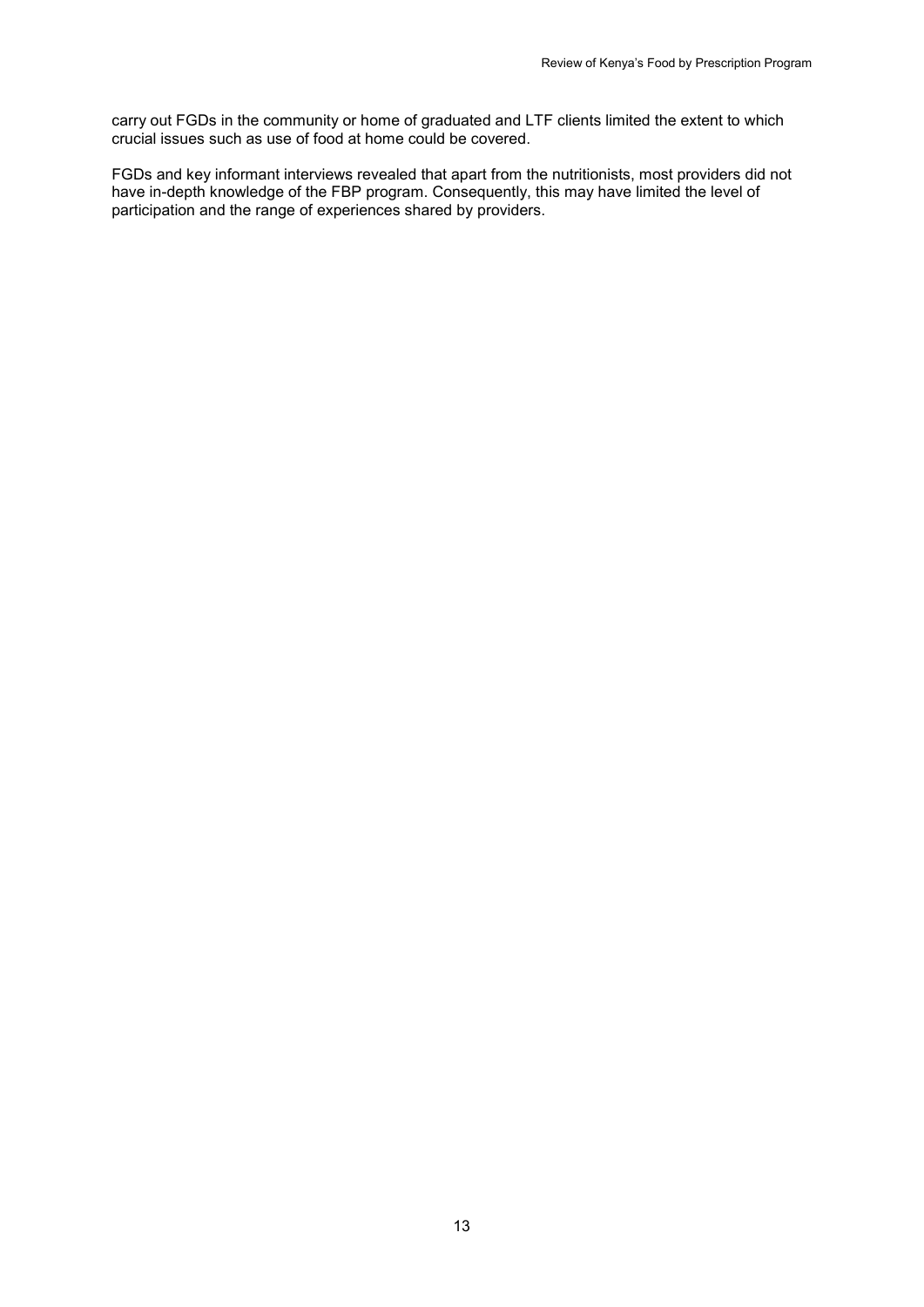# <span id="page-23-0"></span>**3. Findings and Discussion**

## <span id="page-23-1"></span>**3.1 CHARACTERISTICS OF EVER-ENROLLED ADULT CLIENTS**

The findings on gender distribution of adult clients ever enrolled in the sampled sites were consistent with reported epidemiological patterns in Kenya's last Demographic and Health Survey and more recent Kenya AIDS Indicator Survey (KDHS, 2003, KAIS, 2007). The 6,917 adult clients enrolled at the time of the review consisted of 65 percent females and 35 percent males. These proportions are comparable to those observed in the ART program in Kenya (66 percent females and 34 percent males), (LSTIK, 2007). The median age of all adult clients was 34, (IQR 27-40) years. Females were younger than males (32, [IQR 27, 40] years vs. 37, [IQR 31-45] years), (p<0.001).

## <span id="page-23-2"></span>**3.1.1 Nutritional status of the eligible clients**

On enrolment, the median BMI of eligible clients was 17.05 (IQR 15.81, 17.86) kg/m<sup>2</sup> (n=5364). The median BMI of the pre-ART clients (17.0 kg/m<sup>2</sup>) was comparable to that of ART clients (17.09 kg/m<sup>2</sup>). There were no significant gender differences in the median BMI on enrolment (p=0.16). In addition, both genders exhibited relatively similar patterns of distribution of different grades of malnutrition. Among males, 27.12 percent had severe malnutrition, 22.8 percent had moderate malnutrition and 50.08 percent had mild malnutrition. Among females, 27.59 percent had severe malnutrition, 20.49 percent had moderate malnutrition and 51.91 percent had mild malnutrition.

## <span id="page-23-3"></span>**3.1.2 Disease stage based on CD4 immune status**

Nearly one-half (n=2,588) of ever-enrolled clients had baseline CD4 count reports. The overall median CD4 count was 152 (IQR 53, 297) cells/µL of blood. Consistent with treatment protocol, pre-ART clients had on average higher CD4 counts than ART clients. Overall, the median CD4 count for pre-ART clients was 210 (IQR 67,407) cells/µL while that of ART clients was 134 (IQR 48, 244) cells/µL (p<0.001). ART clients had mean CD4 cell counts that were lower than the pre-ART patients by as much as 100, (95 percent CI 83, 117) cells/µL (p<0.001).

The median CD4 counts in pre-ART female clients (n=688) and ART female clients (n=950) were 247 (IQR 86,441) cells/µL and 144 (IQR 56, 251) cells/µL, respectively. The corresponding median CD4 counts in pre-ART male clients (n=374) and ART male clients (n=576) were 143 (IQR 42, 357) cells/µL and 117 (IQR 41, 227) cells/µL, respectively (p<0.04). The proportion of males having CD4 counts below 250 cells/µL was nearly 9 percent higher than the proportion of females (p<0.0001). OIs were associated with a lower CD4 cell count by 48.8 (95 percent CI 32, 65 cells/µL), p<0.001. This pattern was consistent with established delayed treatment-seeking behavior among males.

## <span id="page-23-4"></span>**3.1.3 Overall nutrition responses**

The majority of FBP clients (60.8 percent) gained weight during the first month of food supplementation. The proportion of clients who gained weight during the second and third month of follow-up was 55.1 percent and 53.8 percent, respectively (**Table 5**). Among those with severe and moderate grades of malnutrition, the ratio of those who gained weight to those who lost was approximately 2:1. Among clients with mild grades of malnutrition and those whose BMI had reached the 18.5 kg/ $m^2$  cutoff point, slightly more clients seemed to lose than gain weight. The overall median BMI increase was 0.4 (IQR -0.7, 1.2) kg/m<sup>2</sup> during the first month, 0.3 (IQR -1.7, 1.06) kg/m<sup>2</sup> during the second month and 0.3 (-0.75, 0.78) kg/m<sup>2</sup> during the third month. These findings show that the largest weight gains were realized during the first month of food treatment.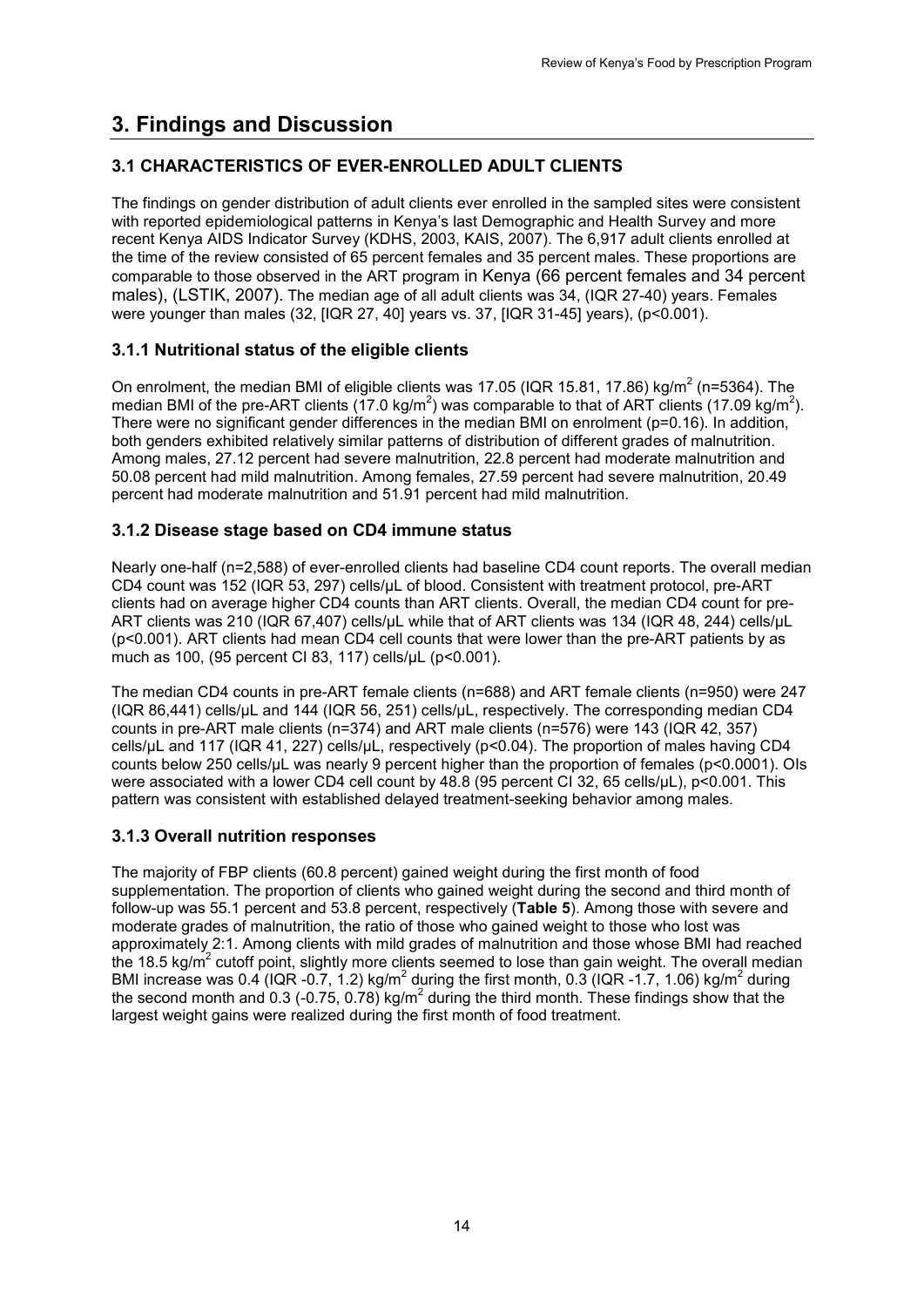|                            | <b>Direction</b>    | $\sim$      | Grades of malnutrition | Healthy           |                                         |           |
|----------------------------|---------------------|-------------|------------------------|-------------------|-----------------------------------------|-----------|
| LOT months<br>/sample size | of weight<br>change | Severe      | Moderate               | Mild              | weight (BMI<br>$>18.5 \text{ kg/m}^2$ ) | Overall % |
| First month                | Loss                | 125 (7.9%)  | 140 (8.9%)             | 356 (22.5%)       |                                         | 39.3%     |
| n=1,582                    | Gain                | 257 (16.3%) | 207 (13.1%)            | 193 (12.2%)       | 304 (19.2%)                             | 60.8%     |
|                            |                     |             |                        |                   |                                         |           |
| Second month               | Loss                | 111 (7.7%)  | 87 (5.6%)              | 304 (19.7%)       | 191 (12.4%)                             | 45.4%     |
| $n = 1.543$                | Gain                | 198(12.8%)  | 149 (9.7%)             | 347 (22.5%)       | 156 (10.1%)                             | 55.1%     |
|                            |                     |             |                        |                   |                                         |           |
| Third month                | Loss                | 45 (5.1%)   | 43 (4.9%)              | 179 (20.2%)       | 142 (16.1%)                             | 46.3%     |
| n=885                      | Gain                | 93 (10.5%)  | 89 (10.1%)             | $(20.0\%)$<br>177 | 117 (13.2%)                             | 53.8%     |

#### <span id="page-24-3"></span>**Table 5. Nutritional responses among FBP clients**

## <span id="page-24-0"></span>**3.2 CHARACTERISTICS OF THE EXITED CLIENT (EC) GROUP**

The adult EC group had exited the FBP program for any of the following reasons: graduation, attrition, death or transfer to other facilities. Transfers accounted for 0.24 percent of reviewed ECs and were thus excluded in subsequent analysis.

## <span id="page-24-1"></span>**3.2.1 Age and gender characteristics of EC group**

The female-to-male ratio in the adult EC group was nearly 2:1 (62.7 percent vs. 37.3 percent). Female clients were significantly younger than male clients (median age 32, [IQR 27, 40] years, vs. 38, [IQR 32, 45] years) ( $p < 0.001$ ). This observation suggests that gender and age distributions in the EC group were similar to the entire sample of adult PLHIV.

The proportion of female ART and pre-ART ECs was 61.9 percent and 63.4 percent, respectively. On average ART clients were older than pre-ART clients (36 [IQR 30, 43] years versus 33 [IQR 28, 41] years) (p<0.001). In line with the established impact of ART on the health and survival of clients, the proportion of ART ECs who graduated was three times that of pre-ART ECs (19.62 percent [233/1,182] vs. 6.62 percent [120/1814] (p< 0.001). In addition, attrition through LTF was significantly higher among pre-ART clients than ART clients (56.0 percent vs. 38.5 percent; p< 0.001). The proportions of reported deaths among pre-ART and ART clients were comparable (0.71 percent vs. 0.67 percent), (p=0.867). These findings were consistent with greater responsiveness of FBP clients who were also on ART.

## <span id="page-24-2"></span>**3.2.2 Nutrition status of the EC group**

On enrolment, the median BMI of the EC group was 17.1, (IQR 15.8, 17.9) kg/m<sup>2</sup>. The proportion of ECs with severe malnutrition was 24.3 percent and 28.7 percent among ART and pre-ART clients, respectively. As shown in **Table 6**, the median BMI of clients who graduated was higher than that of clients LTF in both pre-ART and ART group (p< 0.001). Similarly, the median BMI of clients who died during follow-up period was on average lower than that of those who graduated, but the difference was not significant (p=0.16). Thus overall, on enrolment the median BMI of clients who graduated was higher than that of clients who died or were LTF (p<0.001). This observation suggests that attrition was more likely among clients who had poorer nutrition status at the time of enrolment. Similarly, responses among ART clients were better than among pre-ART clients. ART clients accounted for 66 percent and 77 percent of those who graduated and those discharged for other reasons, respectively. ART clients accounted for 35.9 percent of all clients LTF.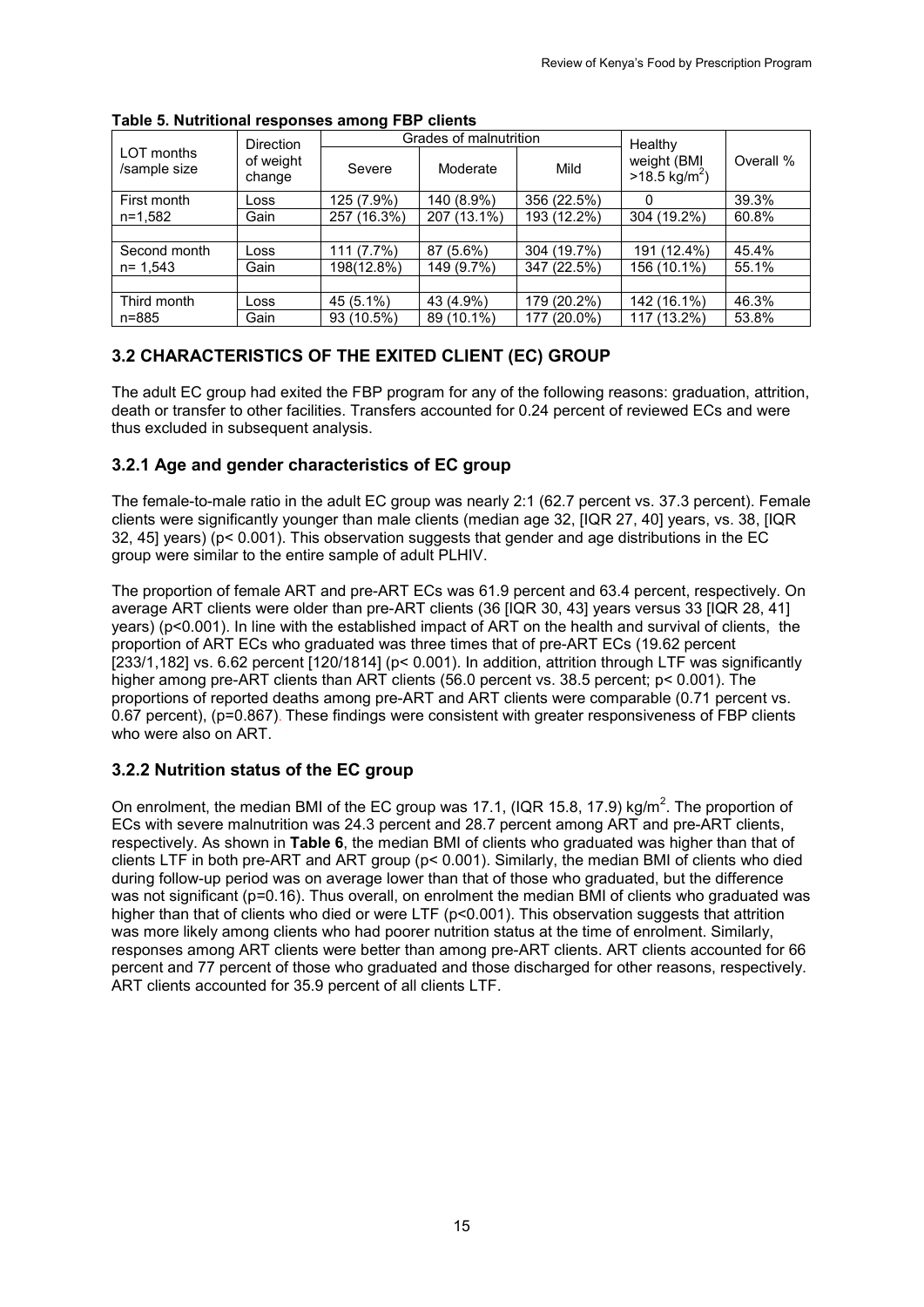|              |                    | BMI, kg/ $m^2$ on enrolment |        |             |  |  |
|--------------|--------------------|-----------------------------|--------|-------------|--|--|
| Intervention | Client exit status | N                           | Median | <b>IQR</b>  |  |  |
|              | Graduated          | 120                         | 17.74  | 16.93,18.22 |  |  |
| Pre-ART      | LTF                | 1694                        | 16.92  | 15.59,17.9  |  |  |
|              | Died               | 21                          | 17.41  | 15.98,17.90 |  |  |
|              | Graduated          | 233                         | 17.67  | 16.89,18.14 |  |  |
| <b>ART</b>   | I TF               | 949                         | 17.04  | 15.81,17.86 |  |  |
|              | Died               | 16                          | 16.81  | 15.42,17.67 |  |  |

### <span id="page-25-3"></span>**Table 6. Nutrition status of ECs**

## <span id="page-25-0"></span>**3.2.3 Enrolment CD4 and BMI relationship**

For the entire EC group, regression analysis showed that controlling for other variables, on average a decrease by one BMI unit was associated with a decrease in CD4 count of 28 (95 percent CI 21, 35) cells/µL, (p<0.001). The LTF group had a similar result; a decrease of one BMI unit was associated with a decrease in CD4 count of 33 (95 percent CI 25, 41) cells/uL (p<0.001).

## <span id="page-25-1"></span>**3.2.4 Response to food supplementation and ART status**

Client nutrition recovery rate (change in BMI per month) was estimated at 0.4 (IQR -0.7, 1.2) kg/m<sup>2</sup> and 0.3 (-0.75, 0.78) kg/m<sup>2</sup> in the pre-ART and ART groups respectively. Among clients who gained weight, the estimated median rate of BMI increase with time were 1.04 (IQR 0.57, 1.68) kg/m<sup>2</sup>/month of supplementation and 0.94 (IQR 0.59, 1.7) kg/m<sup>2</sup>/month in the pre-ART and ART groups, respectively (p=  $0.549$ ). Median total BMI increase was 3.3 (IQR 2.4, 4.3) kg/m<sup>2</sup> among pre-ART clients and 3.4 (IQR 2.6, 4.7) kg/m<sup>2</sup> among ART clients (p=0.6).

## <span id="page-25-2"></span>**3.2.5 Period of food supplementation**

#### *3.2.5.1 Length of treatment*

In the FBP program, the period of supplementation was examined primarily in terms of estimated LOT, which is defined as the estimated number of days clients were on active food supplementation. Calculation of LOT uses the number of food prescriptions availed. Length of stay (LOS), which is discussed in subsequent sections, is defined as the estimated period between enrolment and exit, and includes days on food supplementation plus any possible days not on food due to missed appointments, non-compliance or other reasons.

Among ECs who graduated, the overall median LOT was 105 days and 99 days for the ART and pre-ART groups, respectively (**Table 7**). The median LOT for male clients who graduated was shorter than that of females.

|                      | - 3 3 - - - - - - - - - - - - - - - - |                    |              |     |                    |  |  |  |
|----------------------|---------------------------------------|--------------------|--------------|-----|--------------------|--|--|--|
| Client exit criteria | Gender                                |                    | Pre-ART      | ART |                    |  |  |  |
|                      |                                       | Median (IQR), days |              | n   | Median (IQR), days |  |  |  |
| Graduated            | Females                               | 83                 | 107(23, 458) | 157 | 112(8, 532)        |  |  |  |
|                      | Males                                 | 37                 | 88(10.333)   | 76  | 92(30, 332)        |  |  |  |
|                      | Overall                               | 120                | 99(10, 458)  | 233 | 105(8, 532)        |  |  |  |

#### <span id="page-25-4"></span>**Table 7. Distribution of median LOT among graduated clients**

The median number of food prescriptions issued to clients was three (IQR 3, 5) for clients who graduated. Graduating pre-ART clients had significantly fewer prescriptions (3 [IQR 2, 4]) than graduating ART clients (4 [IQR 3, 5]), (p=0.007). Women who graduated had more prescriptions than men (4, [IQR 3,5]) vs. 3, [IQR 3,4], respectively, p= 0.012). Thus using food prescriptions as an indicator of the average LOT for clients who graduated, LOT was three to four months. The median number of food prescriptions dispensed to LTF clients was one (IQR 1, 2) while that of those who died was three (IQR 2, 4). The low number of food prescriptions to LTF clients indicates that the majority of these clients exited shortly after enrolment.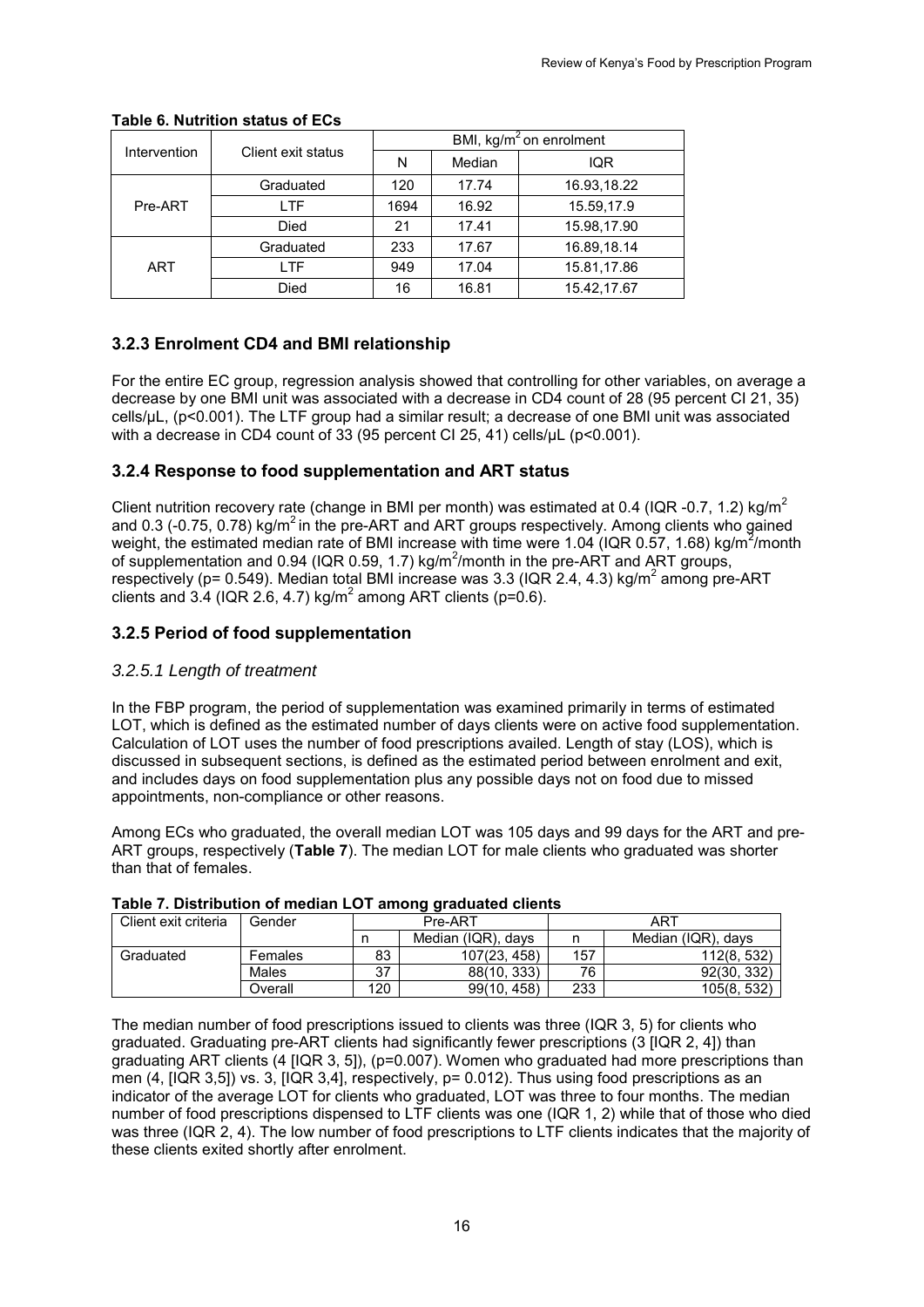#### *3.2.5.2 Predictors of LOT*

To establish predictors of LOT, linear regression analysis was carried out with age, gender, BMI and CD4 on enrolment and ART status as independent variables. CD4 and BMI at enrolment were both significantly negatively associated with LOT (p=0.015 for CD4, p< 0.001 for BMI). For every unit increase in BMI, LOT decreased by 20, (95 percent CI [9-32]) days. This underlined the likelihood of faster recovery among less malnourished clients. It is noteworthy that the majority of clients who graduated (71 percent) were mildly malnourished at the time of enrolment. These findings underscore the importance of regular weight screening and education to ensure early detection of the onset of clinical malnutrition. There was no difference in LOT between ART and pre-ART clients.

As observed previously, data analyzed in this review showed that males graduated earlier than females (**Figure 3**). Given that BMI profiles across gender were comparable on enrolment, one possible reason for this difference could be gender differences in adherence. The FGDs and key informant interviews indicate more women may share the prescribed food than men. The findings from the qualitative review suggested that sharing of supplemental food, stigma, non-availability of home support and access to other foods are important factors in treatment of malnutrition among FBP program clients.



#### <span id="page-26-0"></span>**Figure 3. Differences in LOT, by gender**

Program improvements introduced in September 2006 (e.g., training, review of guidelines) were aimed at fine-tuning operations (**Table 1**). LOT decreased significantly among clients enrolled after September 2006 compared with the preceding period (p< 0.001) (**Figure 4**). The shift in the graph means a shorter LOT and suggests improvements in FBP program performance.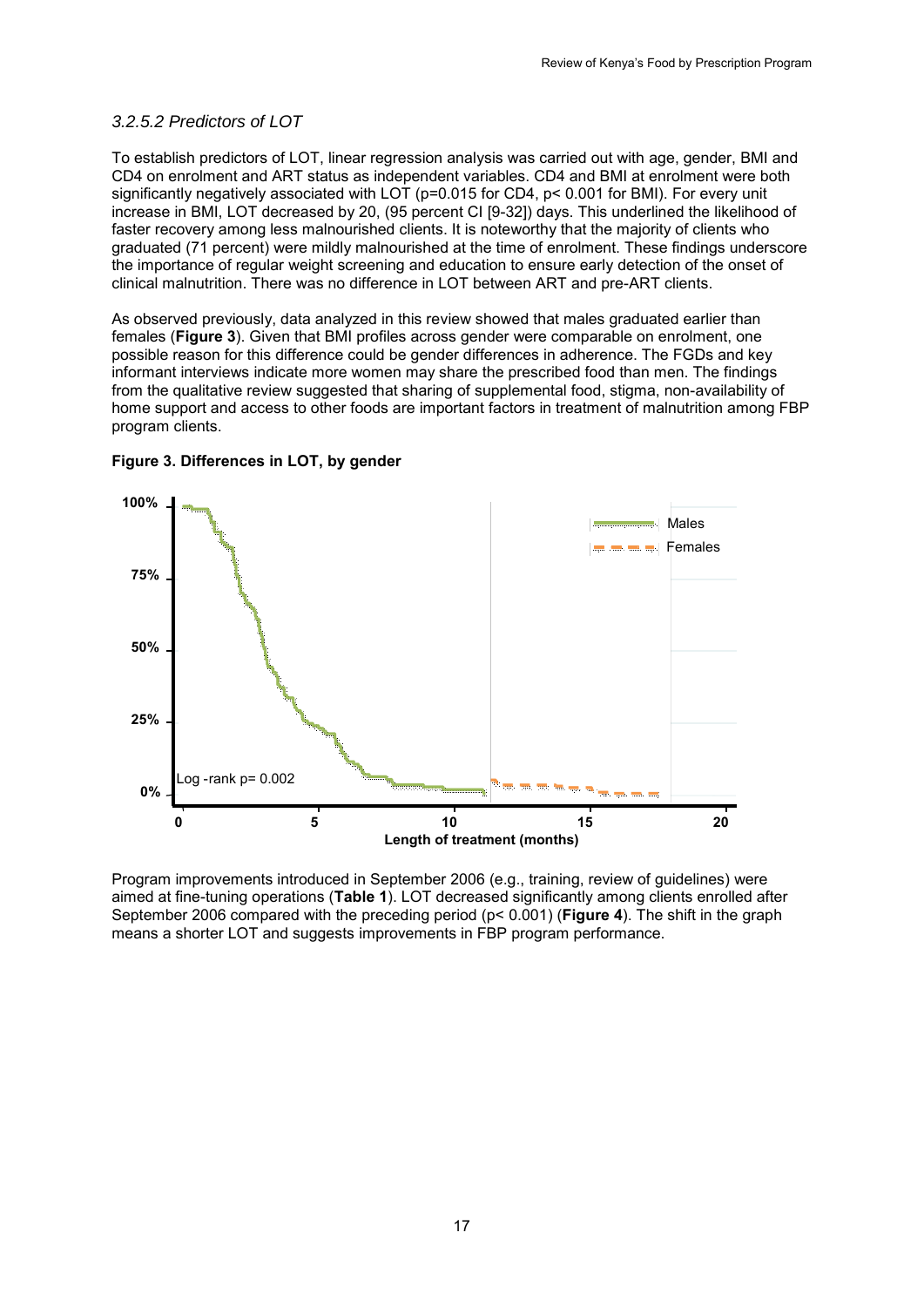

<span id="page-27-2"></span>**Figure 4. LOT of clients before and after program improvement**

### <span id="page-27-0"></span>**3.2.6 Delayed graduation**

Based on qualitative client data, causes of delayed graduation included failure to discharge the clients upon attaining BMI > 20 kg/m<sup>2</sup> and adherence-related problems. Based on the median length of stay (LOS)--the duration between enrolment and exit--clients who graduated were discharged from FBP approximately one month after the last prescription (**Table 8**). The median LOS was longer than LOT by approximately one month (137 days vs. 103 days).

<span id="page-27-1"></span>

|  | Table 8. Median LOS among ECs |  |  |  |
|--|-------------------------------|--|--|--|
|--|-------------------------------|--|--|--|

| Client exit | Gender       |       | <b>LOS for Pre-ART clients</b> | LOS for ART clients |                    |  |
|-------------|--------------|-------|--------------------------------|---------------------|--------------------|--|
| criteria    |              | n     | Median (IQR), days             | n                   | Median (IQR), days |  |
| Graduated   | Females      | 83    | 140(23, 532)                   | 157                 | 161(28, 546)       |  |
|             | Males        | 37    | 105(28, 469)                   | 76                  | 115(35, 602)       |  |
|             | Overall      | 120   | 133(23, 532)                   | 233                 | 140(28, 602)       |  |
| LTF         | Females      | 1,063 | 0(0, 597)                      | 576                 | 20(0,556)          |  |
|             | <b>Males</b> | 631   | 0(0, 456)                      | 373                 | 26(0, 384)         |  |
|             | Overall      | 1.694 | 0(0, 597)                      | 949                 | 23(0, 565)         |  |
| Reported    | Females      | 15    | 154(0, 385)                    | 7                   | 146(0, 257)        |  |
| deaths      | Males        | 6     | 27(0, 202)                     | 9                   | 160(0, 346)        |  |
|             | Overall      | 21    | 84(0, 385)                     | 16                  | 148(0, 346)        |  |

It is worth noting that LTF was higher among pre-ART clients than ART clients (84.5 percent vs. 64.7 percent), (p <0.001). Among LTF clients, pre-ART clients were supplemented for longer periods than ART clients (p<0.001).

Among graduated clients, mildly malnourished clients had shorter LOS than those with moderate and severe malnutrition. Similarly, ART clients appeared to have longer LOS than pre-ART clients (**Table 9**). In both comparisons, the differences were not significant.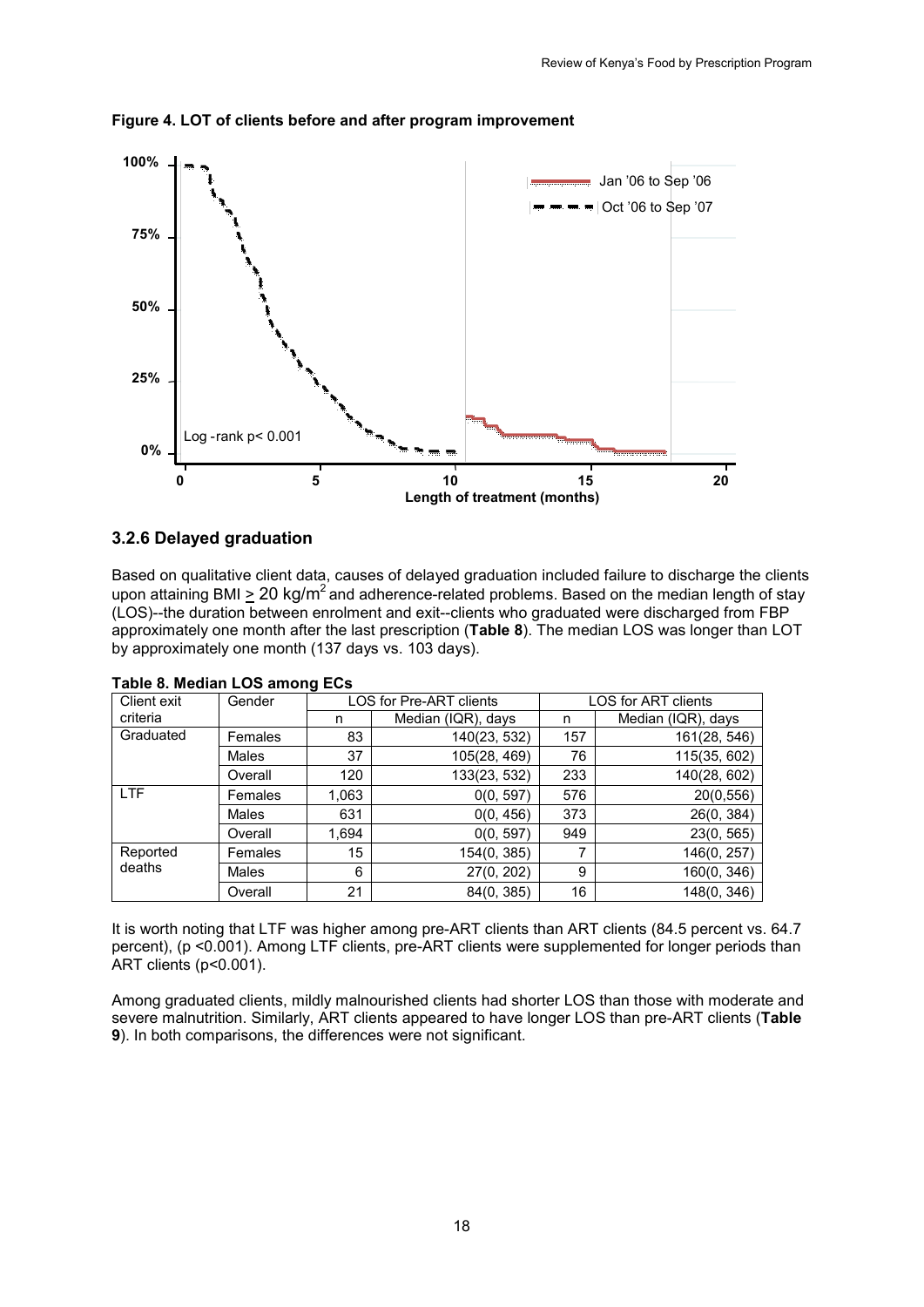| Client exit criterion | Nutrition status |       | LOS for Pre-ART clients | LOS for ART clients |                      |  |
|-----------------------|------------------|-------|-------------------------|---------------------|----------------------|--|
|                       | on enrolment     | n     | Median (range), days    | N                   | Median (range), days |  |
|                       |                  |       |                         |                     |                      |  |
| Graduated             | Severe           | 12    | 215(26, 458)            | 35                  | 158(56, 602)         |  |
|                       | Moderate         | 21    | 218(67, 526)            | 33                  | 172(64, 504)         |  |
|                       | Mild             | 87    | 112(23, 532)            | 165                 | 133(28, 546)         |  |
|                       | Overall          | 120   | 133(23, 532)            | 233                 | 140(28, 602)         |  |
| <b>LTF</b>            | Severe           | 515   | 0(0, 442)               | 264                 | 18(0, 565)           |  |
|                       | Moderate         | 351   | 0(0, 597)               | 198                 | 27(0, 556)           |  |
|                       | Mild             | 828   | 0(0, 456)               | 487                 | 23(0, 442)           |  |
|                       | Overall          | 1,694 | 0(0, 597)               | 949                 | 23(0, 565)           |  |
| Reported deaths       | Severe           | 6     | 27(0, 525)              | 4                   | 271(146, 346)        |  |
|                       | Moderate         | 4     | 274(26, 382)            | 4                   | 116(0, 149)          |  |
|                       | Mild             | 11    | 84(60, 186)             | 8                   | 140(60, 252)         |  |
|                       | Overall          | 21    | 84(0, 385)              | 16                  | 148(0, 346)          |  |

<span id="page-28-0"></span>**Table 9. Median LOS and severity of malnutrition on enrolment** 

Among clients who graduated, 156 (44.2 percent) continued in the program after attaining a BMI of 20 kg/m<sup>2</sup>. Median final BMI of these over-retained clients was 21 (IQR 20.3, 22.1) kg/m<sup>2</sup>. The median period of over-retention was two (IQR 1, 5) months. On average, female clients were retained for longer periods than male clients (2.3 months vs. 1.2 months, respectively). The corresponding proportion of females among the over-retained clients was 70.5 percent. In addition, clients enrolled in the first phase of the program (prior to September 2006) were retained much longer after reaching the BMI endpoint than clients enrolled in the second phase (median 4.6 [IQR 1.2, 9.3] months vs. 1.2 [(IQR 1.0, 2.3]) months. Public facilities were 1.6 times more likely to over-retain clients than missionary- and NGO-supported facilities.

Among graduated clients, biological factors on admission--including severity of malnutrition and disease progression (inferred from CD4 count)--were important determinants of LOT. In addition, qualitative review indicated that factors impeding early graduation from the FBP program consisted of issues related to both the client (demand side) and provider (supply side). Syntheses from FGDs and key informant reports indicated that poor quality of service and poor adherence to recommended intake of prescribed supplemental food were possible contributors to delayed graduation. The qualityof-service concerns included shortage of staff, shortage of counseling rooms, stock-outs, the perception that porridge is not user-friendly outside the home environment, and lack of alignment between client schedules for FBP and ART services.

In some cases, there appeared to be inadequate client counseling on the importance of eating a balanced diet alongside the supplementary food. Fear of being stigmatized for taking special porridge at the workplace or at home may have contributed to non-compliance and poor adherence. Consumption of porridge does not permit privacy. Cursory information suggests that communities around FBP sites easily recognize FBF prescribed by the program. The stigma associated with the supplementary food interfered with clients in transporting food from the health facility to their homes. Clients reported taking precautionary measures to avoid being seen transporting the flour. However, stigma was not universal. For example, while stigma was reported to be an impediment to porridge intake in sites such as Nairobi, it was perceived to be a lesser problem in Nyanza province.<sup>[1](#page-28-1)</sup>

Some of the far-flung facilities in the Coast and Western regions experienced stock-outs due to delays in delivery of supplies. Some delays were attributed to late submission of orders that arose from inadequate organization of the commodity management system and shortage of staff in facilities.

In accounting for prolonged treatment time, it is necessary to consider that clients enrolled prior to September 2006 may have stayed longer in the program due to unclear exit criteria. Some workers and clients even believed that FBP was to be available throughout clients' lifetimes.

 $\overline{a}$ 

<span id="page-28-1"></span> $1$  The province has the highest prevalence rates of HIV infection in Kenya, and the combined effort of government agencies, development partners and civil society may have reduced stigma.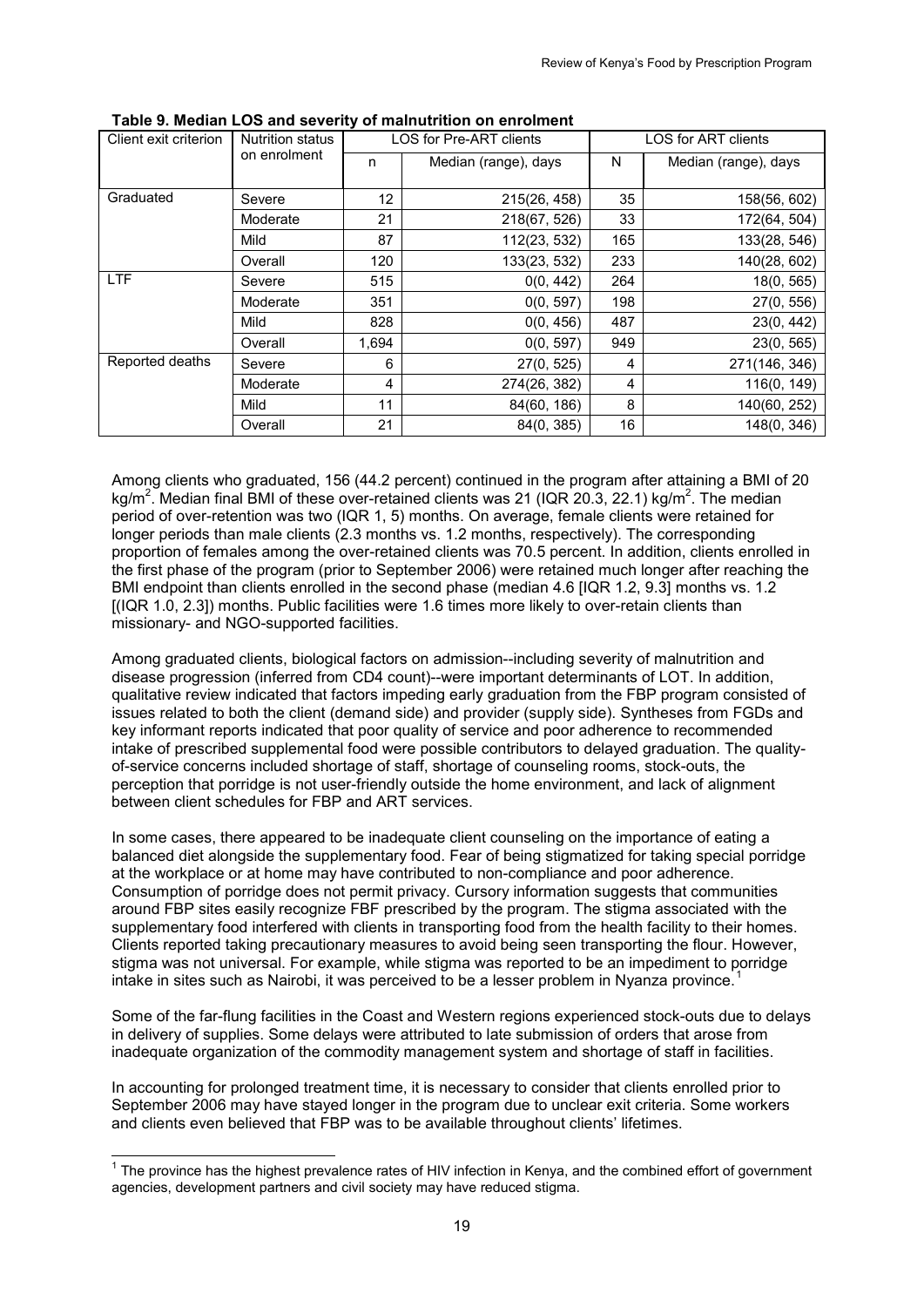Client perspectives about LOT revolved around inadequate consumption of supplementary food due to a range of factors. Although these factors were not weighted, non-adherence due to sharing of food at home was considered by clients to be the single most important contributor to inadequate intake. Sharing of food was reported in all facilities visited and was common among clients with younger dependents or HIV-positive spouses because of perceived social obligation and food consumption norms. It is clear that sharing of food can be addressed only through multiple interventions, among them intensifying client education, addressing household food insecurity and introducing different types of food products.

It was reported that weak clients could not carry large amounts of supplemental food and required money to meet transport costs. In addition, poverty among clients may have prevented them from accessing other foodstuffs. In this regard, some clients were said to rely on FBP as their only source of food, which was not the intention of the FBP food package. Poor compliance among clients was also attributed to lack of or inadequate social and family support.

Upon enrolment, some clients' poor health condition affected their ability to pay attention to the counselor, resulting in inadequate uptake of counseling services. FGDs suggested that the most intense counseling and education on the FBP program took place on enrolment. With prevailing staff shortages, clients with poor health may have missed crucial information that was not adequately covered during subsequent visits.

OIs make it difficult to swallow solid food, and recurrent illnesses such as diarrhea lead to loss of appetite and hence inability to take porridge as required. These infections were reported to be partly related to poor hygiene in clients' homes and sub-optimal health-seeking behaviors. In addition, persistent psychosocial stress was reported to be a significant obstacle to weight gain. Focus group discussants suggested that even intensive counseling given to ART clients did not eliminate psychosocial stress. Poor appetite in part may have been consequences of psychosocial stress. Affected clients would take porridge only when their appetite allowed them. Furthermore, providers associated the taste-altering effects of ART with poor appetite.

#### <span id="page-29-0"></span>**3.2.7 Issues relevant to LOT**

Syntheses of the issues emerging from the quantitative and qualitative review pointed to opportunities for options to address challenges related to LOT. A summary of issues, suggested actions and expected impacts are summarized in **Table 10**.

| Challenges                                                      | Weakness                                                                    | Suggested action                                                                                                                                                                                                                                                                                                        | Expected impact                                                                                                                                   |
|-----------------------------------------------------------------|-----------------------------------------------------------------------------|-------------------------------------------------------------------------------------------------------------------------------------------------------------------------------------------------------------------------------------------------------------------------------------------------------------------------|---------------------------------------------------------------------------------------------------------------------------------------------------|
| Shortage of staff                                               | Inadequate quality<br>of service                                            | Increase staffing; integrate FBP<br>services fully                                                                                                                                                                                                                                                                      | Increased demand for<br>nutrition education, higher<br>demand levels.                                                                             |
| Shortage of<br>counseling rooms                                 | Inadequate quality<br>of service                                            | Standardize nutrition counseling<br>and integrate in the post-test<br>counseling and education                                                                                                                                                                                                                          | Increased demand for<br>nutrition education,<br>improved quality of nutrition<br>education service to create<br>and strengthen the pull<br>effect |
| Stock-outs due to<br>delay in delivery of<br>supplies           | Interruptions in<br>supply and<br>inconsistent intake                       | Develop/strengthen the pull<br>aspects the system; automate the<br>FBP service by integrating it with<br>ART/pharmaceutical supply chain<br>through information and<br>communication technology,<br>training and/or bring on board<br>supply officers where the<br>pharmaceutical supplies chain is<br>not operational. | Improved efficiency and<br>effectiveness of the program                                                                                           |
| Porridge as an<br>energy and<br>nutrient "delivery<br>food" was | Inadequate intake<br>and interruption<br>while away from<br>home and due to | Introduce alternative supplemental<br>and RUTF; easier to consume as<br>individual package; more effective<br>for clients with severe/moderate                                                                                                                                                                          | Increased energy and<br>nutrient intake, shorter<br>duration of recovery                                                                          |

<span id="page-29-1"></span>**Table 10. Synthesis of issues and opportunities related to LOT and LOS**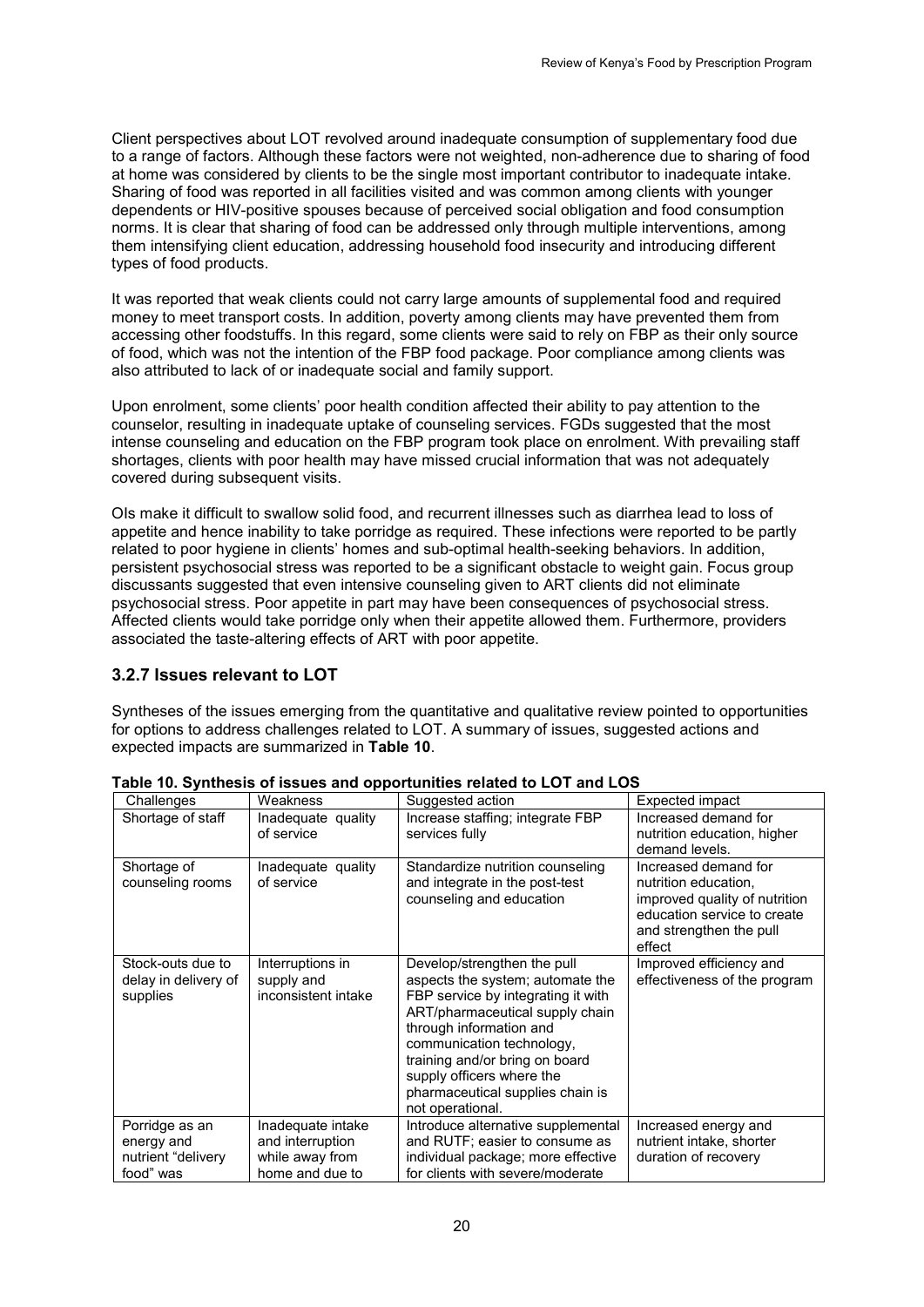| considered not<br>user-friendly in<br>certain<br>circumstances                                                                 | stigma                                                                                                                                                                                                                                                                                                              | malnutrition and when away from<br>home.<br>. Sequence treatment of severe<br>and moderate malnutrition into<br>RUTF + supplementary food<br>followed by supplementary food<br>alone.      |                                                                                                                                                        |
|--------------------------------------------------------------------------------------------------------------------------------|---------------------------------------------------------------------------------------------------------------------------------------------------------------------------------------------------------------------------------------------------------------------------------------------------------------------|--------------------------------------------------------------------------------------------------------------------------------------------------------------------------------------------|--------------------------------------------------------------------------------------------------------------------------------------------------------|
| Alignment and<br>integration of FBP<br>and ART programs<br>for ART clients not<br>fully implemented<br>by service<br>providers | Client participation<br>efficiency and facility<br>efficiency and<br>effectiveness<br>decreased due to<br>unnecessary visits<br>and absorption<br>capacity                                                                                                                                                          | Review operations of the CCC,<br>PMTCT, VCT and inpatient<br>services.<br>Align schedules for client FBP and<br>ART services.<br>Explicitly involve clinicians in the<br>program.          | Strengthened integration of<br>nutrition care in<br>comprehensive services                                                                             |
| Poor health among<br>clients on<br>enrolment                                                                                   | Inadequate<br>responsiveness-<br>long<br>supplementation<br>period, dropping out<br>- LTF, inefficiency                                                                                                                                                                                                             | Increase diagnostic/screening<br>services for earlier detection;<br>identify additional predictor criteria<br>for rapid progressors                                                        | Earlier detection (during mild<br>stage) and reduced rates of<br>severe malnutrition; prevent<br>progression and ensure<br>explicit decisive protocols |
| Frequent and<br>inadequate<br>attention to OIs                                                                                 | Factors affecting<br>client health-seeking<br>behaviors (HSB);<br>inadequate hygiene;<br>ART services free<br>but cost issues on<br>diagnosis and<br>treatment for OIs                                                                                                                                              | Strengthen client counseling and<br>education; review strategies to<br>improve uptake and delivery of<br>treatment for OIs                                                                 | Reduced rate of severe Ols<br>and improved efficiency of<br>the FBP program                                                                            |
| Sub-optimal<br>health-seeking<br>behaviors by<br>clients                                                                       | Delayed treatment<br>seeking; poor<br>personal and home<br>hygiene                                                                                                                                                                                                                                                  | Intensify counseling and<br>education; improve quality of<br>care, decentralize service for OIs<br>strengthen capacity of community<br>liaisons (e.g., CHWs and CORPs)                     | Early diagnosis and<br>treatment of OIs, improved<br>quality of life                                                                                   |
| Cash poverty - the<br>cost of transport                                                                                        | Interrupted intake or<br>inadequate intake -<br>smaller rations                                                                                                                                                                                                                                                     | Decentralize services - integration<br>into ART program -<br>comprehensive care and<br>treatment plan                                                                                      | Increased access and<br>compliance to FBP intake                                                                                                       |
| Poverty - food<br>insecurity                                                                                                   | Rations providing<br>50% of energy may<br>not be adequate for<br>some beneficiaries.                                                                                                                                                                                                                                | Interface with community and joint<br>programs with agencies providing<br>dry rations (e.g., WFP), food<br>production, micro-enterprise for<br>own IGA and improvement of food<br>security | Stabilized food security for<br>the vulnerable; improved<br>post-diagnosis intake for<br>pre-ART and general<br>community                              |
| Sharing of food at<br>home                                                                                                     | Inadequate<br>counseling to<br>overcome self stigma<br>and facilitate<br>disclosure; external<br>stigma and sharing<br>of food to minimize<br>the stigma of a<br>special food for<br>PLHIV; sharing of<br>food to benefit those<br>not on FBP, e.g.,<br>among couples and<br>exposed children as<br>a special diet. | Address household food<br>insecurity; provide alternative food<br>packages that do not facilitate<br>sharing such as RUTF sachets;<br>improve education efforts                            | Increased compliance with<br><b>FBP</b>                                                                                                                |
| Stigma associated<br>with infection                                                                                            | Inadequate<br>counseling on<br>disclosure and self<br>stigma; persistent<br>external stigma<br>against PLHIV;<br>delayed integration                                                                                                                                                                                | Intensify anti-stigma campaign;<br>strengthen counseling service;<br>demystify good nutrition for all;<br>modify packaging of food                                                         | Reduced stigma and<br>increased acceptance;<br>revitalized political/policy<br>moves to de-stigmatize<br><b>HIV/AIDS</b>                               |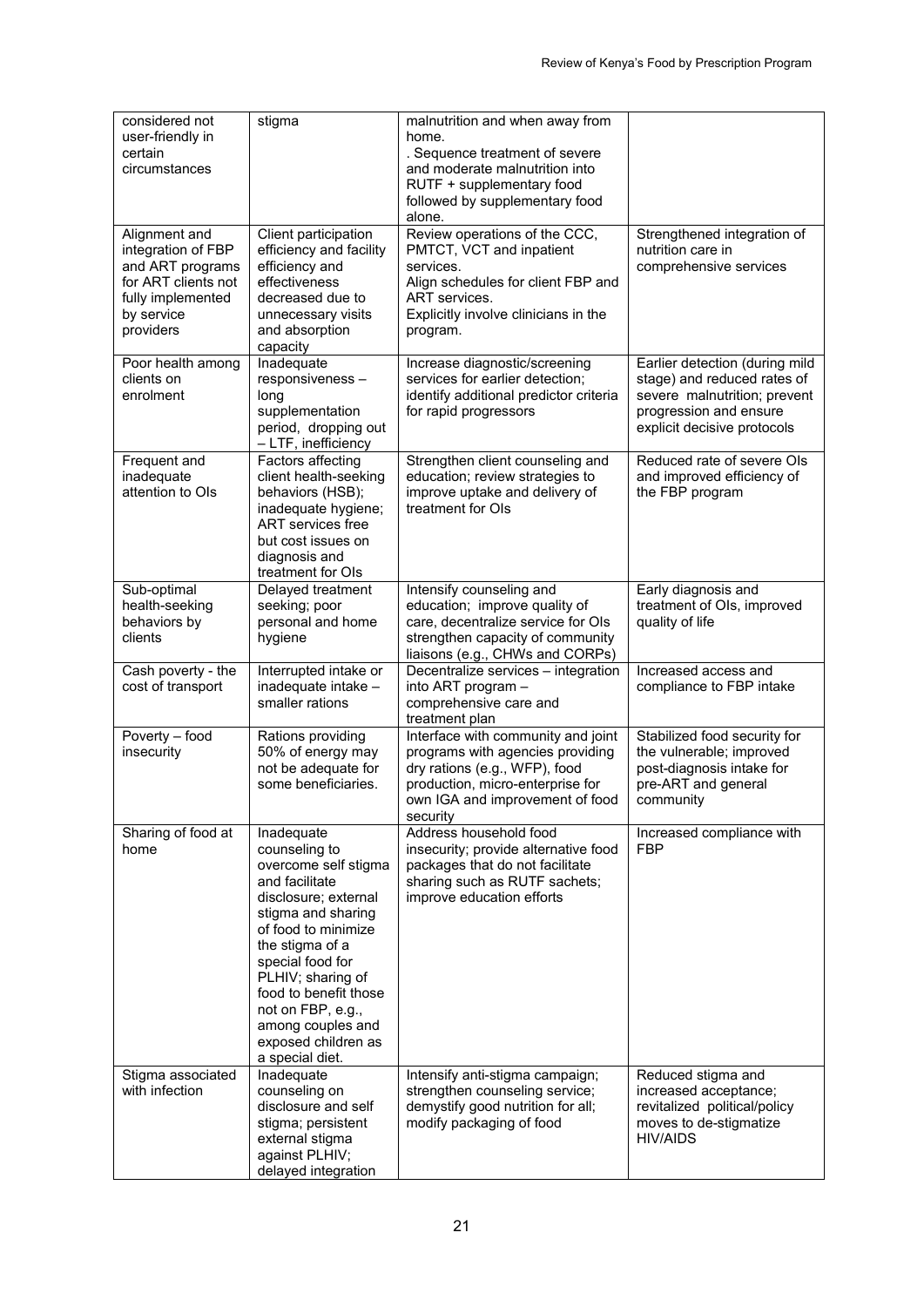|                                                                                                                                                                                                                                      | of anti-stigma<br>campaign                                                                                  |                                                                                                                                       |                                                                                                              |
|--------------------------------------------------------------------------------------------------------------------------------------------------------------------------------------------------------------------------------------|-------------------------------------------------------------------------------------------------------------|---------------------------------------------------------------------------------------------------------------------------------------|--------------------------------------------------------------------------------------------------------------|
| Psychosocial<br>stress                                                                                                                                                                                                               | Inadeguate<br>counseling for the<br>FBP program;<br>unclear use of other<br>measures to improve<br>appetite | Strengthen counseling service<br>and use of appetite stimulators<br>and exercise                                                      | Improved quality of life and<br>stability                                                                    |
| ART-associated<br>side effects and<br>impact on taste                                                                                                                                                                                | Inadequate<br>counseling for the<br>FBP program on side<br>effects of ART                                   | Strengthen counseling and<br>education service to improve<br>awareness and tolerance of side<br>effects                               | Improved compliance<br>(reduced LTF)                                                                         |
| Lack of home<br>Porridge cooking<br>protocol not<br>support and<br>assistance in food<br>convincing to all<br>clients; concept of<br>preparation<br>pre-cooked FBF and<br>the significance not<br>adequately<br>explained to clients |                                                                                                             | Review acceptability of FBP<br>formulations with respect to taste,<br>smell and appearance; review the<br>product design for the FBF. | Increased acceptability of<br>the supplemental and<br>therapeutic foods, increase<br>uptake of FBP services. |

## <span id="page-31-0"></span>**3.3 ATTRITION AMONG ADULT EXIT CLIENTS**

Client attrition was reviewed in the context of LTF, deaths and transfers among clients in the FBP program. Overall attrition due to LTF, deaths and transfers was 50.1 percent. LTF was the largest contributor to attrition, accounting for 98.3 percent of all cases. A relatively small proportion of client attrition (0.24 percent) was attributed to transfers. Overall, attrition was higher among males than females (52.7 percent vs. 48.7 percent, p=0.005).

### <span id="page-31-1"></span>**3.3.1 Loss to follow-up**

In the sampled facilities, 48 percent of enrolled clients were LTF. The proportion of LTF clients in different facilities ranged from 36 percent in FACES Lumumba (Kisumu) to 64 percent in Coast Provincial General Hospital (PGH) (**Table 11**). Malindi District hospital in the Coast reported a similarly high LTF rate (62 percent). Overall, LTF was higher before September 2006 than after (58 percent vs. 48 percent).

<span id="page-31-2"></span>

|  |  |  |  |  |  | Table 11. LTF rate in FBP review sites |  |
|--|--|--|--|--|--|----------------------------------------|--|
|--|--|--|--|--|--|----------------------------------------|--|

| Province/facility                     | %LTF |
|---------------------------------------|------|
|                                       |      |
| Central/Gatundu Sub-District Hospital | 55%  |
| Coast/Bomu Mkomani Clinic             | 39%  |
| Coast/Coast PGH                       | 64%  |
| Coast/Malindi District Hospital       | 62%  |
| Nairobi/Coptic Hospital (Ngong Road)  | 54%  |
| Nyanza/Bondo District Hospital        | 58%  |
| Nyanza/FACES Lumumba Health Centre    | 36%  |
| Nyanza/Nyanza PGH                     | 56%  |
| Nyanza/Rachuonyo District Hospital    | 44%  |
| Nyanza/Suba District Hospital         | 45%  |
| South Rift/Nakuru PGH                 | 42%  |
| Western/St. Mary's Hospital Mumias    | 38%  |
| Overall                               | 48%  |

It was observed that public (GoK) facilities lost more clients (52.3 percent) than missionary-run hospitals (43.8 percent) and NGO-supported facilities (35.7 percent) (**Figure 5**). The reason for this difference was not clear, but if findings from other studies apply, differences in perceived quality of services could have been a contributing factor. However, caution is required in the interpretation of these finding because public facilities had higher workloads than missionary and NGO facilities and because the number of facilities sampled was relatively small.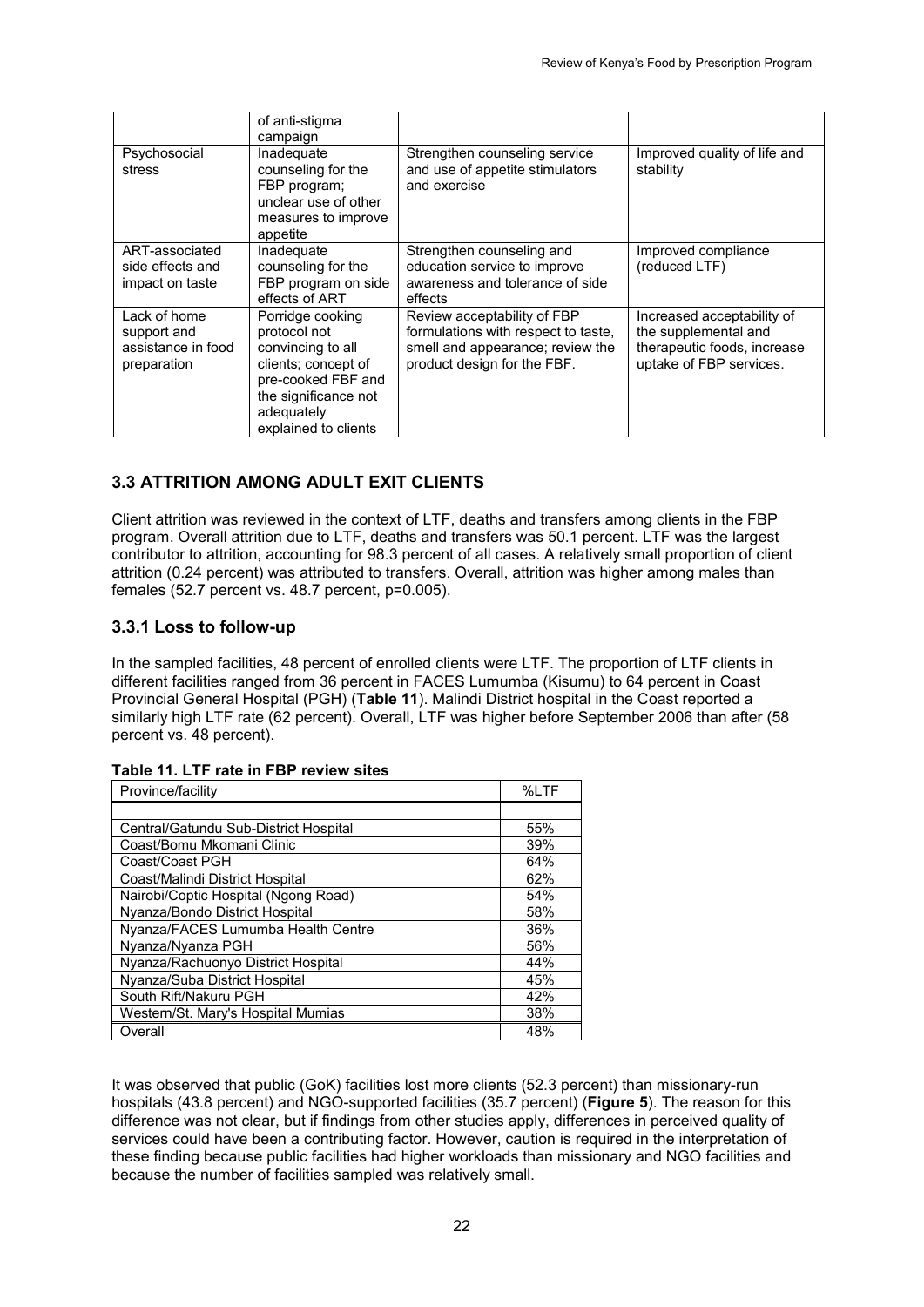

#### <span id="page-32-0"></span>**Figure 5. LTF in the sampled facilities**

LTF rates among pre-ART and ART clients were 56 percent and 38.5 percent, respectively (p<0.001). Among pre-ART clients, 54.3 percent of females and 59.2 percent of males were LTF (p=0.011). Among ART clients, LTF was similarly lower among females (36.9 percent) than males (41 percent) (p=0.049). The gender difference among ART clients may be attributed in part to reported stigma, which makes men less willing to be seen carrying the food.

On average, LTF clients had poorer nutritional status than any other clients (p=0.015). The median BMI at enrolment of LTF clients in both pre-ART and ART groups was lower than that of other clients by 0.16 kg/m<sup>2</sup> and 0.05 kg/m<sup>2</sup>, respectively. Thus, on average LTF clients weighed 0.5 kg to 0.2 kg less than all the other clients. The proportions of severely malnourished LTF clients were 58.9 percent and 41 percent in the pre-ART group and ART groups, respectively.

The median LOT for pre-ART LTF clients was shorter than that of the ART LTF clients (0, IQR 0, 35 days) vs. 14(IQR 0,64 days), (p<0.001). Along with lower LTF among ART clients, longer LOT among ART clients was consistent with synergy between ART interventions and FBP (**Figure 6**). Longer LOT in ART clients could suggest poor response for several reasons including advanced disease due to late enrolment and poor adherence to the FBP instructions. It is noteworthy that these LTF clients received one to four prescriptions (median 1 [IQR 1, 2]). In this respect, a significant proportion of LTF clients could also have comprised poor responders to the interventions and those that may have taken leave from the visiting the clinic due to fatigue. Based on recent reports from Malawi (Yu et al, 2007) and anecdotal evidence from a Kenya Medical Research Institute (KEMRI)/FANTA study at FBP sites, many LTF clients may be unreported deaths that occur in the homes or in other facilities. In Malawi, it was estimated that 50 percent of the attrition/LTF was due to unreported deaths of ART clients. In this review, providers indicated that it took over two months before reports of deaths could reach the facility. Thus, actual mortality may not have been well reflected in this review due to possible poor reporting. On average, clients who died had received 3 (IQR 2,4) prescriptions.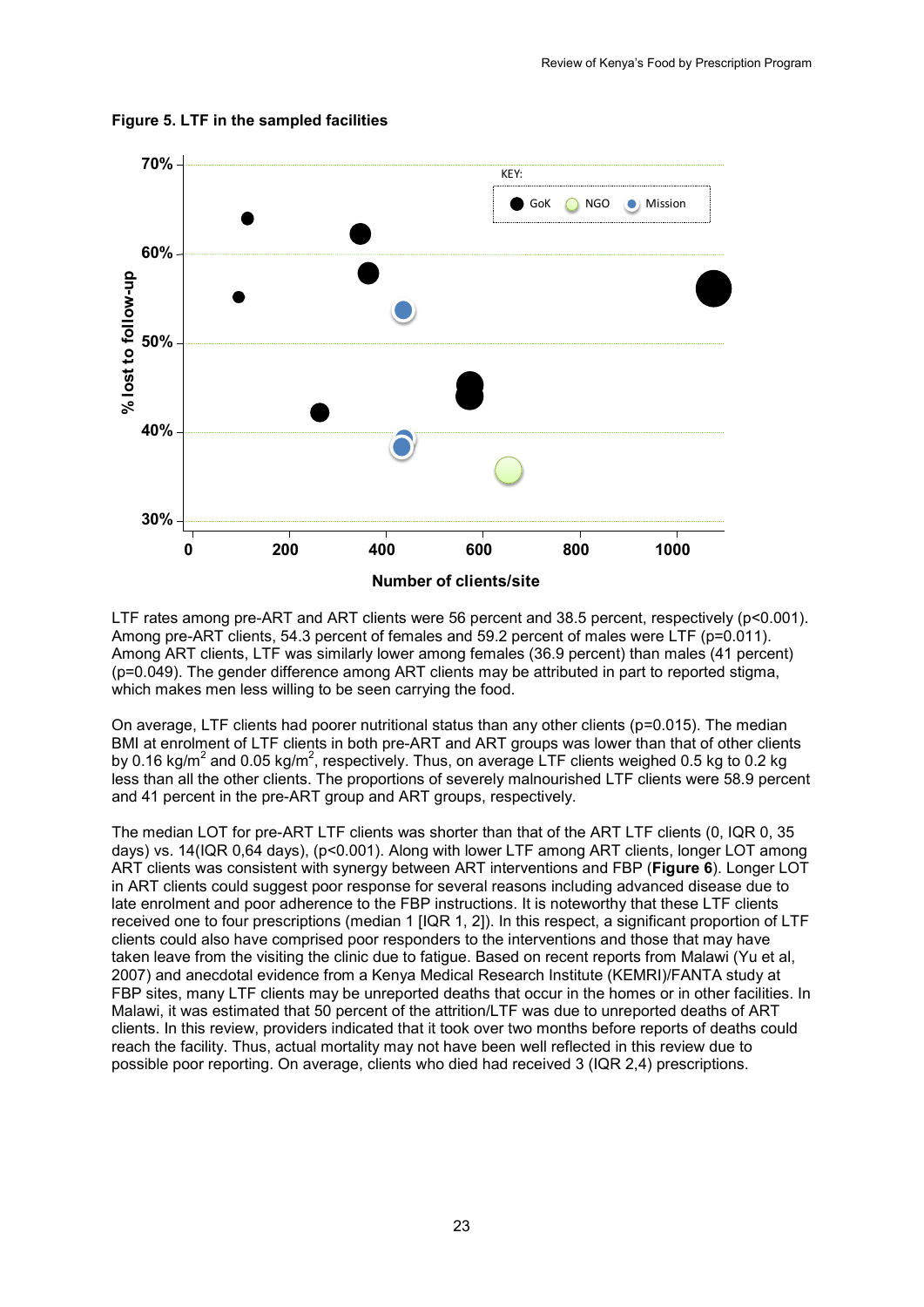<span id="page-33-1"></span>



From binary multiple regression analysis, gender, treatment group (pre-ART and ART groups), severity of malnutrition on enrolment (mild, moderate and severe) and LOT are significant predictors of LTF (p<0.05). These predictors accounted for 29 percent to 38 percent of the variations in LTF events reported in this cohort. Holding all other variables constant, the model indicated that:

- Men were 1.18 (95 percent CI 1.06, 1.32) times more likely to become LTF than women  $(p=0.003)$ .
- Pre-ART clients were 2.04 (95 percent CI 1.83, 2.27) times more likely to become LTF than ART clients (p<0.001).
- Severely malnourished clients were 1.2 (95 percent CI 1.06, 1.35) times more likely to become LTF than moderately and mildly malnourished clients p=0.004.
- Clients in facilities that became operational before September 2006 were 1.43 (95 percent CI 1.28, 1.59) times more likely to be LTF than those in facilities that became operational after September 2006 (p<0.001).

#### <span id="page-33-0"></span>**3.3.2 Client perspectives about LTF**

The review explored client perceptions about LTF in the FBP program and actions needed to reduce it. Clients perceived the causes of LTF to be centered on their ability to access FBP services.

The following factors emerged as the main contributing factors to LTF, according to clients:

- a. Reduced access following a change of residence as a result of job transfers
- b. Reduced access following a change of residence when clients move to stay with relatives who offer their assistance
- c. Poverty that leads to lack of money to meet transport costs, especially for clients who have relocated to places far from the facilities
- 
- d. Poverty among the urban poor living in slums who require transport to the facility e. Employment demands for those traveling outside the facility area on assignments Employment demands for those traveling outside the facility area on assignments
- f. Being denied permission by the employer to revisit facility when the food prescription needs to be refilled
- g. The weight and bulk of the monthly food ration, which can be too heavy for some clients to carry home;
- h. Claims by some clients that side effects of the prescribed food were responsible for their health problems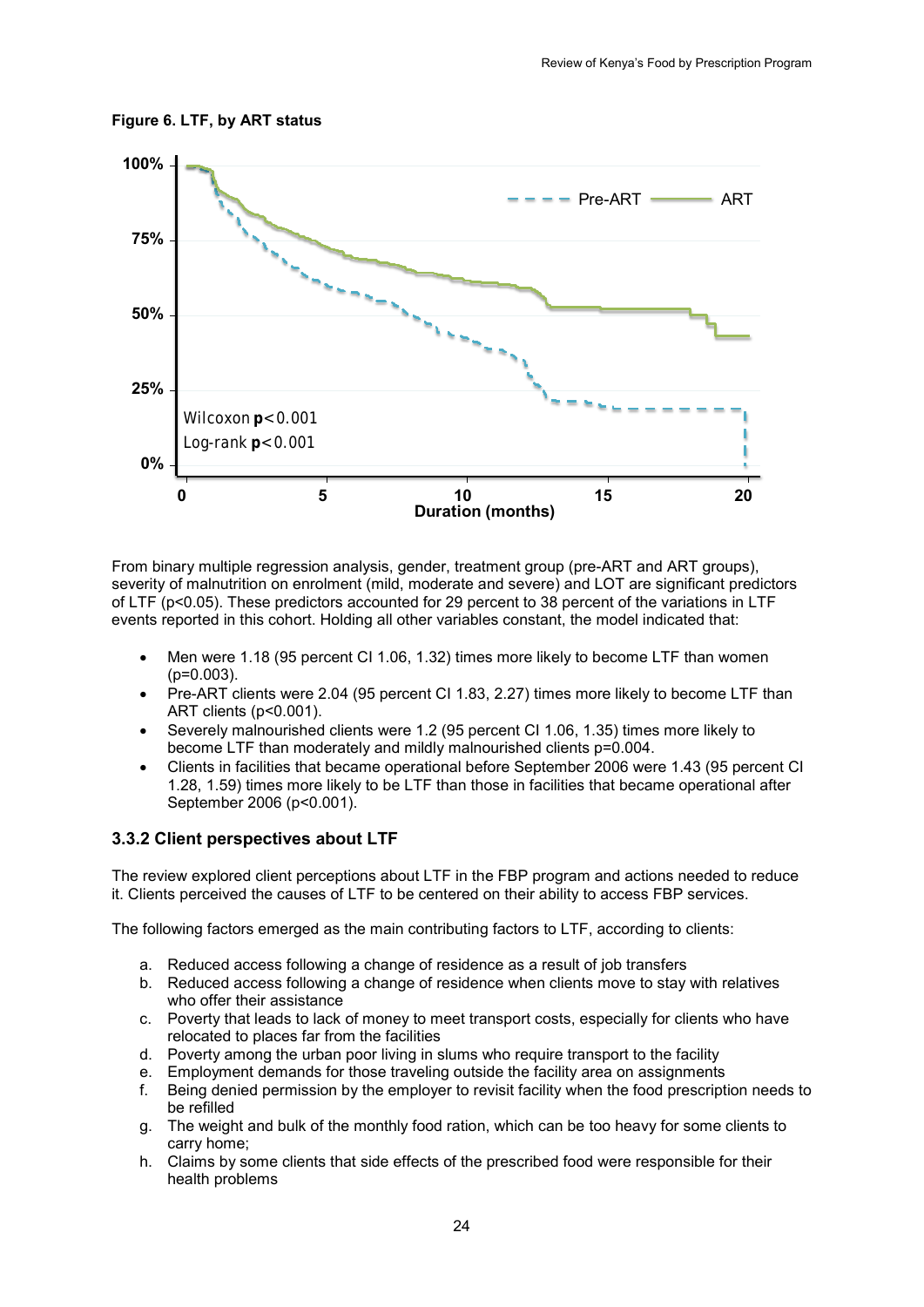- i. Client complaints that the porridge tasted bad
- j. Stigma associated with carrying the flour home or with eating the porridge

## <span id="page-34-0"></span>**3.3.3 Providers' perspectives about LTF**

During key informant interviews and FGDs, providers emphasized differences in client education and counseling intensity between ART clients and pre-ART clients as a possible factor in attrition. That is, they attributed lower LTF among ART clients to emphasis made in ART adherence counseling. The review was not able to capture differences in adherence counseling. There was general consensus among health workers that lack of food was a major hindrance to ART intake and that the FBP program had improved adherence to ART. Health workers also observed that pre-ART clients do not return for follow-up once they feel healthy, only to re-appear when they fall ill again.

Lack of alignment between client ART and FBP schedules may also contribute to LTF, though this was not a prominent factor identified by providers.

Suggested actions to reduce LTF:

- a. Use patient support groups to inform new patients about the benefits of supplementary food and to help trace defaulters and deaths in the community.
- b. Have social workers, CHWs and support group members conduct community visits to enhance tracing of defaulters.
- c. Decentralize FBP program activities beyond the district hospital and sub-district hospitals to improve access, similar to the process used by ART interventions.
- d. Provide transport incentives for very needy clients. Of all facilities included in this review, only Coptic Hospital gave a transport incentive. Based on assessment of client attrition data, it is possible that transport incentives may have contributed to reduced attrition.
- e. Allow helpers to collect food on clients' behalf. Clients requested that facilities that do not allow this to relax their rules; however, that would undermine the function of the program in terms of direct clinical examination, counseling and client education.
- f. Strengthen nutrition counseling to the same level as ART adherence counseling.

Synthesis of the quantitative and qualitative data yielded the matrix in **Table 12** that can guide strategies to reduce LTF.

|                             |                             | able 12. Officients of LTT 1550es, CauseS/Consequences, actions and impact |                       |
|-----------------------------|-----------------------------|----------------------------------------------------------------------------|-----------------------|
| Concern/issue               | Cause/consequence           | Suggested actions                                                          | Expected impact       |
| Client out-migration (as a  | Loss of a large             | Strengthen/establish client                                                | Increased             |
| result job transfers,       | proportion of adult clients | referral system; improve                                                   | participation of both |
| changing of residence to    |                             | access to FBP through                                                      | pre-ART and ART       |
| live with relatives)        |                             | treatment centers and                                                      | clients               |
|                             |                             | facilitate effective linkages                                              |                       |
|                             |                             | between them.                                                              |                       |
| Cash poverty and            | Missed appointments,        | Integrate FBP in the                                                       | Increased access to   |
| inability to meet transport | nutrition education and     | decentralized system at all                                                | FBP services within   |
| costs                       | counseling sessions, and    | treatment centers to cut down                                              | the ART program       |
|                             | refill of FBP; inadequate   | on client travel.                                                          |                       |
|                             | alignment of FBP and        |                                                                            |                       |
|                             | <b>ART</b> visits           |                                                                            |                       |
| <b>Employment demands</b>   | Missed appointments,        | Integrate nutrition                                                        | Reduced LTF and       |
| (field assignments)         | nutrition education and     | interventions into workplace                                               | non-compliance due    |
| requiring travel or         | counseling sessions, and    | policy and activities; establish                                           | to interrupted use of |
| employees not granted       | refill of FBP               | mechanism to allow helpers                                                 | supplemental food.    |
| permission to attend        |                             | to collect food on clients'                                                |                       |
| clinics)                    |                             | behalf                                                                     |                       |

#### <span id="page-34-1"></span>**Table 12. Synthesis of LTF issues, causes/consequences, actions and impact**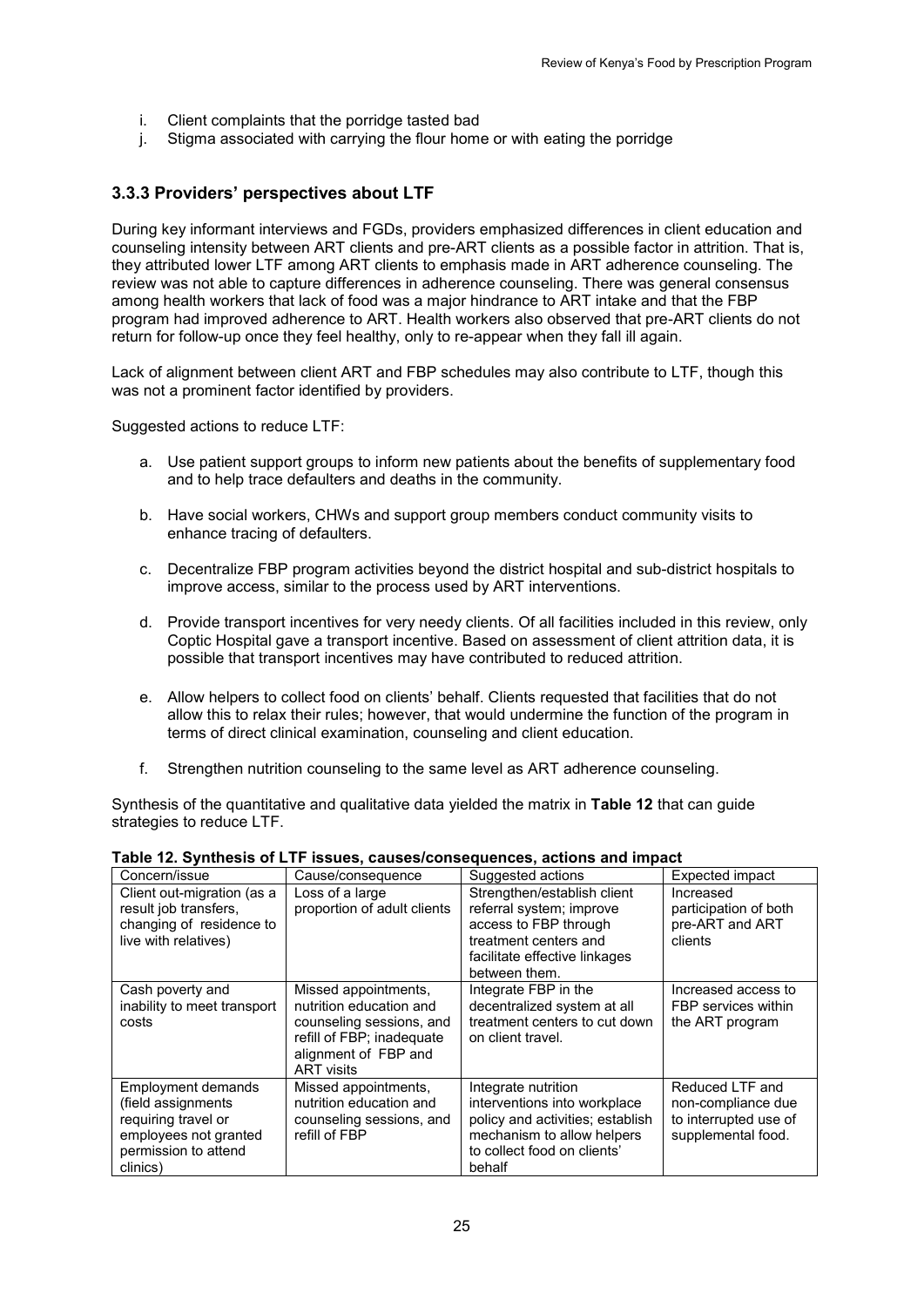| Client dropouts due to<br>fatique or unknown<br>reasons                                            | Inadequate networks of<br>client/peer support<br>groups; social support<br>and defaulter tracing not<br>well established | Establish/strengthen capacity<br>and links of facility social<br>support, client support<br>groups, CORPs and CHWs                                                                                                       | Improved group/home<br>support, defaulter<br>tracing and<br>notification of deaths                     |
|----------------------------------------------------------------------------------------------------|--------------------------------------------------------------------------------------------------------------------------|--------------------------------------------------------------------------------------------------------------------------------------------------------------------------------------------------------------------------|--------------------------------------------------------------------------------------------------------|
| Weight (9 kg per month)<br>and bulk of the monthly<br>food ration (too heavy for<br>weak clients)  | Package without handles<br>makes transportation<br>difficult                                                             | Design a reusable carrier bag<br>with a handle; decentralize<br>service delivery points; allow<br>helpers to collect food on<br>clients' behalf                                                                          | Improved access to<br>food and potentially<br>greater access to<br>food.                               |
| Stigma associated with<br>the ration's packaging,<br>carrying the food home<br>and eating porridge | Community can tell from<br>the packaging that the<br>supplemental food is<br>intended for PLHIV                          | Strengthen adherence<br>counseling specific to FBP;<br>review client satisfaction and<br>food product options, e.g.<br>expansion from flour to<br>pastes, etc. is necessary;<br>improve labeling of the food<br>packages | Reduced stigma<br>associated with FBP,<br>which also can<br>contribute to shorter<br>treatment periods |

## <span id="page-35-0"></span>**3.3.4 Attrition in non-program facilities**

From reviews of 33 ART patient cohorts from 13 African countries (including four program sites in Kenya), it was estimated that the client retention rate decreased from 79.1 percent at six months after enrolment to 61.6 percent after 24 months (Rosen et al., 2007). The same review found that LTF is the major cause of attrition, followed by death. An accurate estimate of LTF needs to be assessed at suitable points of time to understand and interpret trends over time in light of client attributes and changes in service delivery. Data from non-program sites lacked critical details to permit a reasonable comparison of LTF between FBP and non-FBP sites. This review underlines the need to integrate client retention measures in FBP programs. Activities may include assessing LTF risks, improving defaulter tracing procedures and possibly initiating ART earlier to reduce mortality (Yu et al., 2007; Rosen et al., 2007).

# <span id="page-35-1"></span>**3.4 FBP ACTIVE CLIENTS GROUP**

From a therapeutic standpoint, food prescriptions should be provided until clients achieve a healthy BMI of  $\geq$  18.5 kg/m<sup>2</sup>, i.e., exceeding the admission criterion. However, the FBP program design at the time of the review allowed for continuation of supplementation until clients attained the graduation endpoint of BMI  $\geq$  20 kg/m<sup>2</sup>, with a view toward minimizing the likelihood of relapse. To gain deeper insights into responses to supplementation after attaining BMI  $\geq$  18.5 kg/m<sup>2</sup>, data from clients who had BMI  $\geq$  20 kg/m<sup>2</sup> were analyzed.

## <span id="page-35-2"></span>**3.4.1 Characteristics of FBP active clients group**

The majority of the FBP active clients (AC) group were female (210, 65.63 percent) with a mean age of 34.02 years. Male clients were significantly older than female clients (39.3 years vs. 34.02 years, p<0.001). The AC group comprised 122 (38.13 percent) pre-ART clients and 198 (61.88 percent) ART clients. Although slightly older than the EC group, in most respects the AC group and EC group were similar. Examination of client enrolment rates showed a rapid build-up in numbers that peaked during the first three months after sites opened, followed by approximately steady enrolment rates.

## <span id="page-35-3"></span>**3.4.2 Nutritional status**

On enrolment, the median BMI in the pre-ART [17.8, IQR 17.3, 18.2 kg/m<sup>2</sup>, (n= 122)] and ART clients [17.5, IQR 16.7, 18.1 kg/m<sup>2</sup>, (n=198)] were comparable (**Table 13**), as was the median BMI of males and females in the AC group (p=0.906). However, the AC group was nutritionally better off than the EC group (17.10, IQR 15.8, 17.9 kg/m<sup>2</sup> vs. 17.6 IQR 16.8, 18.1 kg/m<sup>2</sup>). Furthermore, the majority of AC clients (74.4 percent) were mildly malnourished at enrolment and the proportion with moderate and severe malnutrition was half that observed in the EC group (49 percent vs. 25.6 percent). On average, the proportions of moderately and severely malnourished AC clients were 13.75 percent and 11.88 percent, respectively. These findings indicate that the nutrition status at enrolment of the AC group was better than that of the EC group.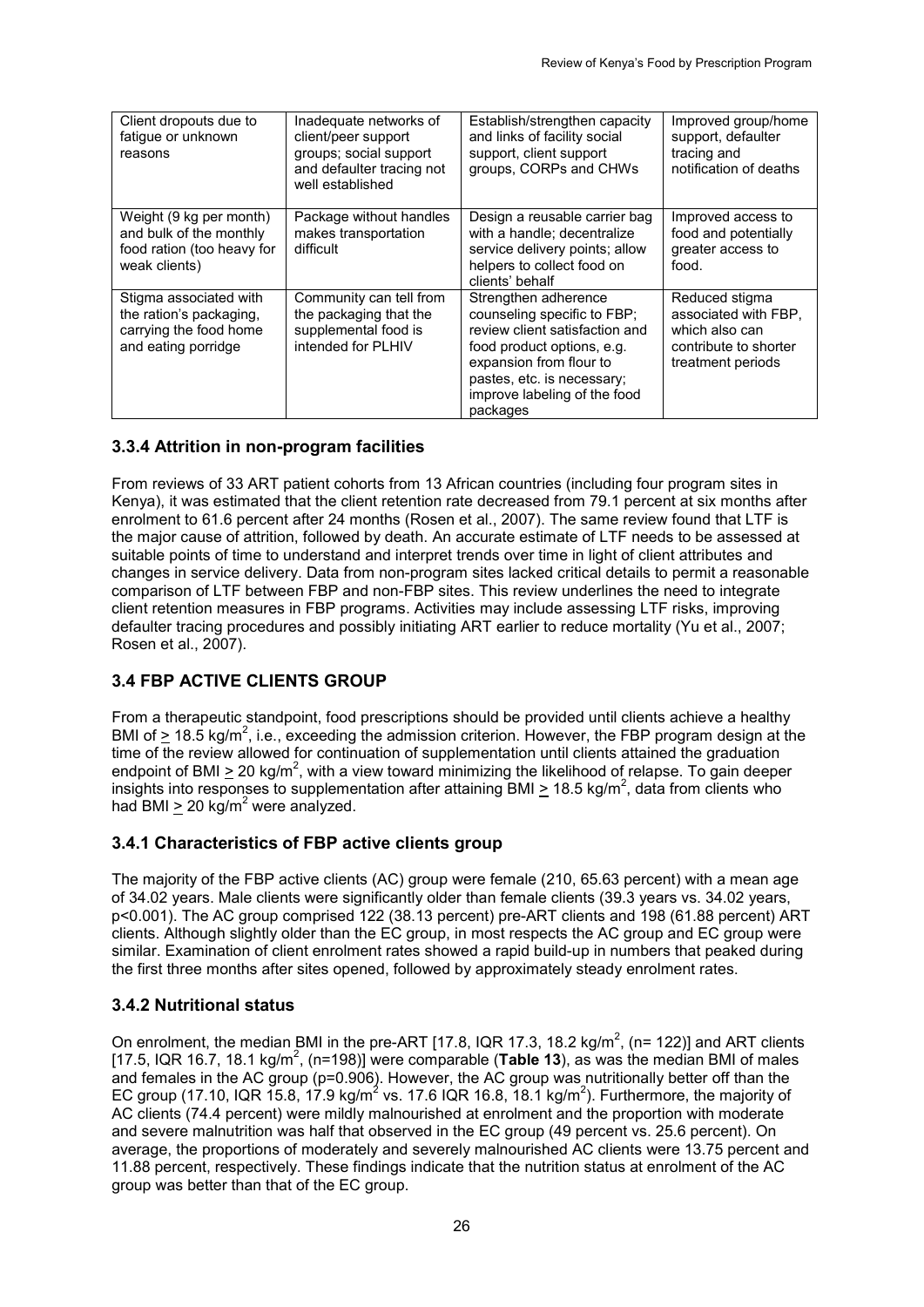| <b>ART</b> | Severity of              |     |      |        | Initial BMI $kg/m2$ |
|------------|--------------------------|-----|------|--------|---------------------|
| Status     | malnutrition ( $kg/m2$ ) | n   | %    | Median | <b>IQR</b>          |
|            | Severe $($ < 16)         | 9   | 7.4  | 15.2   | 15.0, 15.8          |
| Pre-ART    | Moderate (16 - 17)       | 14  | 11.5 | 16.6   | 16.23, 16.9         |
|            | Mild (>17-18.5)          | 99  | 81.1 | 18.0   | 17.7, 18.3          |
|            | Total                    | 122 |      | 17.8   | 17.3, 18.2          |
|            | Severe $($ < 16)         | 29  | 14.6 | 15.4   | 14.5, 15.8          |
| <b>ART</b> | Moderate (16 - 17)       | 30  | 15.2 | 16.4   | 16.2, 16.9          |
|            | Mild (>17-18.5)          | 139 | 70.2 | 17.9   | 17.5, 18.2          |
|            | Total                    | 198 |      | 17.5   | 16.8, 18.1          |

<span id="page-36-2"></span>**Table 13. AC group's median BMI at enrolment**

## <span id="page-36-0"></span>**3.4.3 Disease progression and severity of malnutrition of AC group**

The standard approach in assessing disease progression includes use of the CD4 cell count. Enrolment CD4 cell count data were available for 45 percent and 68.2 percent of the pre-ART and ART AC group, respectively. The median CD4 count in the pre-ART group (283, IQR 103, 440 cells/µL) was higher than in the ART group (174, IQR 80,255 cells/µL), though the difference was not statistically significant. In both groups, a lower median CD4 count was evident in severely malnourished clients (p=0.028) (**Figure 7**). Overall, the median CD4 counts in the mildly malnourished clients were significantly higher than in the severely malnourished (p=0.013) but not significantly higher than in moderately malnourished clients (p=0.642). A positive correlation between baseline CD4 cell counts and baseline BMI was consistent with other reports of this correlation (**Figure 7**). The regression equation indicates that an increase of 44.2 cells/µL (95 percent CI 18.3, 70.1) was associated with an increase of one BMI unit (p<0.001). The lower average BMI and the larger proportion of severely malnourished ART clients than pre-ART clients (14.65 percent vs. 7.38 percent, p= 0.051) may in part be related to the higher occurrence of OI signs and symptoms among ART clients  $(73.7$  percent vs. 50.8 percent,  $p < 0.001$ ).

#### <span id="page-36-3"></span><span id="page-36-1"></span>**Figure 7. Relationship between CD4 and BMI**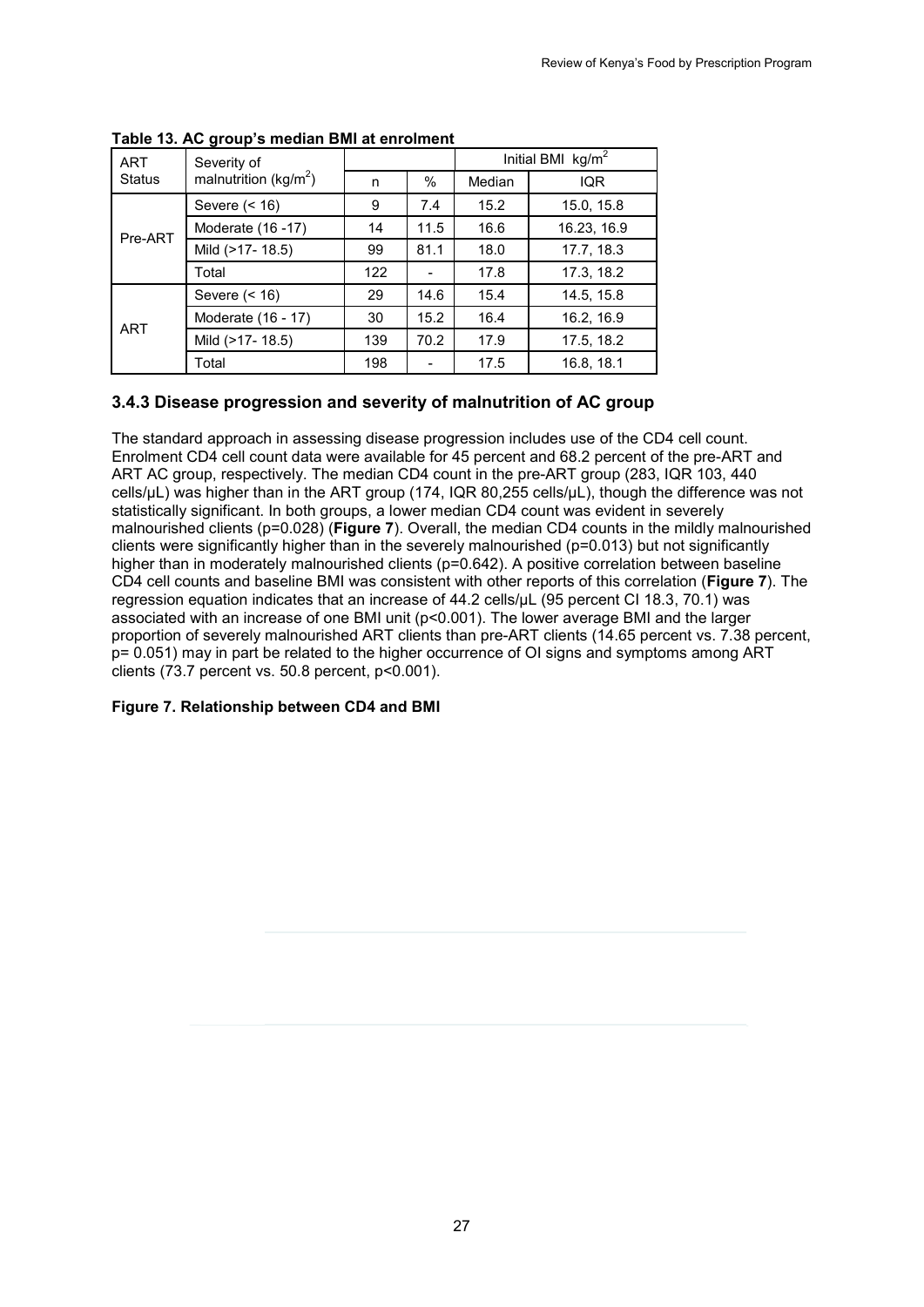# **3.4.4 Response to food supplementation in the AC group**

The median total BMI increase of 1.43 (IQR 0.72,1.90) kg/ $m^2$  in the pre-ART AC group was comparable to the 1.56 (IQR 0.98, 2.6) kg/ $m^2$  gain observed in the ART group. The estimated median rate of BMI increase in the pre-ART clients (0.35, IQR 0.18, 0.68 kg/m<sup>2</sup>/month of supplementation) was comparable to that of the ART clients (0.33, IQR 0.18, 0.66 kg/m<sup>2</sup>/month). From anthropometric data from the KEMRI/FANTA study, it was estimated that for the adult population, an increase of 0.37 kg/ $m^2$  BMI units is approximately equivalent to a1 kg body weight gain. Applying the estimated median rate of BMI increase (0.35 kg/m<sup>2</sup> /month) yields weight gain of 0.95 kg per month. Among advanced moderately and severely malnourished PLHIV, a BMI increase of at least 2 kg/m<sup>2</sup> ( $\approx$  5.5 kg) would be required for the clients to reach the BMI cutoff point of 18.5 kg/m<sup>2</sup>. As expected, LOT increased with increasing severity of malnutrition.

# <span id="page-37-0"></span>**3.5 RE-ADMISSION OF CLIENTS INTO THE FBP PROGRAM**

Client readmission entails enrolment of clients who had exited the program upon attaining BMI> 20 kg/m<sup>2</sup>. Readmission indicates inadequate post-treatment maintenance of established nutritional normalcy. Relapse into malnutrition was assessed in a sub-sample of facilities. Overall, 9.8 percent of clients readmitted into the FBP program were ART clients and 18.3 percent were pre-ART clients. The lower relapse rate among ART clients could partly be accounted for by stabilization of disease as a result of treatment.

Assuming adequate control of OIs, relapse could be due to other factors, including inadequate continuation of nutritional interventions during client follow-up. The FGDs revealed that some clients largely depended on the food rations prescribed to them. Thus, with no clear measures to address poverty-related food insecurity, relapse may occur among food insecure clients. Therefore, the FBP program interventions should be linked to livelihood improvement interventions that can ensure access to adequate food in the post-graduation period. Since the graduation cutoff point of BMI 20 kg/m<sup>2</sup> was set to guide the pilot phase, prospective monitoring of relapse of malnutrition among clients is required to gauge its validity as a cutoff point for graduation. Furthermore, a mechanism is required for effective post-graduation follow-up and reporting for both pre-ART and ART clients.

# <span id="page-37-1"></span>**3.6 ORPHANS AND VULNERABLE CHILDREN**

# <span id="page-37-2"></span>**3.6.1 Characteristics of OVC**

OVC were the second-largest group 5,982 (41 percent) of clients in the FBP program. OVC clients comprised 6- to 23-month-olds (55.73 percent), 2- to 4-year-olds (20.71 percent), 5- to 10-year-olds (16.63 percent) and 11- to 17-year-olds (6.92 percent). The gender distribution of OVC indicated almost equal proportions of females and males (51.9 percent vs. 48.1 percent). A total of 2,715 (45 percent) OVC who were not yet malnourished were enrolled because of their vulnerability. OVC over age 10 (414, or 6.9 percent) were excluded from this analysis because of lack of standardized cutoff points for malnutrition. The remaining OVC (48 percent) had been enrolled into the program because they were wasted (low WFH) and/or underweight (low WFA) at < -1.5 z-score. The WFA z-score was the most common indicator reported (n=2690, or 94.3 percent) for malnourished OVC (**Figure 8**). In this subgroup, there were equal proportions of females and males. It is noteworthy that more than half of the enrolled OVC were from Nyanza Province and over 30 percent of these children were enrolled in Nyanza Provincial General Hospital. In addition, 25.1 percent (n=716) of all malnourished OVC were on ART.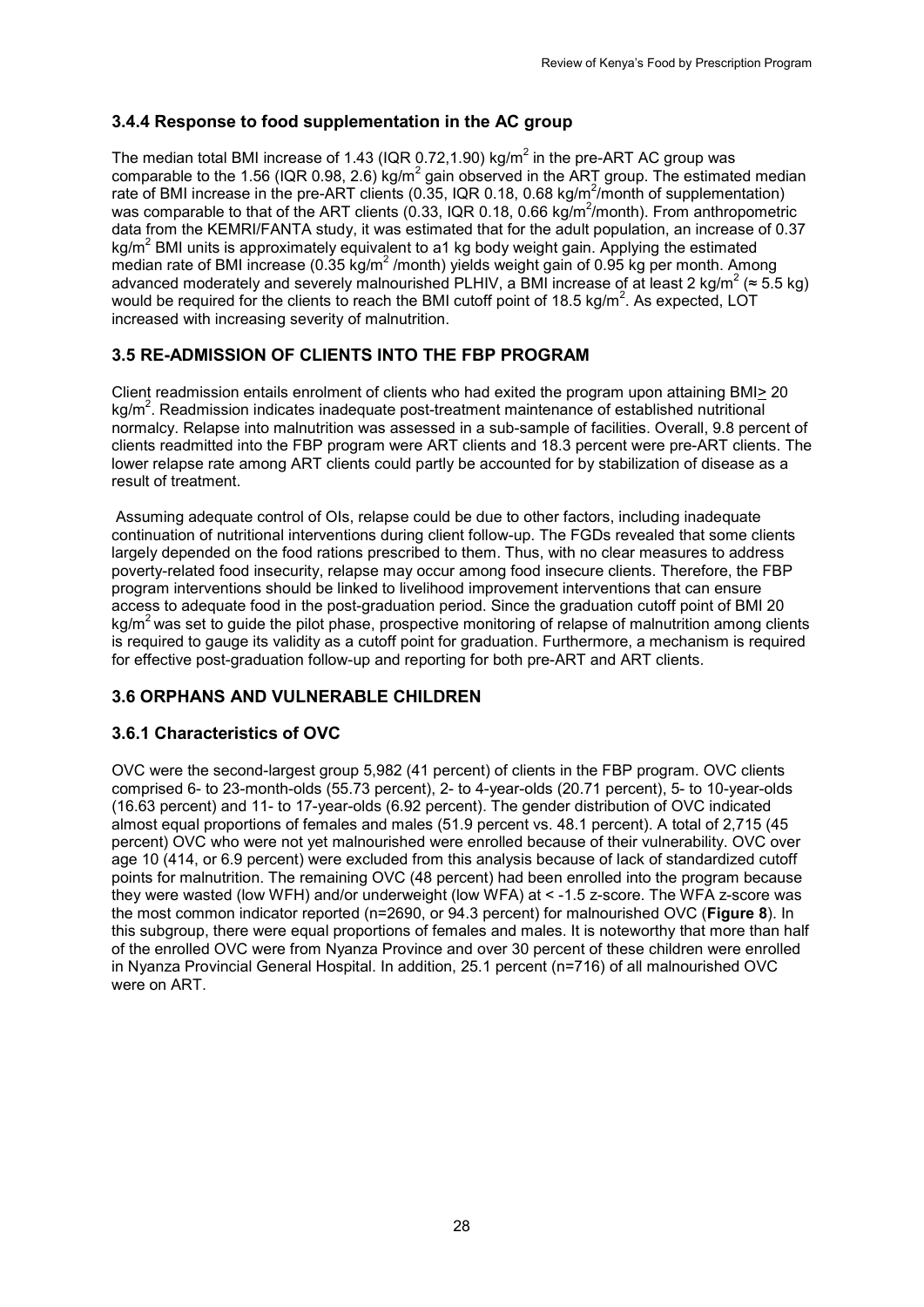### <span id="page-38-4"></span>**Figure 8. OVC enrolled in the program**



## <span id="page-38-0"></span>**3.6.2 Nutritional status of OVC eligible based on malnutrition**

The median WFA and WFH z-score for malnourished eligible children was -2.9 (IQR -3.9, -2.2) and - 2.7 (IQR -3.6, -2.0), respectively. Based on a <-3 z-score cutoff, the proportions of children who were severely underweight or wasted were 47 percent and 39.4 percent, respectively (**Table14**). The proportions of wasted or underweight children initiating FBP in the ART and pre-ART groups were comparable (p>0.512) (**Table 14**).

|                                     | -- - - - - |            | .            |
|-------------------------------------|------------|------------|--------------|
| Client characteristics <sup>a</sup> | Overall    | <b>ART</b> | Non-ART      |
| Number of clients                   | 2,853      | 716(25.1%) | 2,137(74.9%) |
| Females                             | 1,432      | 348(24.3%) | 1,084(75.7)  |
| Males                               | 1,421      | 368(25.9%) | 1,053(74.1%) |
| WFA z-score (underweight)           |            |            |              |
| Severe                              | 47.0%      | 48.5%      | 46.5%        |
| Moderate                            | 34.9%      | 34.3%      | 35.1%        |
| Mild                                | 18.1%      | 17.2%      | 18.4%        |
| WFH z-score (wasting)               |            |            |              |
| Severe                              | 39.4%      | 41.7%      | 38.7%        |
| Moderate                            | 36.4%      | 36.1%      | 36.4%        |
| Mild                                | 24.2%      | 22.2%      | 24.9%        |

<span id="page-38-2"></span>

|  | Table 14. Characteristics of eligible OVC clients enrolled in the FBP program |  |
|--|-------------------------------------------------------------------------------|--|
|--|-------------------------------------------------------------------------------|--|

Mild 24.2% 22.2% 24.9% <sup>a</sup> Client characteristics based on 716 ART clients and 2,137 pre-ART clients

On enrolment, severely malnourished OVC were 1.2 (95 percent CI 1.06, 1.4) times more likely to have OIs than mildly or moderately malnourished OVC (p=0.006).

## <span id="page-38-1"></span>**3.6.3 Period of food supplementation for OVC**

<span id="page-38-3"></span>Among OVC who met exit criteria (>= -1.0 z- score), the proportion of clients whose nutrition status had improved was greater in the ART group than in the pre-ART group (p<0.001) (**Table 15**). On average, LOT for children with low WFH z-score whose healthy nutritional status was restored was 3.9 (IQR 2.3, 5.7) months (n=260).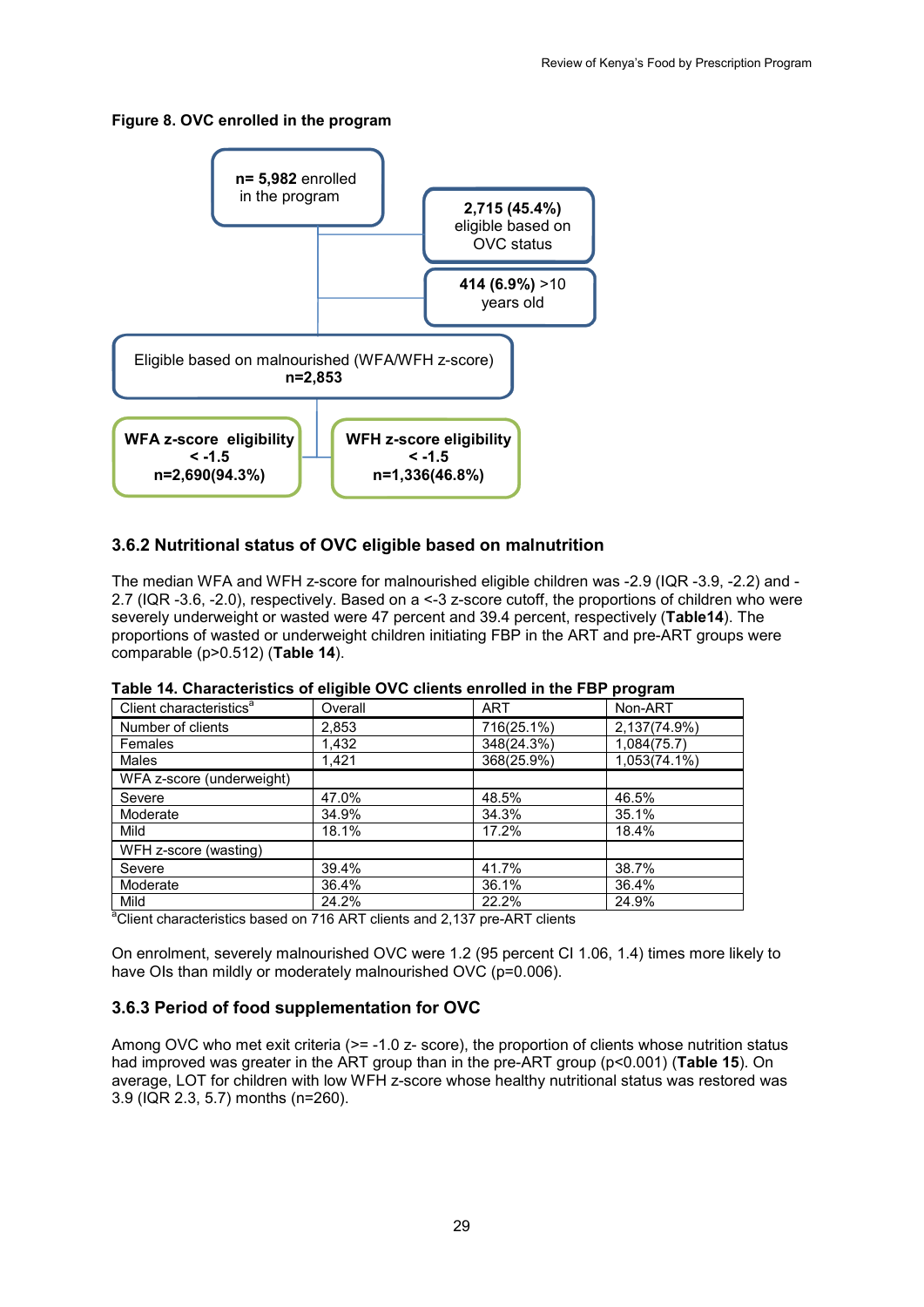| Client characteristics                                              | ART       | Pre-ART   |
|---------------------------------------------------------------------|-----------|-----------|
| WFH z-score (wasting)                                               | $n = 331$ | $n = 973$ |
| Number of clients recovering                                        | 92        | 166       |
| Females                                                             | 43(30.5%) | 98(69.5%) |
| Males                                                               | 49(41.9%) | 68(58.1%) |
| WFA z-score (underweight)                                           | $n = 671$ | n=1997    |
| Number of clients recovering                                        | 57        | 128       |
| Females                                                             | 28(29.5%) | 67(70.5%) |
| Males                                                               | 29(32.2%) | 61(67.8%) |
| <sup>a</sup> Not all data were available for final WFH/WFA z-score. |           |           |

#### **Table 15. Recovery from wasting and underweight based on WFH/WFA z-score**

Among ART OVC, the recovery rate based on WFH z-score was approximately 27.8 percent (92/331) and the median LOT was 5.2 (IQR 3.3, 7.7) months. Among pre-ART OVC, median LOT was 3.8 (IQR 2.1, 5.3) months (p=0.002).

### <span id="page-39-0"></span>**3.6.4 LTF among OVC**

LTF among OVC was estimated at 45.5 percent. However, LTF seems to have been higher in high volume facilities, reaching over 70 percent in some facilities. LTF rates were similar at provincial hospitals (54.6 percent) and sub-district hospitals (54.8 percent) but lower at health centers (31.7 percent). Among LTF clients, the median number of prescriptions dispensed was one (IQR 1, 3), which suggests that many children did not return for follow-up.

#### <span id="page-39-1"></span>**3.6.5 Nutrition status of OVC who were not malnourished**

The overall WFH and WFA z-score among OVC enrolled in the FBP on the basis of OVC status (i.e., not malnourished) were 0.53 (IQR -0.22, 1.42) (n=1,317) and 0.41 (-0.99, 0.32) (n=1452) respectively. Twenty percent of these children were on ART (**Table 16**). There were no overnourished children.

| <b>Client characteristics</b> |                   | Overall                | ART Median(IQR)          | Pre-ART                             |
|-------------------------------|-------------------|------------------------|--------------------------|-------------------------------------|
|                               |                   | Median(IQR)            |                          | Median(IQR)                         |
| WFH z-score (wasting)         | n                 |                        | $n = 259$                | $n = 1058$                          |
| Baseline characteristics      | 1317 <sup>a</sup> | $0.53, (-0.22, 1.42)$  | $-0.4$ ; $(-0.33, 1.12)$ | $0.57; (-0.18, 1.47)$               |
| Females                       | 731(55.5%)        | $0.51, (-0.29, 1.4)$   | $0.48; (-0.35, 1.18)$    | $0.52; (-0.22, 1.44)$               |
| Males                         | 586(44.5%)        | $0.57, (-0.21, 1.45)$  | $0.38(-0.32, 1.09)^{3}$  | $0.62(-0.14, 1.49)^4$               |
| WFA z-score (underweight)     |                   |                        | $n = 295$                | n=1157                              |
| Baseline characteristics      | 1452 <sup>b</sup> | $0.41; (-0.99, 0.32)$  | $-0.68; (-1.14, -0.17)$  | $-0.32; (-0.96, 0.41)$              |
| Females                       | 791(54.5%)        | $-0.39; (-0.97, 0.36)$ | $-0.68; (-1.17, -0.04)$  | $0.48$ ; (-0.35, 1.18) <sup>o</sup> |
| <b>Males</b>                  | 661(55.5%)        | $-0.44; (-0.99, 0.28)$ | $-0.68; (-1.13, -0.24)$  | $0.38( -0.32, 1.09)^6$              |

#### <span id="page-39-5"></span>**Table 16. Baseline characteristics for non-malnourished OVC (n=2715)**

<sup>a</sup> Not all data were available for baseline WFH z-score. <sup>e</sup>Not all data were available for baseline WFH z-score.<br><sup>b</sup>Not all data were available for baseline WFA z-score.

N values: **<sup>1</sup>** n=148; **<sup>2</sup>** n=583; **<sup>3</sup>** n=111; **<sup>4</sup>** n=475; **<sup>5</sup>** n=160; **<sup>6</sup>** n=631; **<sup>7</sup>** n=135; **<sup>8</sup>** n=526

### <span id="page-39-2"></span>**3.7 CHARACTERISTICS OFPREGNANT AND POSTPARTUM WOMEN**

A total of 1,765 P/PP women were enrolled in the sampled facilities, accounting for 12% of the FBP clientele. Their mean age was 27.2 (range 15-50) years. Pregnant clients constituted 60.3% of the group, with the remainder postpartum. Nearly a third (31.8%, or 561) of the P/PP clients were on ART. The median number of dispensed food prescriptions was one (IQR, 1-2), and LTF was estimated to be about 59 percent.

#### <span id="page-39-3"></span>**3.8 FBP SERVICE DELIVERY SYSTEM**

#### <span id="page-39-4"></span>**3.8.1 Food delivery to facilities**

The food delivery system at the time of the review was based on a push system, where food is provided to the facilities based on demand forecasts established by the supplier. The system components included the facilities and Insta's factory and sales/marketing department, which served as distributor and retailer. The standard operating procedure required the facilities to send a demand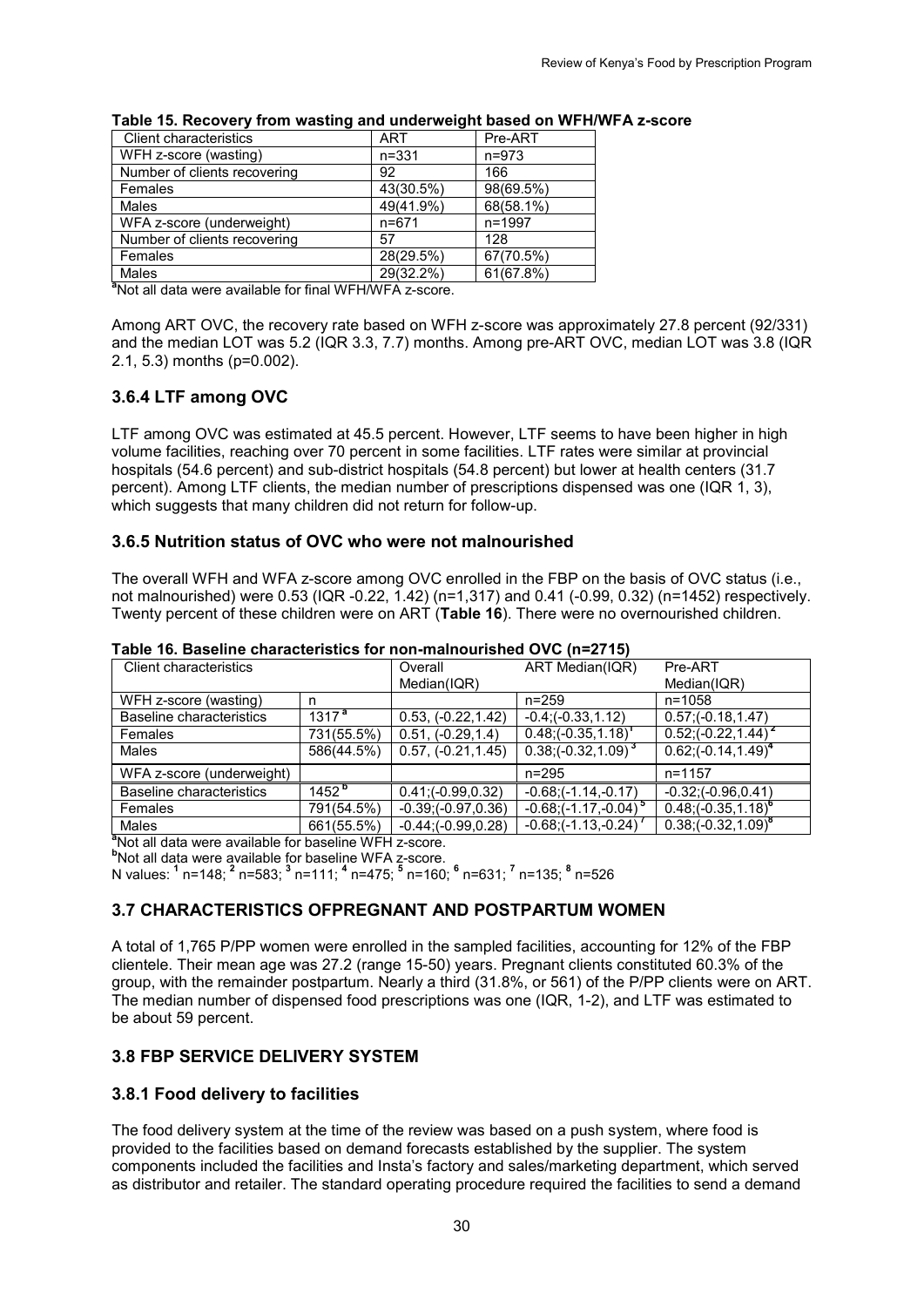signal (order) to the distributor indicating that supplies are running out through mobile telephones or other convenient means at least two weeks ahead of the expected date of delivery of new stocks. In general these orders were not standardized and came through direct calls or short text messages. The system not only faced challenges because of late arrival of facility orders, but because the three food formulations that are currently distributed have a shelf life of nine months and storage space in the facilities is a major constraint. Shortfalls at the facility level were attributed to inadequacies in the inventory control system. It is noteworthy that the design of the FBP program recommended that commodities (food and water treatment kits) be managed through pharmacies. Experience on the ground showed that this recommendation was not universally implemented, particularly because of limited storage space in most pharmacies. In addition, the FBP program commodity management operated as a vertical system under the supervision of the facility nutritionist or assigned staff. Because of these challenges, the distribution system experienced routing difficulties in the delivery of the commodities. One issue that emerged is the responsiveness of the system to changes in demand and the effectiveness of inventory control in a scaled-up program.

### <span id="page-40-0"></span>**3.8.2 Facility perspectives**

Facility-level FBP program delivery systems varied across the sampled facilities. Nine performance areas were identified during this review to facilitate assessment of FBP sites (**Table 17**). The fundamental variations were in staffing--particularly with respect to nutritionists, who are considered pillars of the FBP program--and in defaulter tracing mechanisms. With the exception of Gatundu Sub-District Hospital, no facility had aligned the FBP program client schedule with that of the ART program. Dispensing of supplemental food prescriptions was predominantly carried out in nutritionist stations and not pharmacies as initially expected. With the exception of Nyanza Provincial General Hospital and Coptic Hospital, storage was inadequate. Assuming equal importance of the nine performance areas (**Table 17**), a score of 1 (present) or 0 (absent) was assigned to each item. The sum of scores was used as a proxy indicator of the facility response or compliance with the FBP guidelines. Based on those scores, Coptic Hospital, Nyanza Provincial General Hospital, Bomu Mkomani Clinic and St. Mary's Hospital had the best organized service delivery systems.

Facility reviews indicated that where nutritionists were available, they directly took charge of the FBP program, including nutritional assessments, dispensing food and record-keeping. Nurses screened clients and in some cases conducted nutrition assessments while clinical officers made clinical observations. Counselors interacted with clients in the counseling stage and social workers conducted social assessments and sometimes follow-up in the community. With this organization of duties and responsibilities, it was clear that FBP services were delivered as a vertical program. Most CCCs visited had only one nutritionist, who tended to handle almost all the matters relating to FBP. Invariably, this could overburden the nutritionist and hinder program performance. In contrast, the findings of this review indicated that nutritionists have considerably smaller workloads in stations where pharmacists dispensed the food prescriptions. Without exception, full integration of FBP services into the ART program was not evident, underscoring the need to strengthen integration of FBP services at all service points to improve acceptance and optimization of their delivery. In this regard, it was noted that some facilities were enrolling clients with BMI of  $\geq$ 18.5 kg/m<sup>2</sup>. This practice was more widespread in public facilities (19.14 percent of clients). NGO- and missionary-supported facilities followed with 7.1 percent and 6.6 percent, respectively. Overall, admission of adult clients with a BMI > 18.5 kg/m<sup>2</sup> was 15.02 percent.

At all CCCs visited, the FBP service was associated with nutritionists. Consequently, with the exception of NPGH, FBP was managed as a stand-alone program of the nutrition section. This did not augur well for integration of planning and implementation. The perception of FBP as stand-alone needs to be addressed so that nutritional interventions, including FBP services, can be integrated within the wider context of an ART program. However, for effective integration, it is necessary to review staff shortages and especially ensure that CCC health staff have good knowledge and skills on nutrition and that FBP protocols are available. Explicit involvement of medical clinicians throughout FBP design, orientation, training and implementation is also an important step toward ensuring integration of FBP services with clinical HIV services.

The role of the facility supplies office was not evident in the sampled facilities. Similarly, it was noted that because of space shortages, food supplies were not stored in the pharmacies as initially recommended. This highlighted the need to review the facility protocols for management of the FBP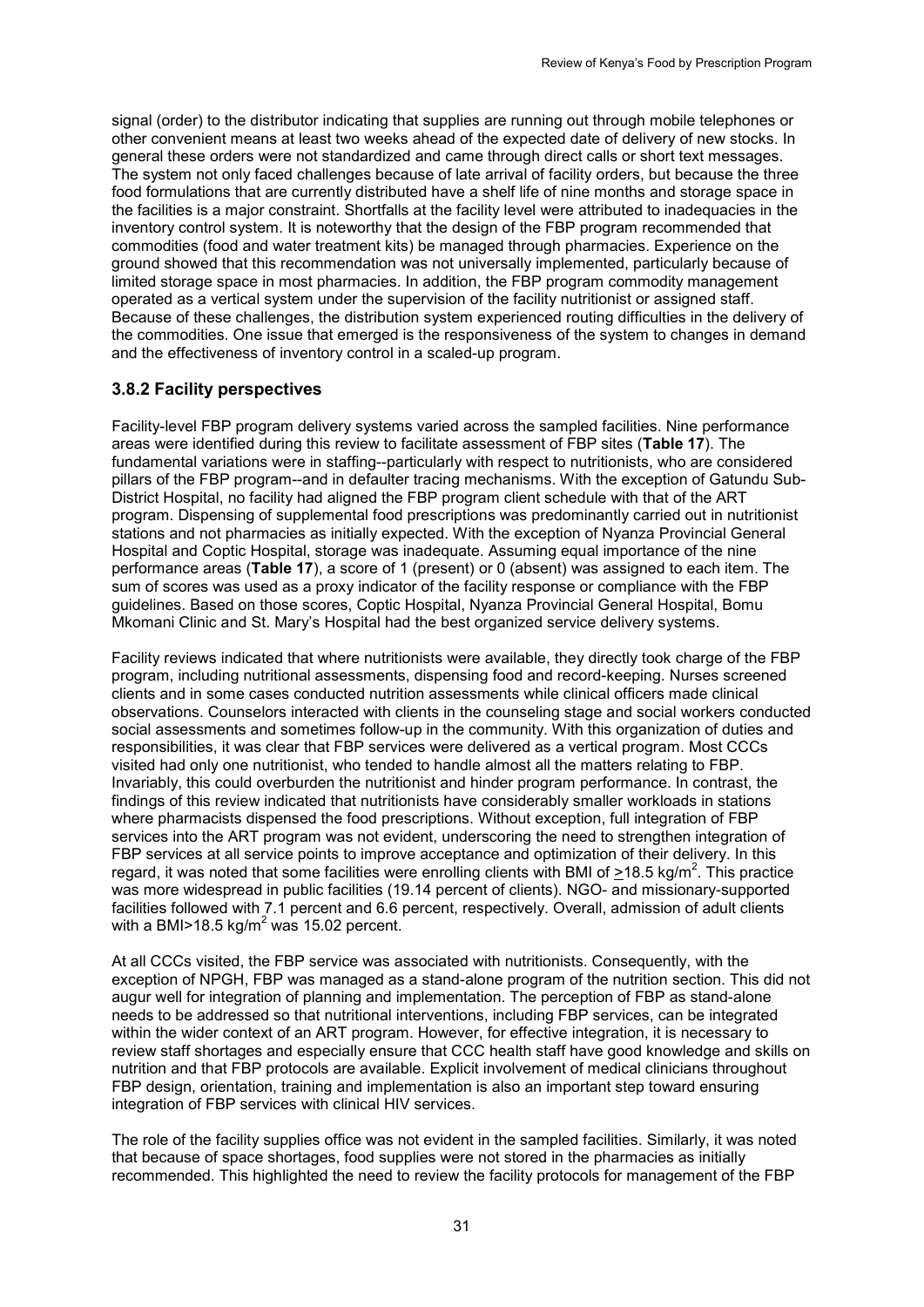program. According to the design of the FBP program, facilities were expected to provide space for food storage and provisions for tracking patients. This expectation had not been realized in majority of the facilities visited (**Table 17**) and may be a common shortcoming across all participating facilities. Consequently, innovative approaches to address food storage and other infrastructural needs identified earlier will be required. It is noteworthy that the supply of ART and key pharmaceuticals to hospitals is almost fully based on a pull supply chain system, where production and distribution are demand driven so that they are coordinated with actual facility orders.

Provider FGDs showed that the ART delivery system was perceived to be better organized than the FBP program. The ART delivery system in most facilities was prompt and used computerized recordkeeping and stock monitoring.

|                                     |                                                    |                                             |                                                       |                                     | Implementation Strategies         |                                      |                                          |                                             |                                 |                |
|-------------------------------------|----------------------------------------------------|---------------------------------------------|-------------------------------------------------------|-------------------------------------|-----------------------------------|--------------------------------------|------------------------------------------|---------------------------------------------|---------------------------------|----------------|
| Facility                            |                                                    |                                             | <b>Client-Related Features</b>                        |                                     |                                   |                                      | <b>Facility-Related Features</b>         |                                             |                                 |                |
|                                     | Defaulter<br>tracing<br>mech-<br>anism in<br>place | Treatment<br>helpers<br>can collect<br>food | Alignment<br>of ART and of<br><b>FBP</b><br>schedules | Provision<br>transport<br>incentive | Program<br>run by<br>nutritionist | Involvement<br>of volunteer<br>staff | Food<br>dispensed<br>at main<br>pharmacy | Food<br>dispensed<br>at nutrition<br>office | Adequate<br>storage<br>capacity | Total<br>score |
| Coptic<br>Hosp.                     | $\ddot{}$                                          |                                             |                                                       | $\ddot{}$                           | $\ddot{}$                         | $\ddot{}$                            | $\ddot{}$                                |                                             | $\ddot{}$                       | 6              |
| Nyanza<br>Prov.<br>Hosp.            | $\ddot{}$                                          |                                             |                                                       |                                     | $\ddot{}$                         | $\ddot{}$                            | $\ddot{}$                                |                                             | $\ddot{}$                       | 5              |
| <b>FACES</b><br>Kisumu              |                                                    |                                             |                                                       |                                     |                                   |                                      | $\ddot{}$                                |                                             |                                 | $\mathbf 1$    |
| <b>FACES</b><br>Suba                |                                                    | $\ddot{}$                                   |                                                       |                                     | $\overline{\phantom{a}}$          | $\ddot{}$                            |                                          | $\ddot{}$                                   |                                 | 3              |
| <b>Bomu</b><br>Mkomani<br>Clinic    | $+$                                                | $\ddot{}$                                   |                                                       |                                     | $\ddot{}$                         | $\ddot{}$                            |                                          | $\ddot{}$                                   |                                 | 5              |
| Malindi<br>Dist.<br>Hosp.           |                                                    | $\ddot{}$                                   |                                                       |                                     | ۰                                 | $\ddot{}$                            |                                          | +                                           |                                 | 3              |
| Gatundu<br>Sub-<br>Dist.<br>Hosp.   |                                                    |                                             |                                                       |                                     | $\ddot{}$                         | $\ddot{}$                            |                                          | $\ddot{}$                                   |                                 | $\overline{4}$ |
| St Mary's<br><b>Mumias</b><br>Hosp. |                                                    | $\ddot{}$                                   |                                                       | $\ddot{}$                           | $\ddot{}$                         | $\ddot{}$                            |                                          | $\ddot{}$                                   |                                 | 5              |
| R.Valley<br>Prov.<br>Hosp.          |                                                    |                                             |                                                       |                                     | $\ddot{}$                         |                                      |                                          | $\ddot{}$                                   |                                 | $\overline{2}$ |

<span id="page-41-1"></span>

| Table 17. FBP service delivery system in the sampled facilities |  |  |  |
|-----------------------------------------------------------------|--|--|--|
|-----------------------------------------------------------------|--|--|--|

**+** present; - absent

## <span id="page-41-0"></span>**3.8.3 Challenges in the integration of FBP services**

#### *3.8.3.1 Integration of services*

On a pilot scale, it would appear that the push system performed satisfactorily, though there may be limitations to this approach at scale. The distributor estimated that about 2 percent of food products were wasted because they expired. However, although stock-outs were reported at the more distant sampled facilities, the magnitude of this problem was not comprehensively assessed. Key issues such as precise estimation of facility requirements cannot be addressed in the existing system. Late arrival of prescription forms from facilities is also common. Key informant interviews and FGDs with providers identified the following challenges:

- Delays in supplies occasioned by late placement of orders
- Lack of supply chain management system to monitor stocks and expiration dates
- Limited storage capacity in CCCs and health facilities at large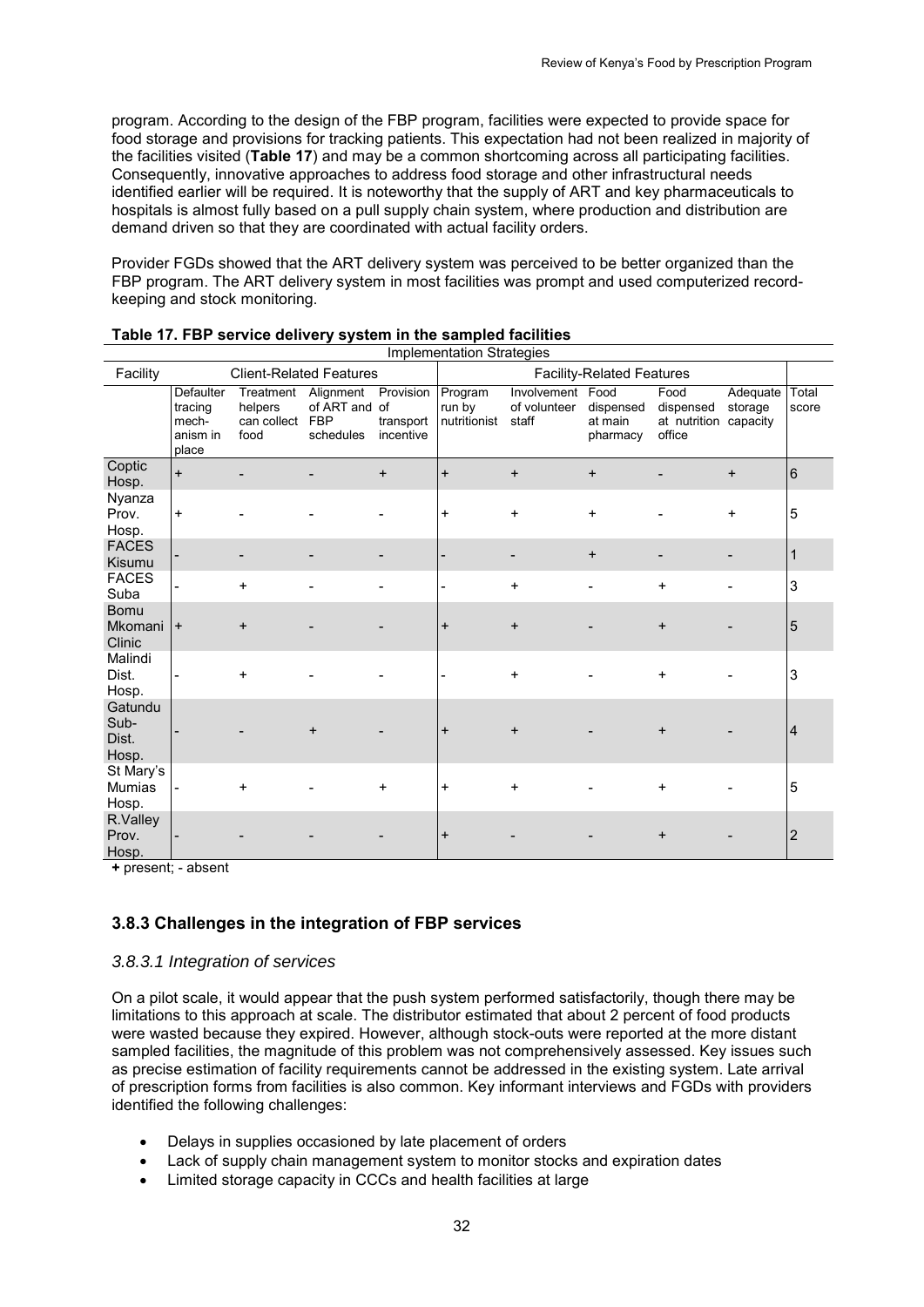- Failure to integrate FBP program activities into ART program at most facilities
- Failure of most facilities to align FBP and ART schedules.
- Lack of counseling space (hence weak counseling)
- Increased workload for the nutritionist
- Off-loading the supply from the truck into the store, especially where facilities do not have support staff
- Food packages that are too bulky and heavy for weak patients
- The USAID label on the package, which is viewed as stigmatizing FBP clients (communities around facilities are aware that it is a food donation to HIV-positive people)
- Distribution of rations every two weeks, which has cost implications as patients come for ARVs monthly or quarterly
- Lack of referral mechanisms to lower facilities, forcing clients who change residence to drop out of the program

These challenges are in part associated with inadequate integration of FBP commodity management into the facility supply system and shortage of storage space, especially at the pharmacy. Evidently, a review of the delivery system to facilitate adoption of a pull system is required, especially in scaling up the program. Review of facility inventory control system to enable effective daily or at least weekly stock assessment and reporting, standardized facility orders to the distributor, reduced delivery time and, above all, enhanced communication between the facilities and distributor are all required.

#### *3.8.3.2 Client attributes*

FGDs indicated FBP clients would prefer to pick up their food from the nutritionist rather than at the pharmacy to avoid long queues and delays. In addition, clients raised concerns about the design of the food package. For example, the package containing supplemental food lacked a handle. The dates of manufacture and expiration were not written in permanent ink, and the USAID label was often misread as "AIDS," thereby causing stigma. Clients also complained that the package was bulky and too heavy for weak patients. As observed in earlier sections, this concern could partly be addressed by using high-density food such as RUTF, along with strategies to deal with challenges of food supplement transportation.

In addition, integration of prescribed food in the home environment may pose a challenge to clients, given the social and interactive nature of food consumption in familial settings. This problem is particularly important because of stigma and low rates of disclosure of HIV status. To achieve good integration at home, greater efforts to reduce stigma among clients are required.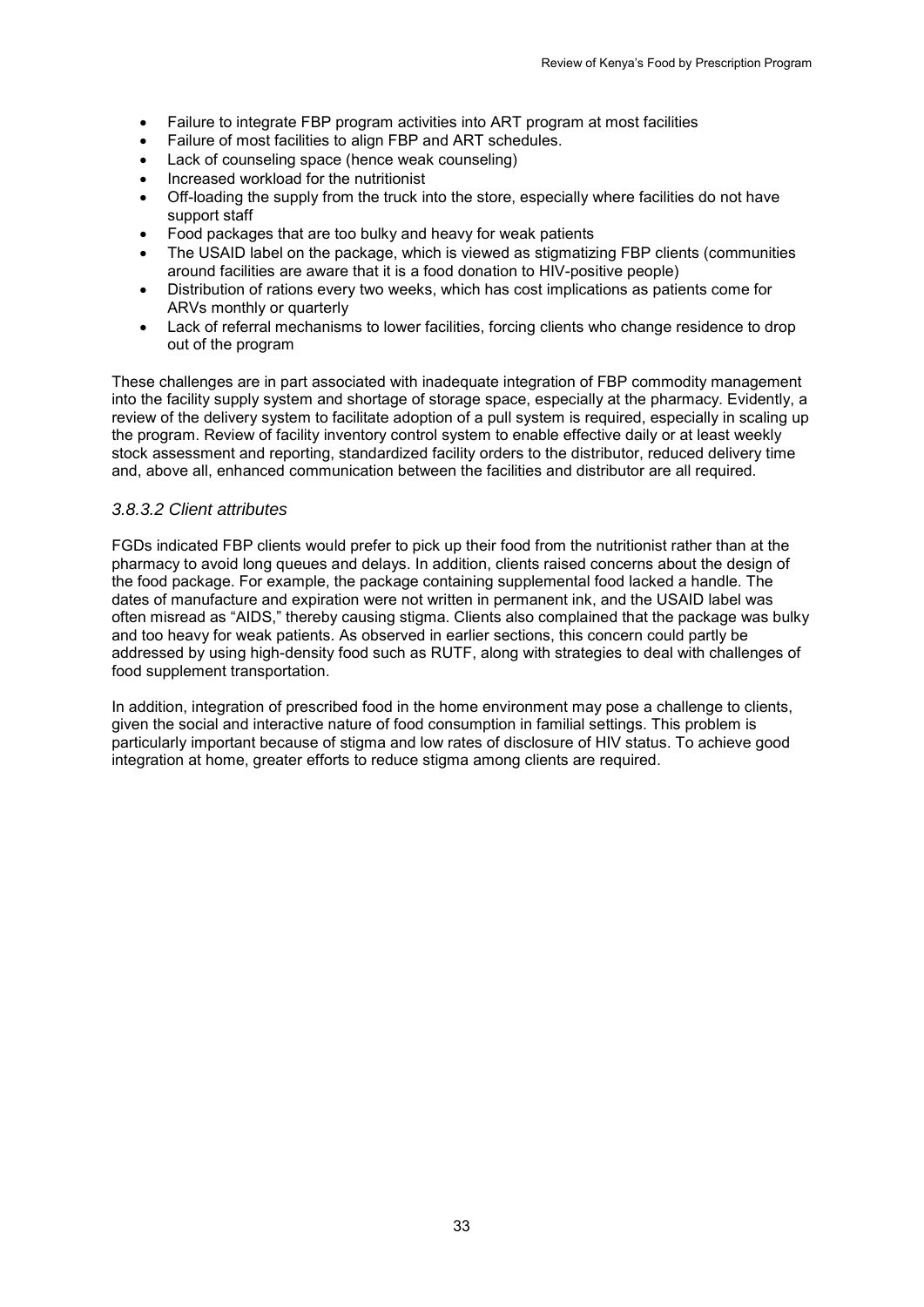# <span id="page-43-0"></span>**4. Conclusions and Recommendations**

# <span id="page-43-1"></span>**4.1 CONCLUSIONS**

The FBP program was designed to address nutrition intervention gaps in HIV palliative care and support for vulnerable groups and to augment the ART program. The distribution of FBP services corresponds to established geographic patterns of HIV infection in Kenya (KDHS, 2003). Facilities in Nyanza province and provincial hospitals in general accounted for the majority of enrolled clients. These findings emphasize significant burdens of malnutrition among PLHIV and OVC. The review drew data from approximately half of all clients ever enrolled in facilities across the country as of September 2007. However, selection bias in the retrospective design of the quantitative aspect of this review, along with exclusion of non-eligible clients and LTF clients, may limit generalization of the findings and observations. Similarly, use of relatively new client cohorts in the FBP program and inability to access exited clients limited the extent to which issues such as LTF and food use at home were addressed. Nevertheless, the relatively large numbers of clients in the review allow conclusions pertinent to the FBP services and delivery system in the sampled facilities to be made.

The gender and age characteristics of PLHIV clients conformed to the established distribution patterns of HIV infection at community level. The majority of the PLHIV clients were in their fourth decade of life. The findings of this review indicate that over half of the PLHIV enrolled in FBP program were mildly malnourished. The remainder were nearly equally distributed between severe and moderate malnutrition. Approximately 75 percent of OVC were under 5 years of age. However, in the absence of data on complete nutrition assessment at the CCCs, the precise rates of malnutrition among PLHIV and OVC could not be estimated. Effective integration of nutrition services in CCCs require that height assessments of PLHIV be made and that FBP services be linked to form broad nutrition services at the service delivery point. In addition, provision of MUAC tapes is also required for effective data assessment of the P/PP clients.

The program resulted in an overall net weight gain among PLHIV. However, while LOT for the malnourished clients was three to four months of food treatment, the average rate of weight gain of 0.3 to 0.4 kg/m<sup>2</sup>/month was relatively low for clients with advanced malnutrition. This translated into an average of about 1 kg per month. Thus, individuals requiring a BMI increase of 2 kg/m<sup>2</sup> ( $\approx$  5.5 kg) would require close to five months to reach the endpoint as defined in this program (BMI  $\geq$  20 kg/m<sup>2</sup>). Another possible factor contributing to the long time to graduation is that only supplementary foods are used, not therapeutic foods that are designed for severely malnourished individuals.

Low adherence due to sharing of prescribed food and high LTF may have contributed to the overall response levels estimated in this review. The role of OIs in continued weight loss among clients could not be fully assessed because of lack of data from follow-up client revisits. A detailed investigation is needed to establish the roles of factors associated with weight loss among FBP clients and possible mitigating factors. In the meantime, mitigation of factors affecting adherence and prescription of higher-energy-dense food formulations during the first month or two of treatment may help improve recovery rates among FBP program clients.

. Nutrition recovery among clients on ART and those in the pre-ART stages was similar. CD4 counts and severity of malnutrition appear to be predictors of response to the FBP interventions. Compared with pre-ART clients, a greater proportion of ART clients graduated from the FBP services and a smaller proportion were LTF, findings that were consistent with better responsiveness of ART clients. These findings may be accounted for by the biological benefits of ART, the greater incentive that ART clients have to return to the clinic to receive medications and the adherence counseling that ART clients receive.

LTF in the FBP program was unacceptably high. While LTF is a complex, multifactorial phenomenon, the findings in this review conformed to those in the KEMRI/FANTA study in the sense that the majority of clients were lost after enrolment. LTF ranged from 36 percent to 64 percent in different facilities, suggesting variations in service delivery factors or client behaviors across the sampled facilities. The predictors of LTF were male gender, pre-ART status, severe malnutrition and enrolment in the first nine months of the program. FGDs and key informant interviews identified migration, job transfers, poverty, employer restrictions, stigma and taste of porridge as key contributing factors to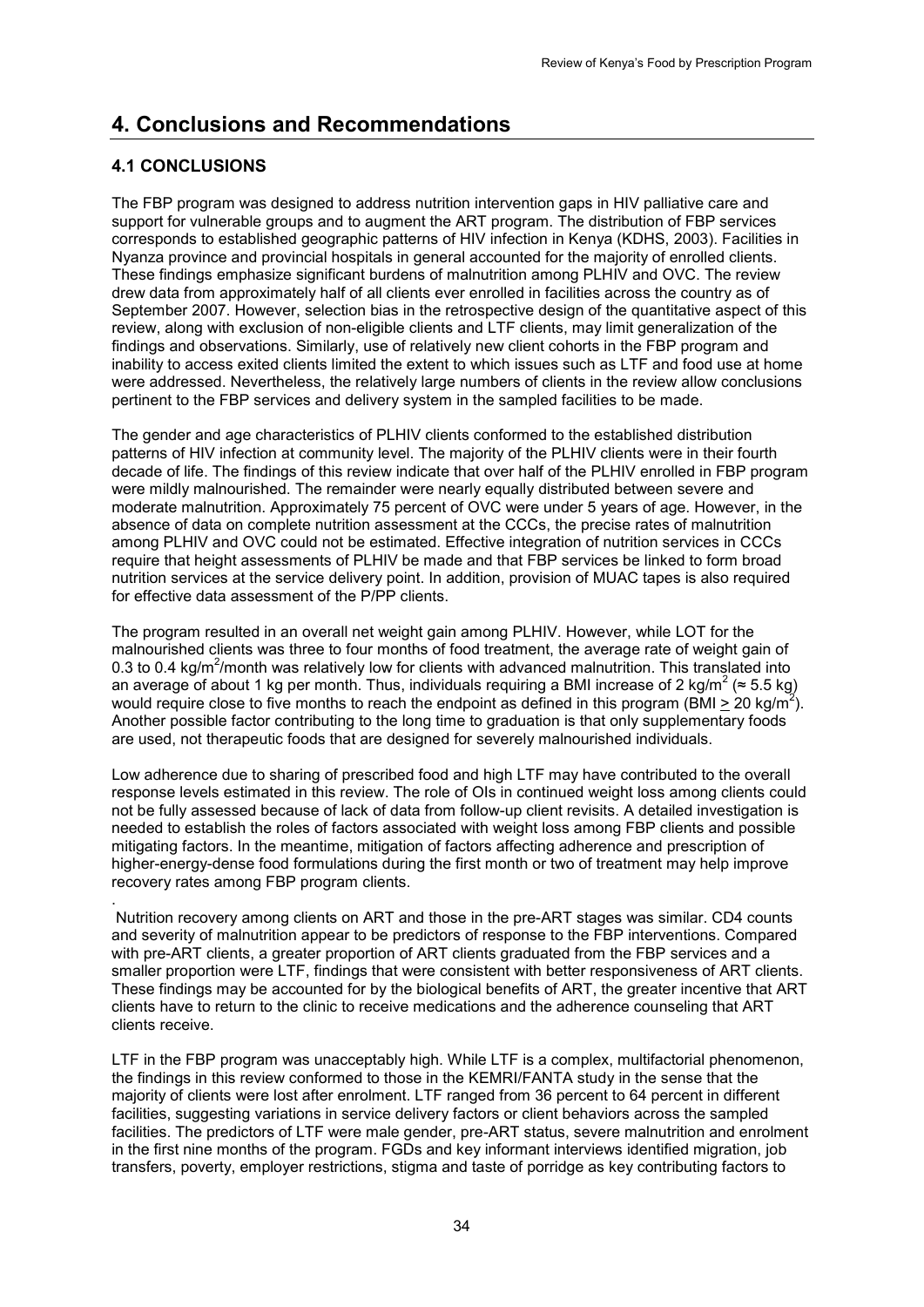LTF. It is useful that client enrolment process identifies risks for LTF and takes into account possible mitigating interventions.

At the service delivery level, FBP implementation guidelines were not strictly adhered to at either public or private facilities. Fifteen percent of enrolled clients did not meet admission criteria since they had BMI  $>$  18.5 kg/m<sup>2</sup>, and 20 percent of clients who graduated remained in the program long after attaining graduation requirements. In addition, the absence of complete client data was not uncommon. Efforts to improve data capture and reporting are required at the facility level.

Primary challenges to FBP service delivery were inadequate staffing and infrastructure for counseling and food storage. The presence of volunteers in the majority of facilities and the storage of food in offices underscored the determination of facilities to cope with program-related challenges. However, of immediate concern was limited capacity of volunteers to carry out anthropometric measurements and record observations correctly. In this review, a significant proportion of records had to be excluded from analysis because of incorrectly and incompletely recorded data. Measures to improve observance of guidelines and implementation of quality assurance procedures, adequately trained professional staff, capacity building for all frontline personnel, good data-capture tools and adequate functional equipment are required. In addition, while management at the central level and the facilities have supported the FBP program, its implementation is largely vertical. It is necessary to mainstream these services into the CCCs and other service points such as MCH clinics and hospital wards. Mainstreaming FBP services into programs supporting mitigation of HIV's impact in the community is also required, especially in care and support of OVC and other vulnerable groups, including postgraduation clients.

The production and distribution components of the FBP program were linked to facilities with a reasonably effective mobile phone communication arrangement. While the program uses a push supply system, performance was not plagued with the usual shortcomings of such systems, such as wastage. Stock-outs in some facilities were attributed to deficits in the facilities' inventory control system. Alignment of the FBP program activities with monitoring, reporting and commodity management systems for the ART program is required for optimal FBP service delivery. To accomplish this, a nutrition care and support algorithm and supporting standard operating procedures must be developed.

Large variations in facility reporting levels limit the extent to which this review's findings on LOT, LTF and reported deaths can be generalized. Moreover, the size of the usable dataset limited the extent to which cohorts recruited before and after review of the program guidelines could be analyzed. These data limitations necessitate caution in the interpretation and generalization of findings on service outcomes. The program history depicts an incremental improvement process. In addition, data on the use of food and point-of-use water treatment can be effectively captured only at the community level, and a process that facilitates such data collection may be valuable. It is likely that extension of the period under review could yield better numbers to permit deeper insights into program performance and identify best practices among facilities.

### <span id="page-44-0"></span>**4.2 RECOMMENDATIONS**

- 1. FBP program services are valued by providers as key strategy toward realization of the national objectives stated in GOK policy documents (Kenya National AIDS Strategic Plan and the National Health Sector Strategic Plan [2005-2010]). Emerging research findings and program experiences support optimization and scale-up of the program. It is necessary to develop policy guidelines that will ensure further integration of FBP services into existing programs and transition from a vertical system to alignment with ART and pre-ART patient management, ART inventory, data capture, analysis and reporting.
- 2. The LOT for the malnourished appears to be on average three months. Because of the relatively large nutritional deficits, treatment of severely and moderately malnourished PLHIV requires higher-density food formulations such as RUTF. Measures that ensure high adherence and compliance are also needed.
- 3. Client attrition is an important factor in FBP and ART services. This review underscores the need for measures to improve client retention after initiating food treatment. Interventions to strengthen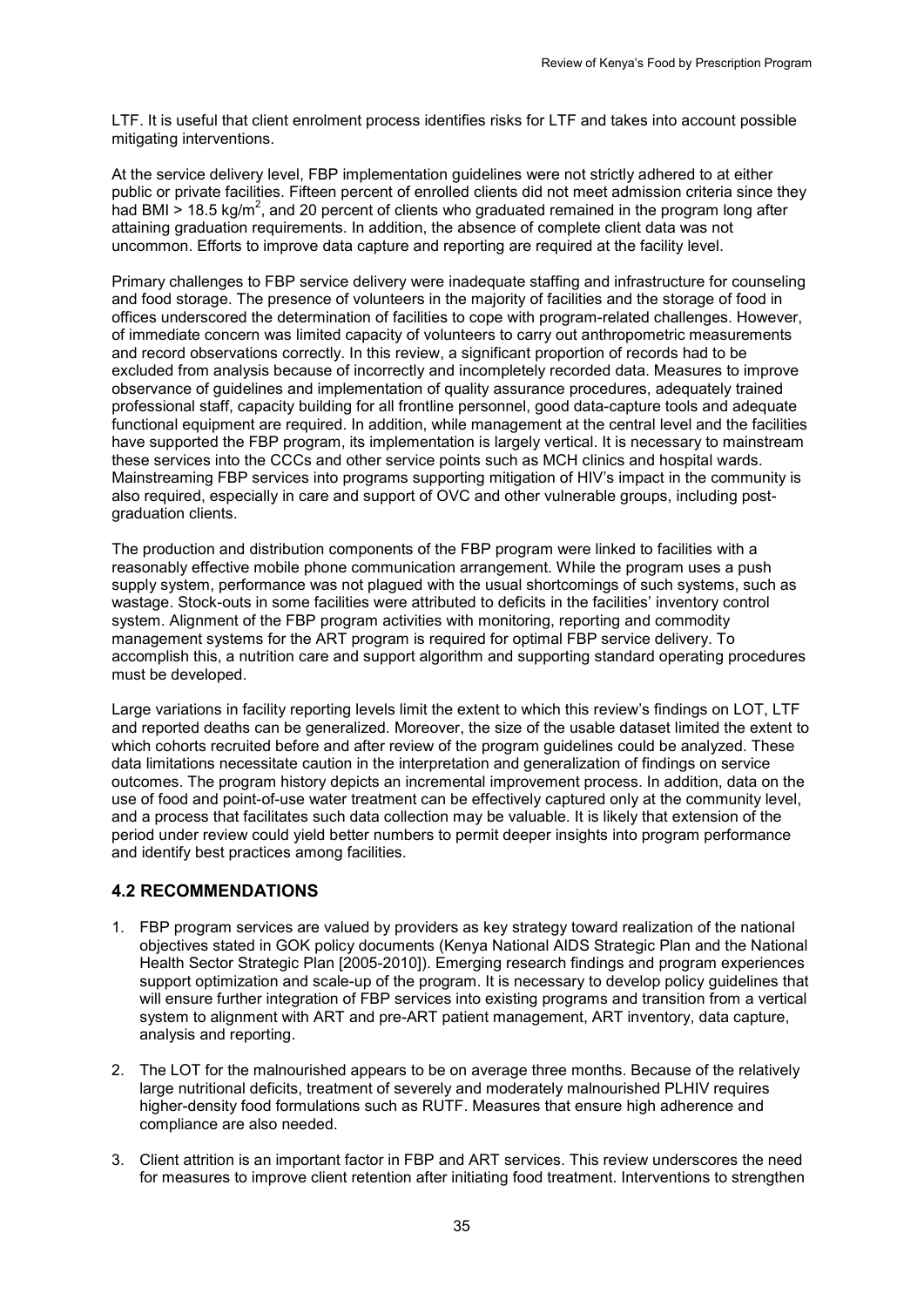counseling services to address behavioral responses, support for decentralization of FBP services and establishment of community linkages to increase accessibility, forestall LTF and facilitate post-graduation follow-up are necessary.

- 4. Non-compliance and non-adherence to FBP instructions, especially due to sharing of food and skipping prescribed food due to stigma, are critical factors that undermine the success of the program. Innovative approaches to develop and use more efficacious individualized food formulations and escalate the fight against stigma are needed to improve treatment of malnutrition among vulnerable groups. In addition, a review of the branding on the food carrier bag and adding handles for easier portability would be helpful.
- 5. While the FBF formulations available in the program have a wide acceptance, the taste was a cause of concern for new entrants to the program. This complaint was associated with compliance and adherence problems. The concept of pre-cooked flour was new, and short cooking times did not yield the porridge that clients were familiar with. Group counseling and cooking demonstrations are required to help acclimate new clients to the porridge's taste.
- 6. Health providers may frequently experience difficulties in discharging FBP clients who have graduated but have low food security. Strong coordination of food-based interventions among stakeholders and strengthening capacity of relevant civil society organizations working in communities are required to provide continuity.
- 7. FBP program facilities had different levels of human resources, infrastructure and equipment. Support to ensure adequacy of these resources is central to mainstreaming nutrition care and support.
- 8. Decentralization of services to ensure easier access to centers with adequate capacity for simple anthropometric assessment could improve early detection and referral of high-risk clients.
- 9. The current food delivery system is based on a push system that is backed up by a reasonably efficient ordering system using mobile phones. Still, inventory control systems have not been uniformly developed across all program facilities. Capacity building to strengthen facilities' inventory control systems and data transfer to the distributor's system is required as part of development of a pull system.
- 10. While the measures outlined above are adequate for monitoring and process evaluation, subsequent phases of the program should include plans and strategies for integration of impact evaluation in the program design.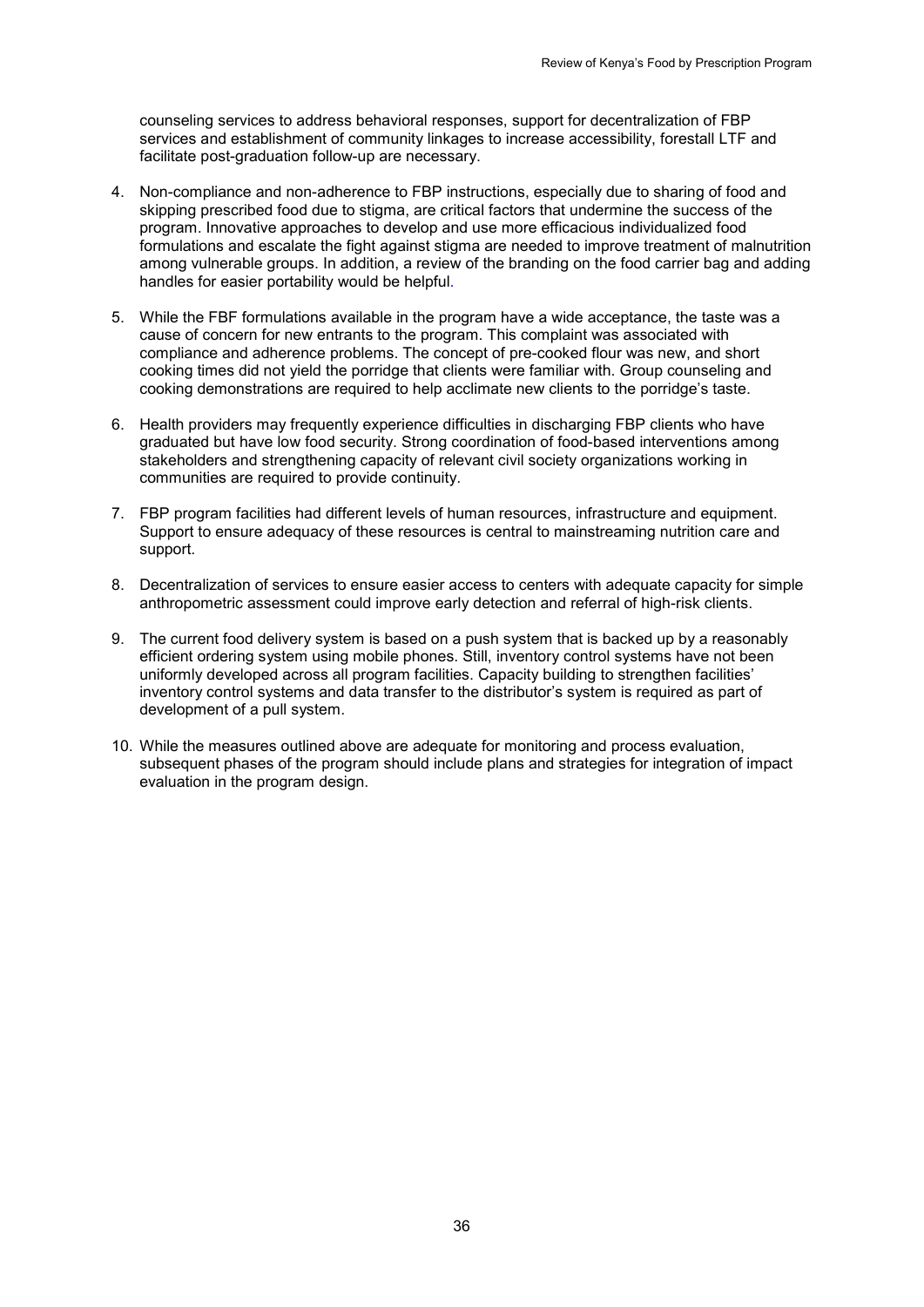# <span id="page-46-0"></span>**References**

ACC/SCN. Managing Successful Nutrition Programmes*,* ACC/SCN State-of-the-Art Series, Nutrition Policy Discussion Paper No. 8. ACC/SCN, Geneva. 1991.

ACC/SCN and Menon, P. The 7th Abraham Horwitz Lecture -- Bringing nutrition into the political and technical mainstream: The role of effective communication. 2003. No. 26: 23-29.

Batterham, M.J. Investigating heterogeneity in studies of resting energy expenditure in persons with HIV/AIDS: A meta-analysis 1-3. *Am J Clin Nutr* 2005; 81: 702–13.

Cerra, F.B., J.P. McPherson, F.N. Konstantinides, N.N. Konstantinides and K.M. Teasley. Enteral nutrition does not prevent multiple organ failure syndrome (MOFS) after sepsis. *Surgery.* 1988. Oct; 104(4): 727-733.

Consay and Kennedy, 1999: The outcome of these complications characterizes the infection and malnutrition cycle whose hallmarks are decreased healing, increased rates of opportunistic illnesses, longer convalescence periods and increased rate of mortality. ACC/SCN, 1991; Konstantinides, 1988.

Demling, R.H. and L. DeSanti. The Stress Response to Injury and Infection: Role of Nutritional Support. *Wounds,* 200, 12(1): 3-14.

Food and Agricultural Organization of the United Nations and World Health Organization: *Human vitamin and mineral requirements*. Report of a joint FAO/WHO consultation. Bangkok, Thailand. 1998.

Government of Kenya-Ministry of Health. The Second National Health Sector Strategic Plan – Reversing the trends, NHSSPII – 2005-2010, September 2005.

Government of Kenya (GOK)-Office of the President. Kenya's National AIDS Strategic Plan 2005/6- 2009/10. National AIDS Control Council, June 2005.

Patel, M.P., H.L. Sandige, J.N. MacDonald, A. Briend, P. Ashorn and M.J. Manary. Supplemental feeding with ready-to-use therapeutic food in Malawian children at risk of malnutrition. *J Health Popul Nutr* 2005, 23(4): 351-357.

Paton, N.I., S. Sangeetha, A. Earnest and R. Bellamy. The impact of malnutrition on survival and the CD4 count response in HIV-infected patients starting antiretroviral therapy. *HIV Med.* 2006; 7(5): 323- 30.

Rosen S., M.P. Fox and C.J. Gill. Patient retention in antiretroviral therapy programs in sub-Saharan Africa: a systematic review. *PLoS Med*. 2007; 4(10): e298.

Roubenoff, R. Acquired immunodeficiency syndrome wasting, functional performance, and quality of life. Am J Manag Care. 2000 Sep; 6 (9): 1003-16.

World Health Organization Consultation on Nutrition and HIV/AIDS in Africa, April 10-13, 2005 Participants' Statement, Durban, South Africa.

Yu, J.K., S.C. Chen, K. Wang, C. Chang, S.D. Makombe, E.J. Schouten and D. Harries. True outcomes for patients on antiretroviral therapy who are 'lost to follow-up' in Malawi. Bulletin of the WHO, 2007, 85(7): 550-553.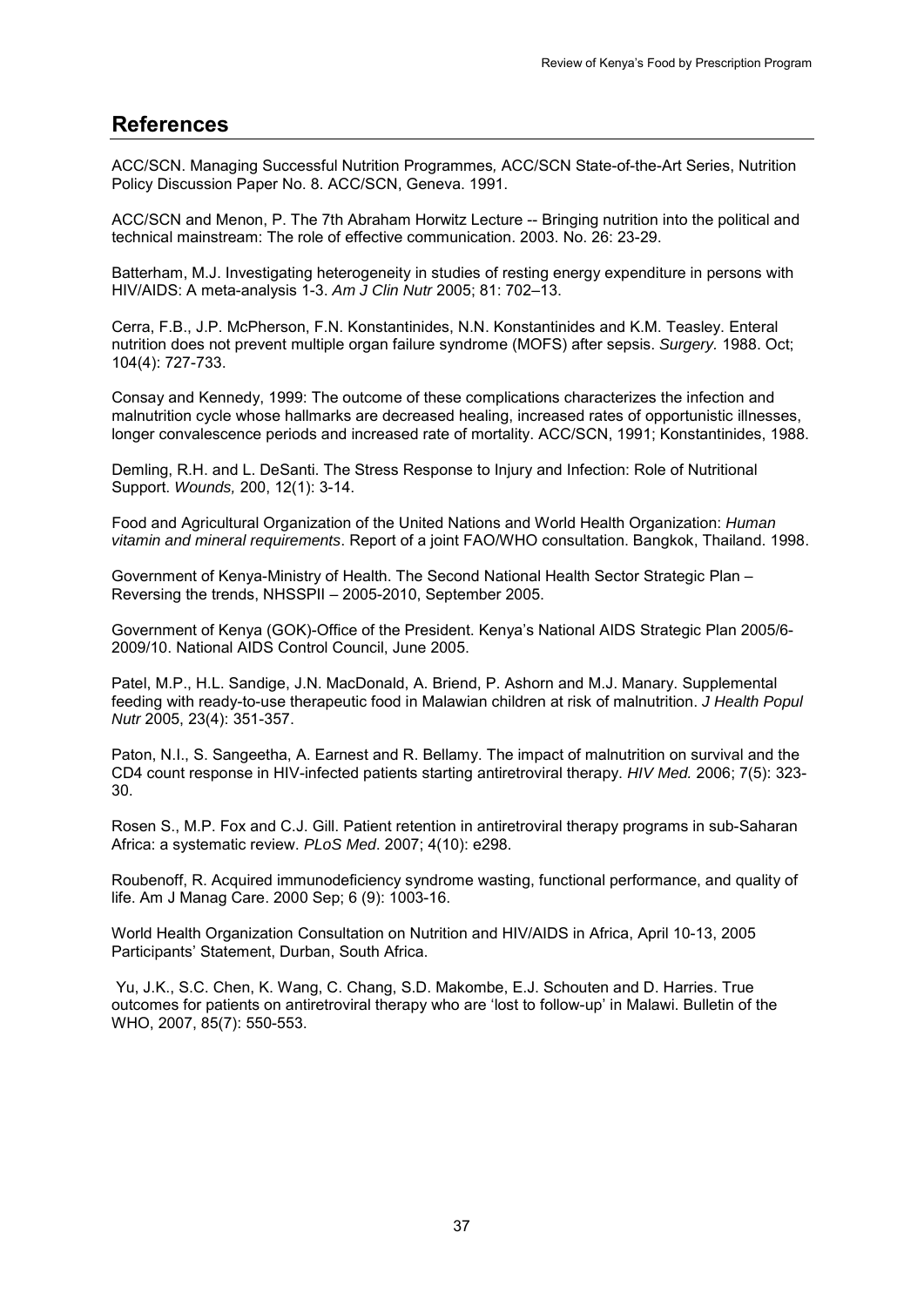| USAI<br>٣m<br>FROM THE AMERICAN PEOPLE |                                                                  | <b>FOOD AND WATER BY PRESCRIPTIONS</b><br><b>FORM</b>                                        |                                                                    |
|----------------------------------------|------------------------------------------------------------------|----------------------------------------------------------------------------------------------|--------------------------------------------------------------------|
| DATE                                   |                                                                  |                                                                                              |                                                                    |
|                                        |                                                                  | THIS SECTION MUST BE FILLED IN FOR ALL CLIENTS INCLUDING CHILDREN                            | $N$ o $259003$                                                     |
| <b>NAME:</b>                           |                                                                  |                                                                                              |                                                                    |
|                                        |                                                                  |                                                                                              |                                                                    |
| GENDER MI F                            |                                                                  |                                                                                              | ARVS: Y N                                                          |
|                                        |                                                                  | OPPORTUNISTIC INFECTIONS $  \cdot  $ NEW PATIENT IN CLINIC $  \cdot  $ New LINIC $  \cdot  $ |                                                                    |
| MONTHS ON FBP:                         |                                                                  | NO. OF FAMILY MEMBERS ENROLLED IN CLINIC                                                     |                                                                    |
|                                        |                                                                  |                                                                                              |                                                                    |
| <b>PRODUCT TYPE</b>                    | <b>CRITERIA</b>                                                  | <b>REASON</b><br>(Please tick one or more where applicable)                                  | QUANTITY<br>(MONTHLY RATION)<br>[Strictly distribute as indicated] |
|                                        | HIV POSITIVE PREGNANT                                            | 1 2 3 <br>Trimester                                                                          |                                                                    |
|                                        |                                                                  |                                                                                              |                                                                    |
| 1. ADVANTAGE                           |                                                                  | Poor weight gain<br>Other signs of malnutrition                                              | 2 bags<br>(300g per day)                                           |
|                                        |                                                                  |                                                                                              | 2 bags                                                             |
|                                        | HIV POSITIVE POSTPARTUM<br>(Please tick the month)               | 123456<br>Month                                                                              | (300g per day)                                                     |
|                                        |                                                                  | Underweight                                                                                  |                                                                    |
|                                        | ORPHANED OR VULNERABLE<br>CHILD(OVC)<br>Age group: 6 - 24 months | Orphan                                                                                       | 12 Sachets                                                         |
|                                        |                                                                  | HIV Positive Care giver                                                                      | $(100q \text{ per day})$                                           |
| 2. FIRST FOOD                          |                                                                  | HIV Positive status of Child                                                                 |                                                                    |
|                                        |                                                                  |                                                                                              |                                                                    |
|                                        | OVC<br>Z - SCORE<- 1.5                                           |                                                                                              | 24 Sachets                                                         |
|                                        | (Age group 2 - 4 yrs)<br>HIV+                                    |                                                                                              | $(200g \text{ per day})$                                           |
|                                        | $Z - SCORE < -1.5$<br>(Age group: 5 - 10 yrs)                    |                                                                                              |                                                                    |
|                                        | HIV+                                                             |                                                                                              |                                                                    |
|                                        | $Z - \text{SCORE} < -1.5$<br>(Age group: 11 - 17 yrs)            |                                                                                              |                                                                    |
| <b>3. FOUNDATION</b><br><b>PLUS</b>    | $HIV+$<br>$BMI < -18.5$                                          |                                                                                              | 2 Bags<br>(300g per day)                                           |
|                                        | (Age group: 18 and above)<br>HIV+                                |                                                                                              |                                                                    |
|                                        | MUAC (cms)<br>(For Bedridden Patients)                           |                                                                                              |                                                                    |
| <b>4. WATERGUARD</b>                   | Have to be enrolled into FBP                                     | No Access to clean and<br>safe drinking water                                                | 1. Bottle* (150ml)<br>(For 3 months per household)                 |
| COMMENTS:                              |                                                                  |                                                                                              |                                                                    |

# <span id="page-47-0"></span>**ANNEX 1. Food and Water by Prescription Form**

ARTY: ARVs= Anti Retrovirals, CCC= Comprehensive Care Center, MUAC= Mid Upper Arm Circumference, BMI= Body Mass Index,<br>\*1 bottle of water guard lasts for 3 months

 $C0771 = \ln 2$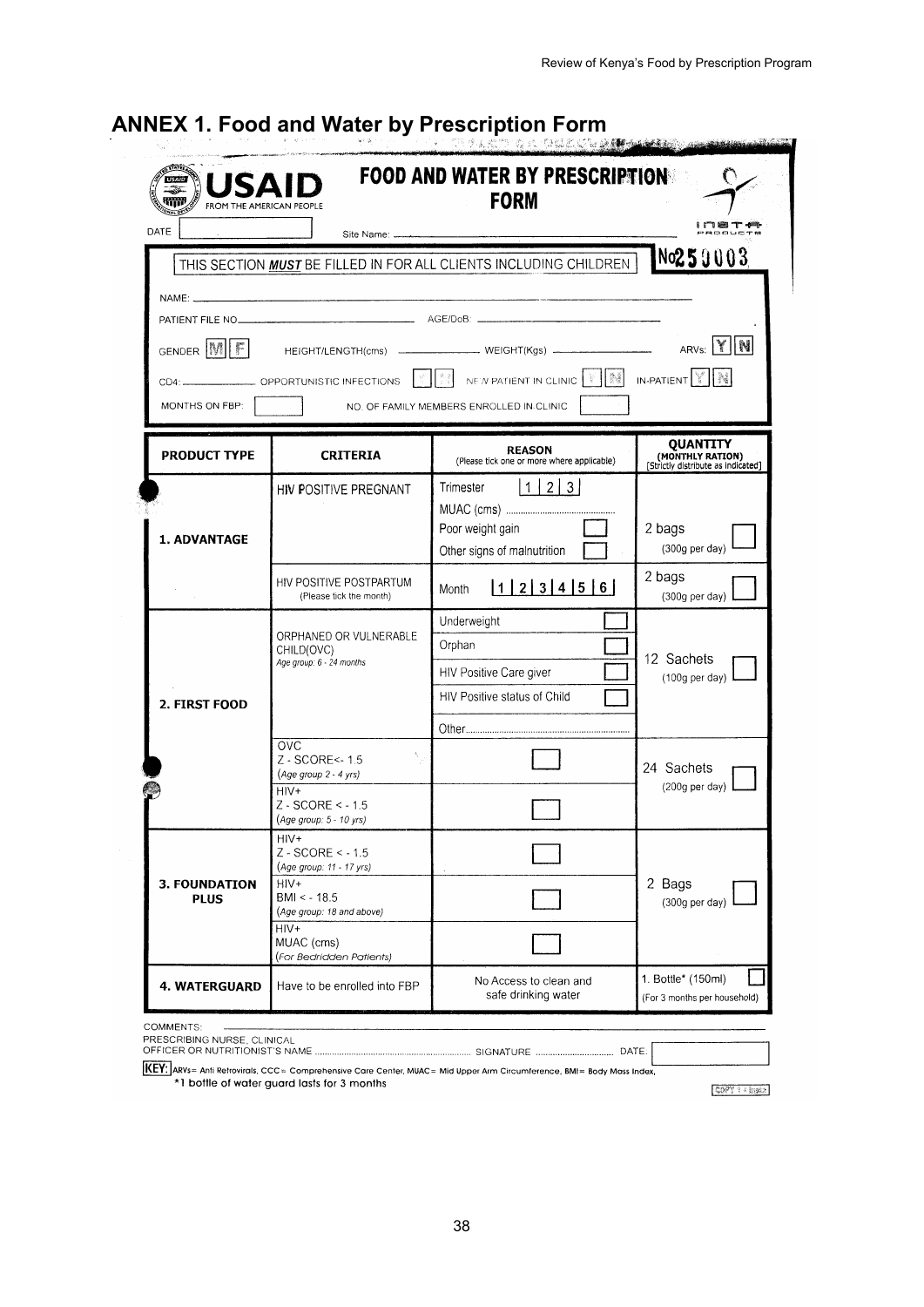<span id="page-48-0"></span>

|  |  | <b>ANNEX 2. Food by Prescription Discharge Form</b> |  |  |
|--|--|-----------------------------------------------------|--|--|
|--|--|-----------------------------------------------------|--|--|

| <b>TATES</b><br><b>TIME</b><br>FROM THE AMERICAN PEOPLE | FOOD BY PRESCRIPTION DISCHARGE<br><b>FORM</b>                            | ¬                            |
|---------------------------------------------------------|--------------------------------------------------------------------------|------------------------------|
| DATE                                                    | SITE/FACILITY_                                                           | aopuc                        |
|                                                         | THIS SECTION <b>MUST</b> BE FILLED IN FOR ALL CLIENTS INCLUDING CHILDREN | No.42702                     |
|                                                         | _______ PATIENT FILE NO:__                                               |                              |
| <b>NAME:</b> __                                         | HEIGHT /                                                                 |                              |
| AGE/DoB: ___________GENDER: M F                         | LENGTH(cms) ————                                                         | WEIGHT(Kgs)_                 |
| ARVS: Y IN                                              | CD4: __________________ OPPORTUNISTIC INFECTIONS:                        | IN.<br> Y                    |
| NUMBER OF MONTHS HAVE BEEN ON FBP: -                    |                                                                          |                              |
| <b>EXIT CRITERIA</b>                                    | <b>TARGET GROUP</b>                                                      | (Please Tick One Applicable) |
|                                                         | Ages 2 - 4 Yrs                                                           |                              |
| 1. $Z$ Score $> -1.0$                                   | Ages 5 - 10 Yrs                                                          |                              |
|                                                         | <b>Ages 11-17 Yrs</b>                                                    |                              |
| 2. $BMI > 20$                                           | Adult > 18Yrs                                                            |                              |
| 3. Post - Partum>6 months                               | Post - partum Mothers                                                    |                              |
| 4. MUAC > 24 (cms)                                      | <b>Pregnant Mothers</b>                                                  |                              |
| Other Reason(s) for discharge _______                   |                                                                          |                              |
|                                                         |                                                                          |                              |
|                                                         |                                                                          |                              |
|                                                         |                                                                          |                              |
|                                                         |                                                                          |                              |
|                                                         |                                                                          |                              |
|                                                         |                                                                          |                              |
|                                                         |                                                                          |                              |
|                                                         |                                                                          |                              |
|                                                         |                                                                          |                              |
|                                                         |                                                                          |                              |
| <b>DISCHARGING NURSE,</b>                               |                                                                          |                              |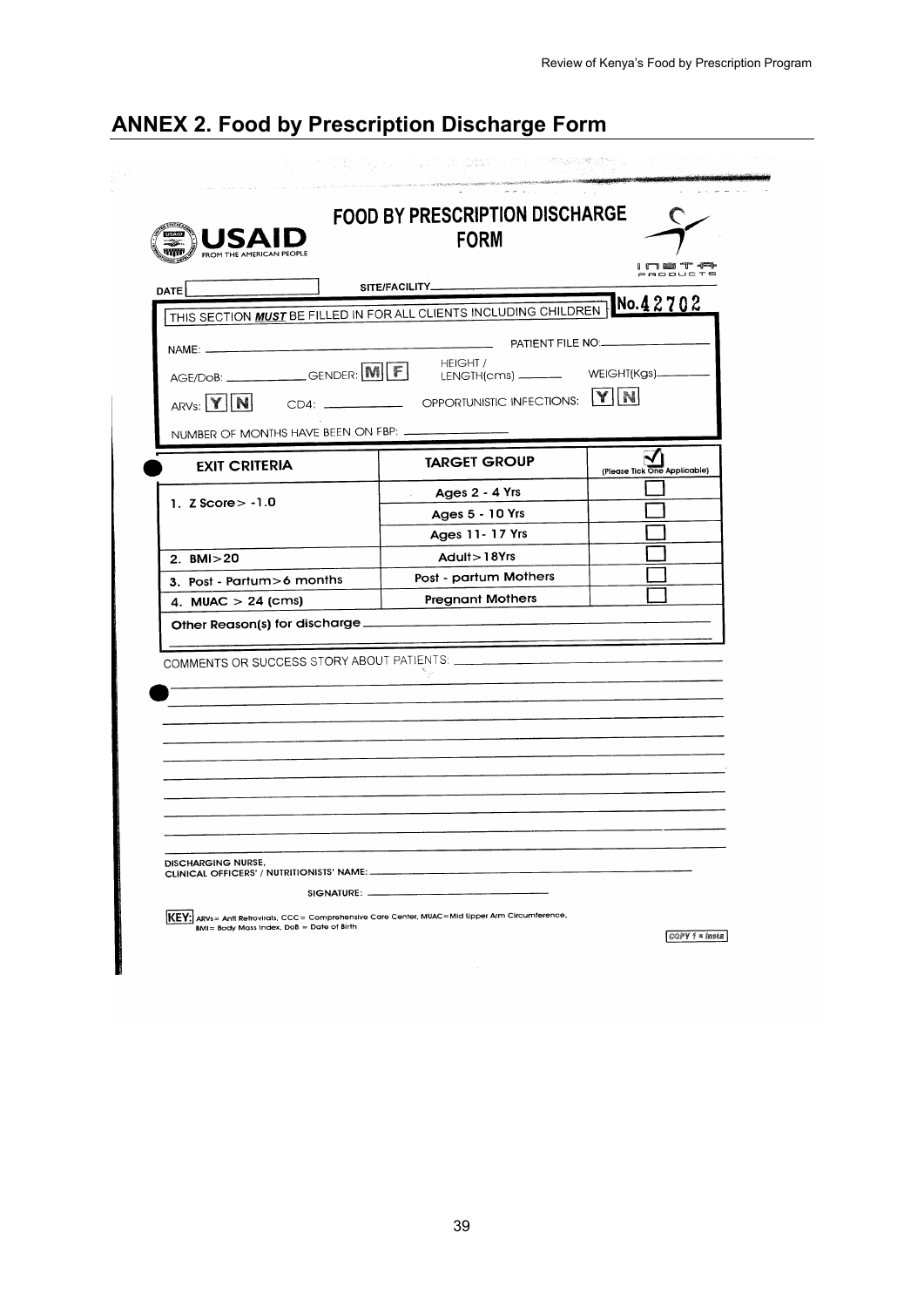| Facilities covered in the qualitative enquiry and data collected |                                        |                              |                                 |                                                    |  |  |  |  |  |  |
|------------------------------------------------------------------|----------------------------------------|------------------------------|---------------------------------|----------------------------------------------------|--|--|--|--|--|--|
| Province                                                         | <b>Facilities covered</b>              | No. of client<br><b>FGDs</b> | No. of service<br>provider FGDs | Key informant interviews<br>with service providers |  |  |  |  |  |  |
| Nairobi                                                          | Coptic Hospital                        |                              |                                 |                                                    |  |  |  |  |  |  |
|                                                                  | <b>FACES Suba District</b>             |                              |                                 |                                                    |  |  |  |  |  |  |
| Nyanza                                                           | Nyanza Prov. Gen. Hospital             |                              |                                 |                                                    |  |  |  |  |  |  |
|                                                                  | <b>FACES Kisumu</b>                    |                              |                                 |                                                    |  |  |  |  |  |  |
| Coast                                                            | Bomu Mkomani Clinic                    |                              |                                 |                                                    |  |  |  |  |  |  |
|                                                                  | Malindi District Hospital              |                              |                                 |                                                    |  |  |  |  |  |  |
| Central                                                          | Gatundu Sub-District Hospital          |                              |                                 |                                                    |  |  |  |  |  |  |
| Western                                                          | St. Mary's Hospital Mumias             |                              |                                 |                                                    |  |  |  |  |  |  |
| <b>Rift Valley</b>                                               | <b>Rift Valley Provincial Hospital</b> |                              |                                 |                                                    |  |  |  |  |  |  |
| Total                                                            |                                        | 10                           | 3                               | հ                                                  |  |  |  |  |  |  |

# <span id="page-49-0"></span>**ANNEX 3. Facilities Covered**